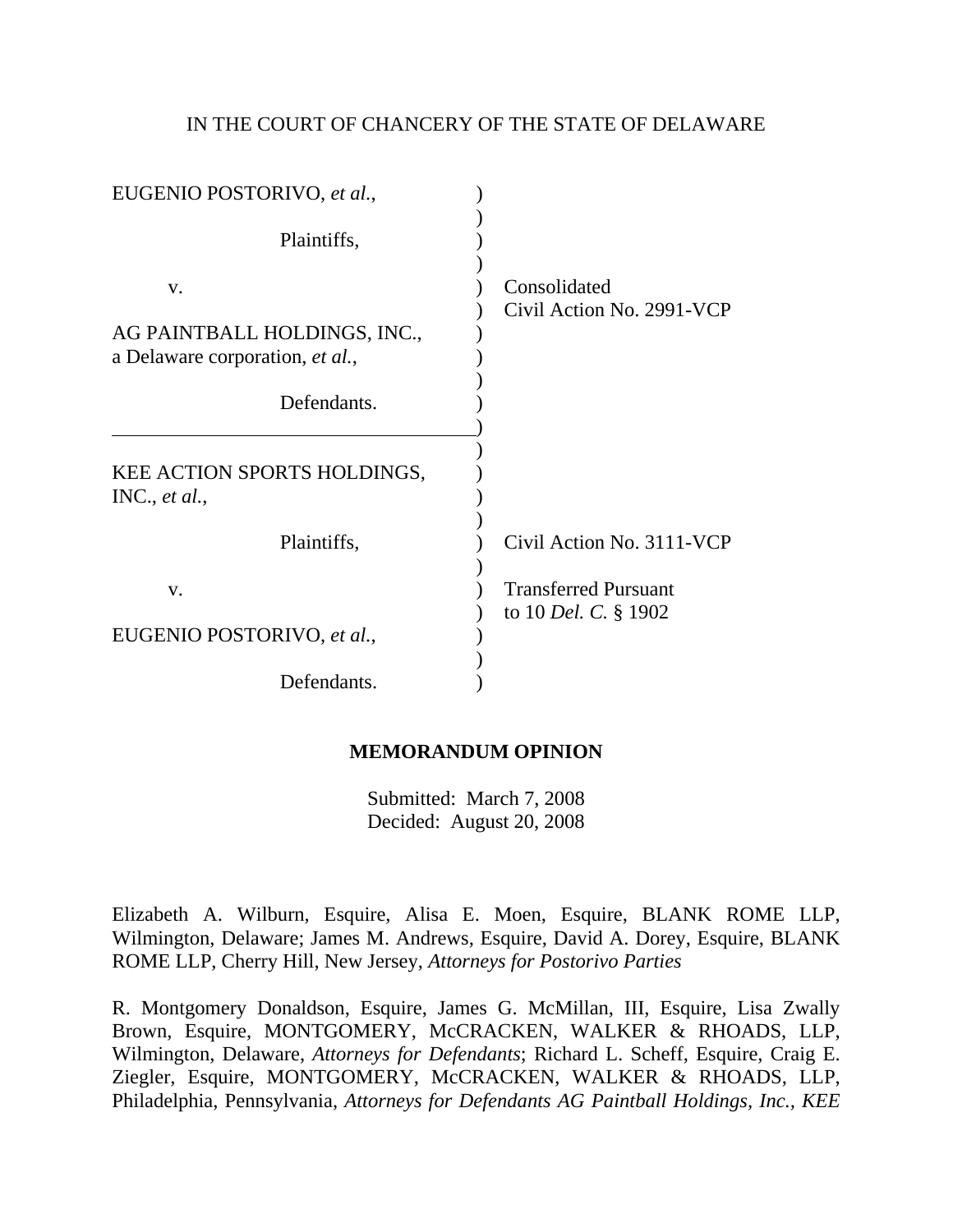*Action Sports Holdings, Inc., KEE Action Sports, LLC, KEE Action Sports I, LLC, KEE Action Sports 1 UK Limited, Brent Leffel and Raymond E. Dombrowski, Jr.*; Robert H. Pees, Esquire, Nancy Chung, Esquire, Ryan N. Marks, Esquire, AKIN GUMP STRAUSS HAUER & FELD, LLP, *Attorneys for Defendants Angelo, Gordon & Co. and AG Paintball Holdings, LLC* 

**PARSONS, Vice Chancellor.**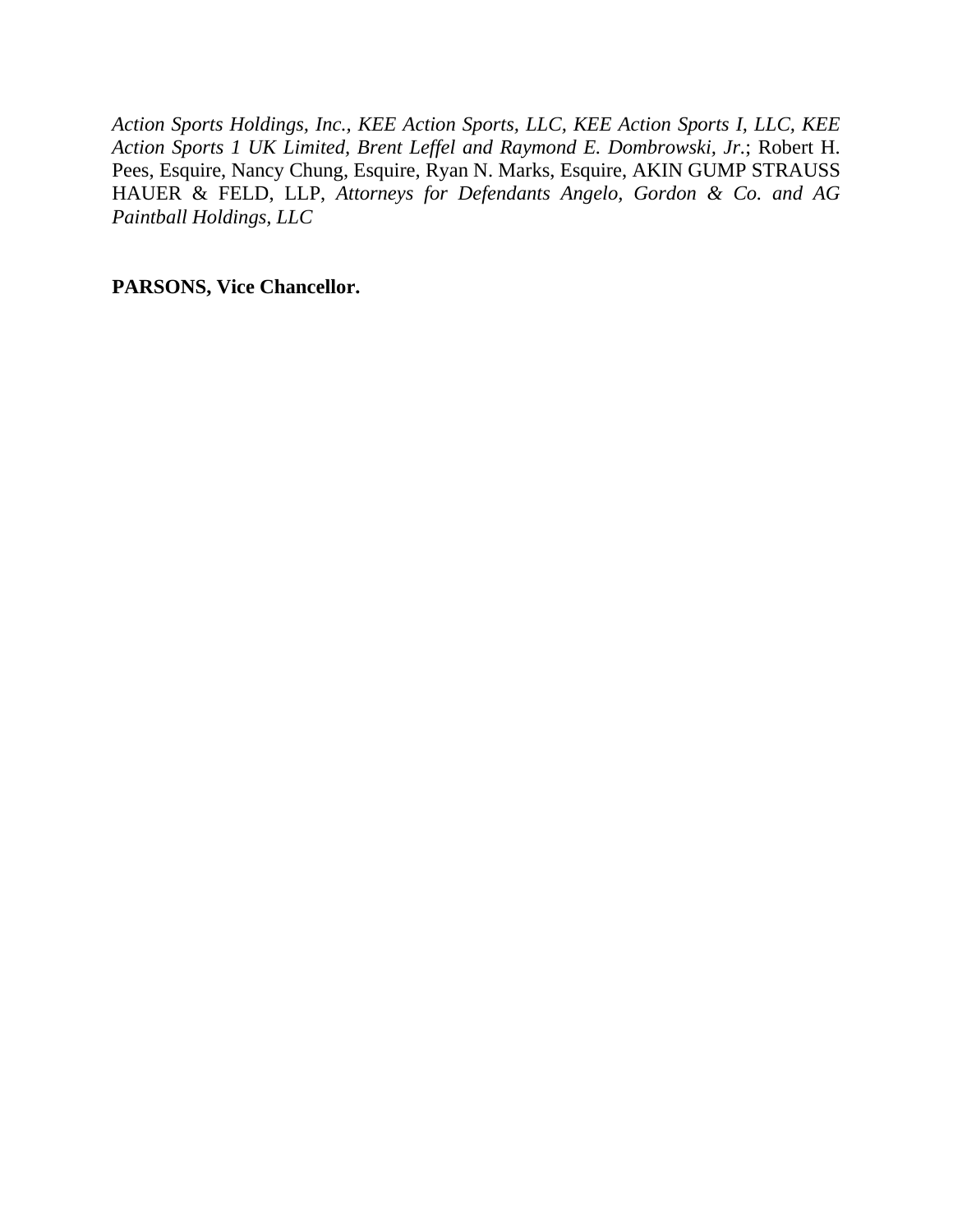This consolidated action is presently before me on Plaintiffs' motion to preclude violations of their attorney-client privilege and for sanctions against Defendants and their counsel, Montgomery, McCracken, Walker & Rhoads, LLP ("MMWR"), for misconduct in derogation of Plaintiffs' legitimate claims of privilege (the "Sanctions Motion"). In an earlier opinion,<sup>1</sup> I addressed which entity holds the attorney-client privilege as to documents or communications regarding the operation of Plaintiffs' business before, and after, entry into an Asset Purchase Agreement ("APA"), communications pertaining to the APA, and certain excluded assets and liabilities. By the time of that decision, the parties had reached agreement on each of these categories of privilege claims except the last one  $-$  the excluded assets and liabilities.<sup>2</sup> In *Postorivo I*, I concluded that Plaintiffs hold the attorney-client privilege with respect to communications regarding the excluded assets and liabilities, as well as those relating to the negotiation of the APA.<sup>3</sup>

Based on extensive discovery and relevant case law in this jurisdiction and elsewhere, Plaintiffs claim to have shown by clear and convincing evidence that

<sup>&</sup>lt;sup>1</sup> *Postorivo v. AG Paintball Holdings, Inc. (Postorivo I), 2008 WL 343856 (Del. Ch.* Feb. 7, 2008).

<sup>&</sup>lt;sup>2</sup> The parties agreed, consistent with the pertinent case law, that Defendants hold the attorney-client privilege as to communications regarding the operation of the business before and after the APA, and Plaintiffs hold the privilege as to communications regarding the negotiation of the APA.

<sup>3</sup> *See* 2008 WL 343856, at \*8. *Postorivo I* includes a more detailed description of the nature of the excluded assets and liabilities. In that opinion, I also rejected an argument by Plaintiffs that Defendants' pursuit of its claim of privilege as to an excluded asset or liability constituted bad faith litigation conduct justifying fee shifting. *Id.*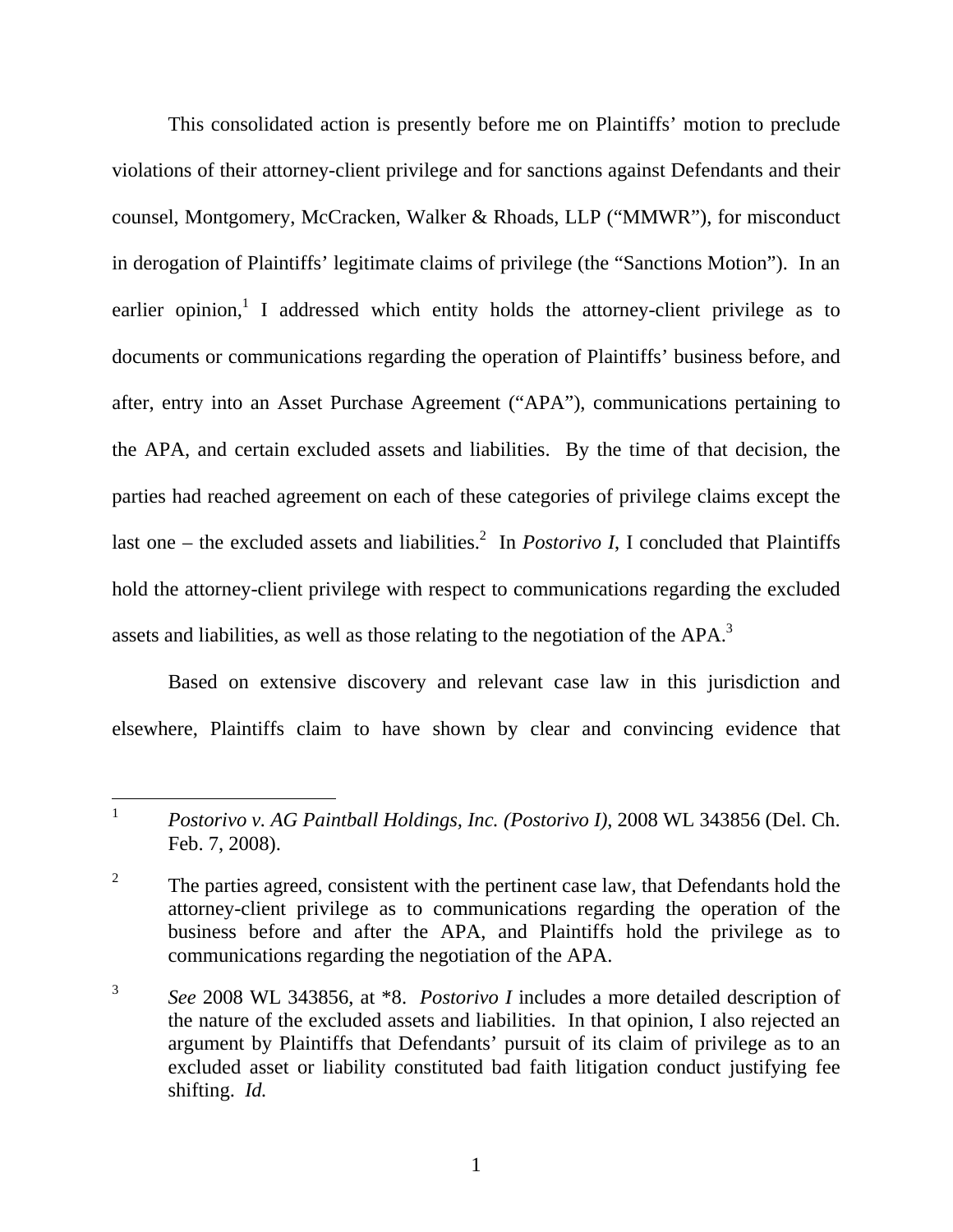Defendants and MMWR have worked complicitly in a course of conduct that violates the Delaware Lawyers' Rules of Professional Conduct ("DLRPC") and justifies disqualification of MMWR and dismissal of this action, among other sanctions. Defendants and their counsel deny any wrongdoing and urge rejection of Plaintiffs' motion in all respects.

For the reasons stated in this memorandum opinion, I hold that certain attorneys with MMWR and Defendant KEE Action Sports Holdings, Inc. or its affiliates have acted in a manner inconsistent with the DLRPC, which constitutes at least litigation misconduct, if not a violation of the Rules of Professional Conduct. I further find that this misconduct taints these proceedings and threatens to prejudice their fairness. Although the alleged misconduct and likely prejudice are not sufficiently serious as to justify the extreme sanction of dismissal or disqualification of the entire MMWR firm, the circumstances do warrant the imposition of significant, but lesser, sanctions. Specifically, I disqualify Richard L. Scheff and Craig E. Ziegler of MMWR from having any further involvement with this consolidated litigation. In addition, I hold the corporate Defendants and MMWR jointly and severally liable to reimburse Plaintiffs for a portion of their attorneys' fees and costs associated with the prosecution of their Sanctions Motion.

# **I. FACTS**

National Paintball Supply, Inc. ("NPS") is a corporation founded and wholly owned by Eugenio Postorivo. NPS was in the business of selling equipment and supplies related to the paintball gaming industry, including guns, paintballs, protective goggles,

2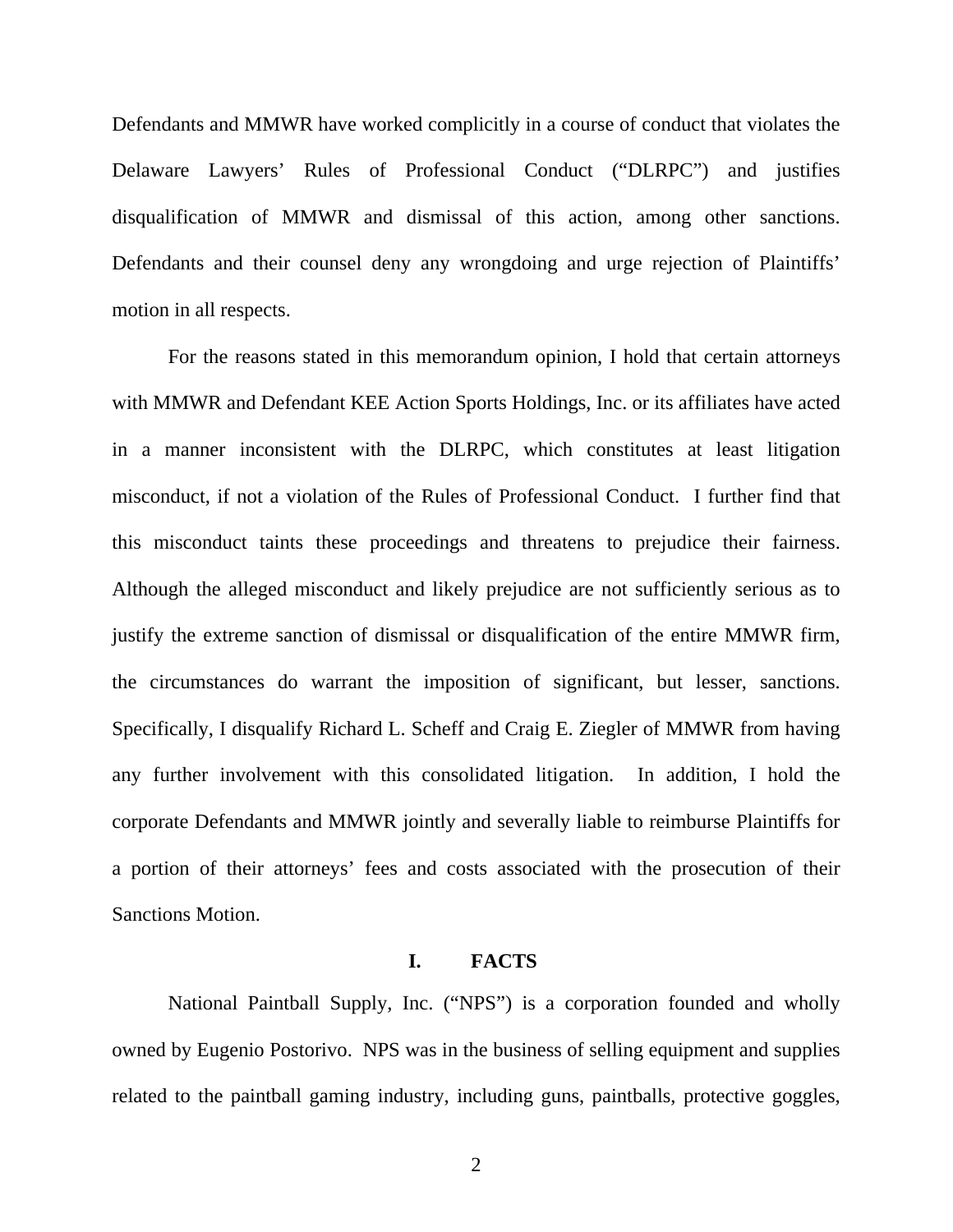clothing, and other gear. Postorivo sold substantially all of the assets of NPS to AJ Intermediate Holdings, Inc. ("AJI") pursuant to the APA, initially signed September 29, 2006, amended, and subsequently closed on or about November 17, 2006. AJI formed a new company, KEE Action Sports Holdings,  $Inc.^4$  to receive these assets and combine them with assets from another company, Pursuit Marketing, Inc. ("PMI"), which had been a competitor of NPS.

In the APA, NPS and Postorivo (the "Postorivo Parties") made certain representations and warranties regarding, *inter alia*, the value of the NPS inventory and liabilities transferred to KEE. By late January 2007, KEE determined it might have a claim against the Postorivo Parties for breach of those representations and warranties.<sup>5</sup>

<sup>&</sup>lt;sup>4</sup> For simplicity, I use the designation "KEE" when referring to KEE Action Sports Holdings, Inc., KEE Action LLC, or AJ Intermediate Holdings, Inc., whether separately or collectively.

<sup>&</sup>lt;sup>5</sup> Although the parties dispute the precise timing, Dombrowski admitted that KEE first learned of the claims against NPS by late January or early February 2007. DAB Ex. B, Dombrowski 11/12/07 Dep., at 252. The evidence further indicates that KEE retained MMWR to counsel it on the issues later raised in this action on January 30 or 31, 2007. DSAB Ex. FF, Scheff Supp. Aff., ¶ 3.

There were two full rounds of briefing on Plaintiffs' Sanctions Motion. Plaintiffs' opening, Defendants' answering, and Plaintiffs' reply briefs in the first round are cited as "POB", "DAB", and "PRB", respectively. The second round followed extensive discovery, and the supplemental opening, answering, and reply briefs are cited as "PSOB", "DSAB", and "PSRB", respectively. Citations to depositions and affidavits give the witness's surname and the page or paragraph reference.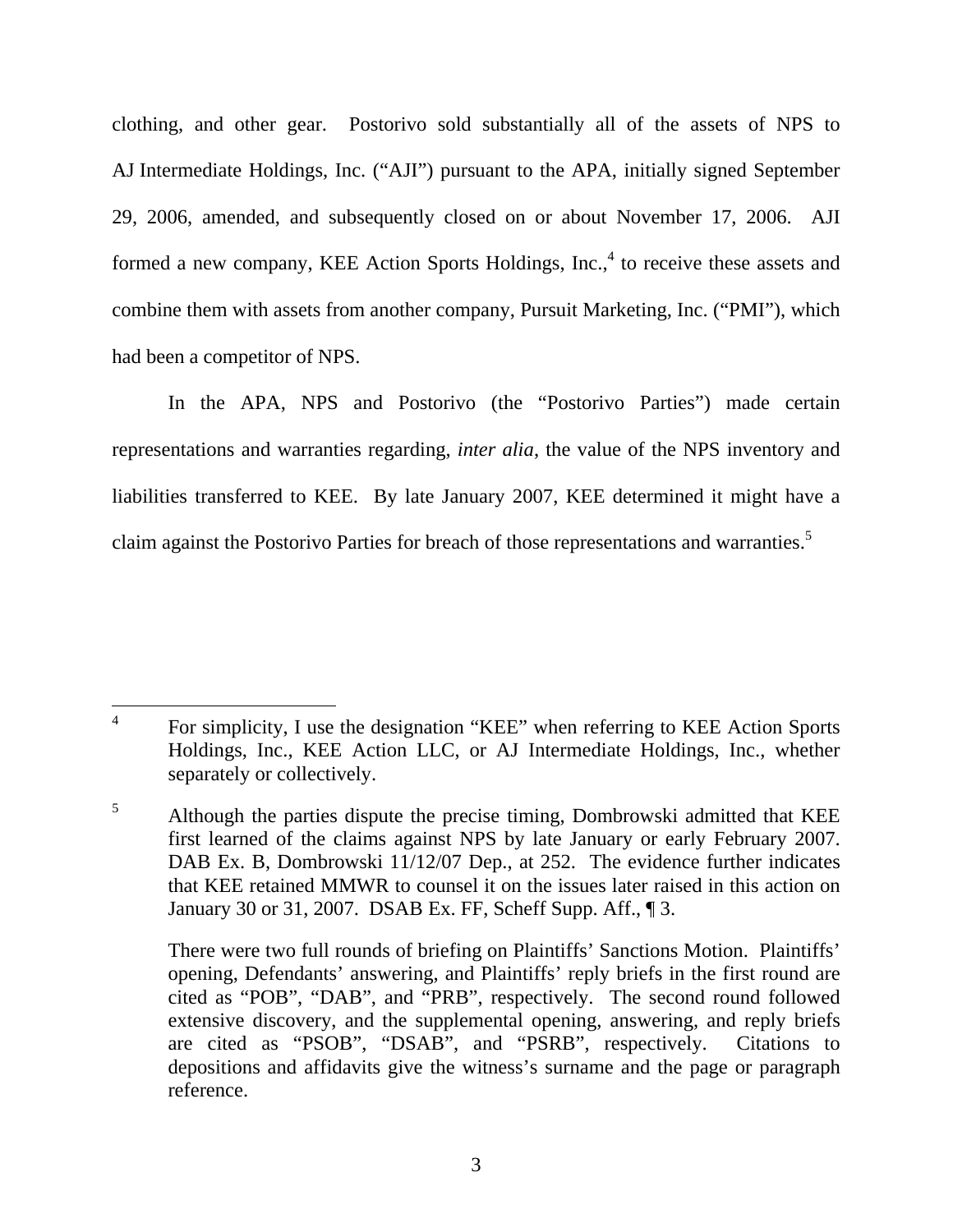### **A. The Persons Involved in the Disputed Actions**

### **1. Postorivo and Campo**

In conjunction with the acquisition, Postorivo, the sole stockholder of the selling company, NPS, was elected to the Boards of Directors of two of the principal KEE entities.<sup>6</sup> In addition, Postorivo served as President of KEE Action LLC (the operating entity), pursuant to an employment agreement.<sup>7</sup> On May 4 and 5, 2007, however, KEE removed Postorivo from the boards of the two KEE companies and terminated his employment with KEE "for cause."<sup>8</sup>

For several years before the APA, John Campo, an attorney, served as in-house and general counsel for NPS, and represented Postorivo personally as the majority stockholder of NPS.<sup>9</sup> While serving as in-house counsel for NPS, Campo maintained an office in the NPS headquarters, was privy to all aspects of the Company's operations, and advised Postorivo as to the various aspects of the Company's business, including intellectual property and third party disputes.<sup>10</sup>

 <sup>6</sup> First Am. Verified Compl. (hereinafter "Compl.") ¶¶ 67, 93. A few months after briefing and argument on the Sanctions Motion, Plaintiffs filed a second amended complaint on June 23, 2008. Unless otherwise noted, citations in this opinion refer to the First Amended Verified Complaint.

 $^{7}$  *Id.* 167.

 $8$  Compl. Exs. G, H.

 $^9$  Campo Aff.  $\P$  3.

<sup>&</sup>lt;sup>10</sup> Campo Aff.  $\P$  3-5. Campo also was heavily involved in managing the business affairs and operations of NPS. Scheff Aff. ¶¶ 11-12.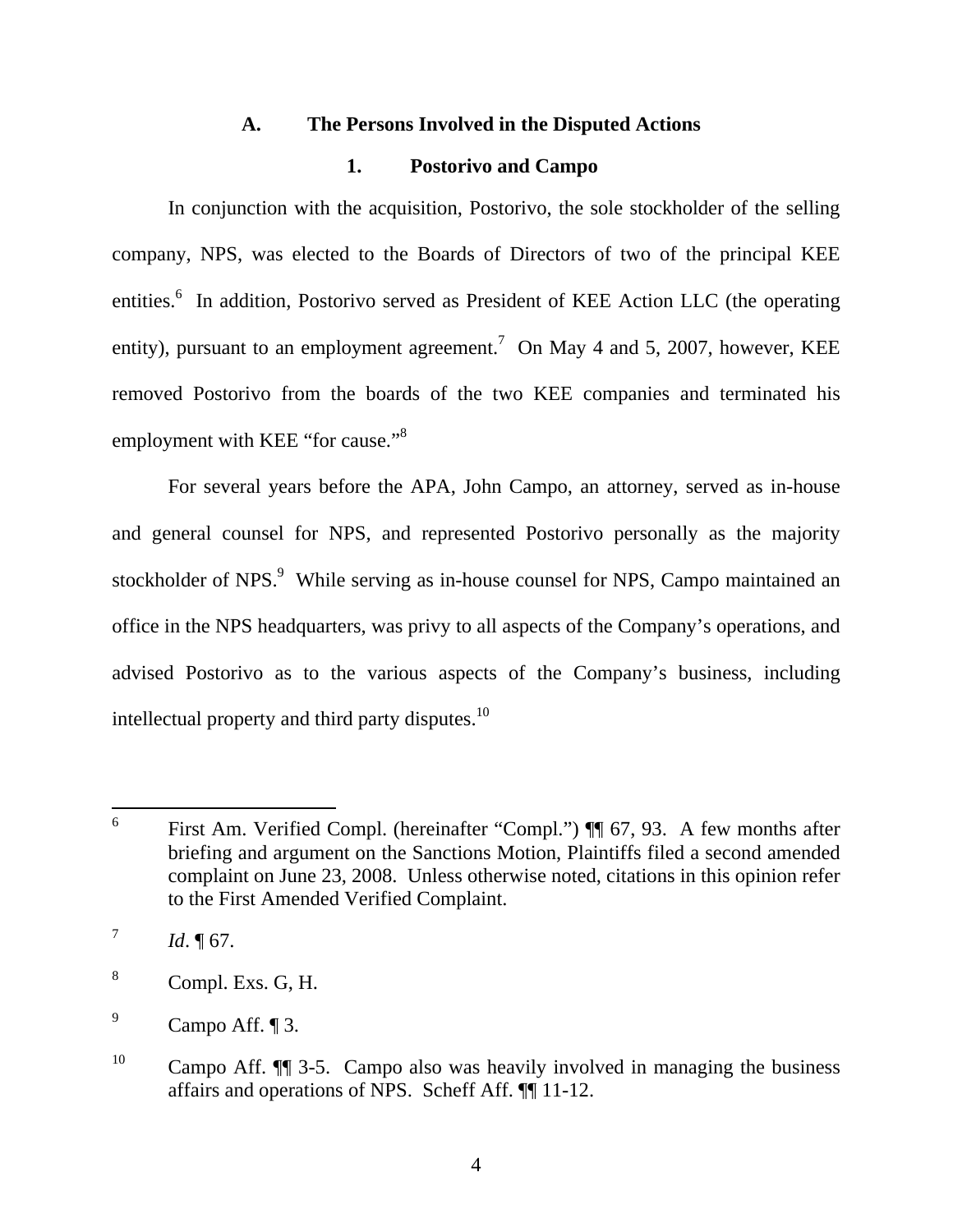During the negotiations for the asset sale, Campo, along with attorneys from Blank Rome LLP ("Blank Rome"), represented NPS and Postorivo.<sup>11</sup> Campo was intimately involved, for example, in the preparation of schedules to the APA, including schedules related to transferred inventory.<sup>12</sup>

Campo also entered into a Consulting and Non-Competition, Non-Solicitation Agreement with KEE dated November 13, 2006 (the "Consulting Agreement") by which he served as an independent contractor, and not as an attorney, agent, employee, or servant, to the post-acquisition entities.<sup>13</sup> As a result of Campo's consulting arrangement, he continued to maintain an office in the NPS (now KEE) Sewell, New Jersey offices; Campo assisted KEE in certain matters it acquired in the asset sale, including a litigation matter known as the "Pulse Loader Litigation."<sup>14</sup> At the same time, however, Campo continued to provide legal advice to the Postorivo Parties and to assert the attorney-client privilege on behalf of Postorivo and NPS.15 KEE terminated the Consulting Agreement with Campo on May 16,  $2007$ .<sup>16</sup>

<sup>&</sup>lt;sup>11</sup> Campo Aff.  $\P$ [6-7.

 $12$  *Id.* 17.

 $13$  *Id.*  $\P\P$  9-10.

 $14$  *Id.*  $\P\P$  12-13.

<sup>&</sup>lt;sup>15</sup> *Id.*  $\P\P$  11-12, 15.

<sup>&</sup>lt;sup>16</sup> Wilburn Certification ("Cert.") Ex. B.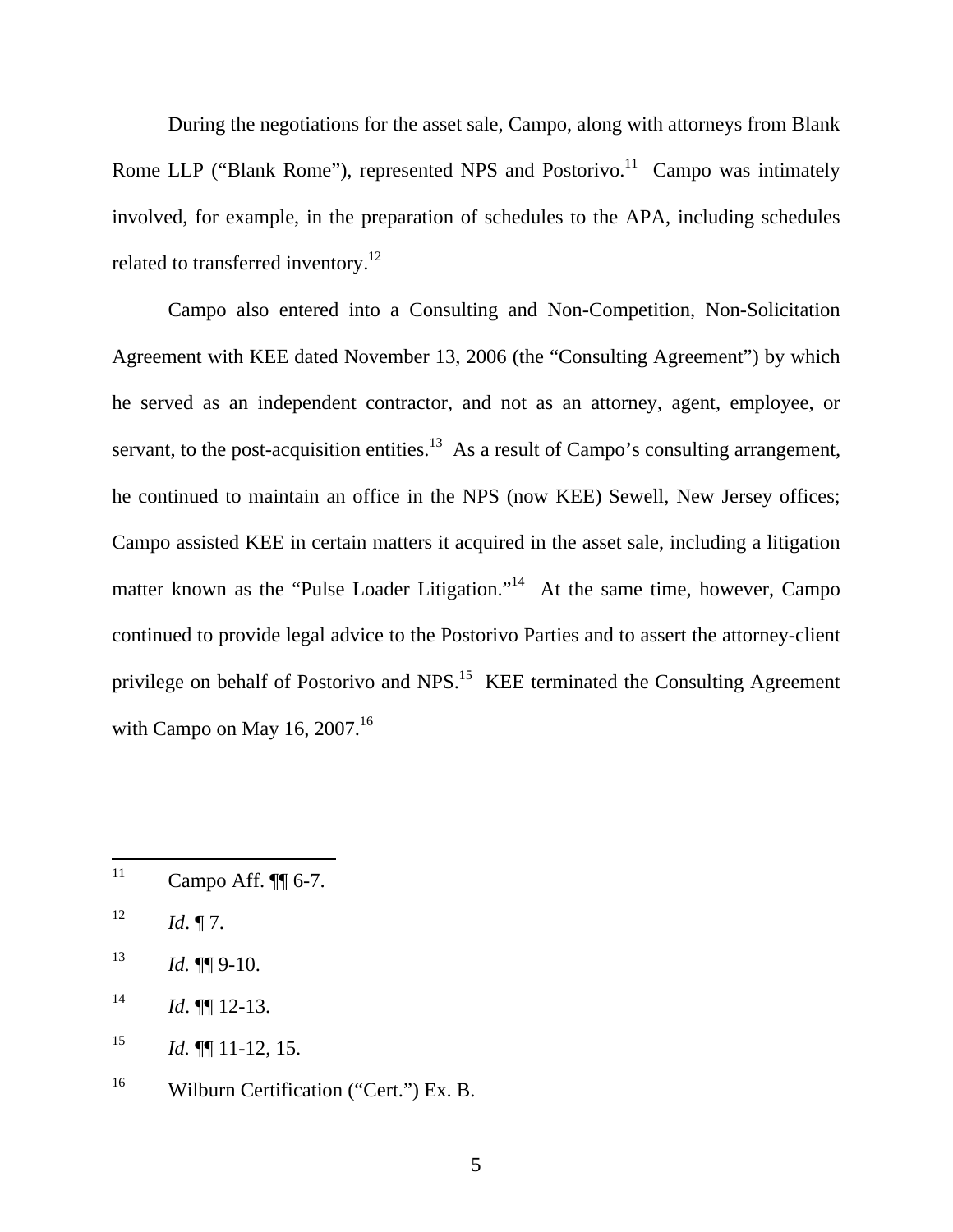# **2. The NPS Knowledge Group**

Paragraph 3.28 of the APA denominates several persons who worked for NPS before the asset sale and provided information to the attorneys and others regarding due diligence and representations and warranties pertaining to the APA, as the "Knowledge Group." The members of the Knowledge Group are: Postorivo, Campo, Norm Gunn, Louis Spicer, Kim Postorivo, Johnny Postorivo, Avery Amaya, JJ Brookshire, and Simon Stevens. Most of these individuals continued to work for KEE after the asset sale.

#### **3. KEE's CEO Dombrowski**

Raymond E. Dombrowski, Jr., has served as KEE's Chief Executive Officer ("CEO") since the closing of the APA transaction. Dombrowski is also a managing director of Alvarez & Marsal ("A&M"), an international consulting firm hired to perform due diligence on NPS on behalf of the purchaser for the APA transaction, a project Dombrowski supervised.<sup>17</sup>

Dombrowski graduated from Temple Law School in 1979, and worked as a tax lawyer at Schnader Harrison Segal & Lewis, LLP for approximately five years.<sup>18</sup> He then worked as general counsel for Bell Atlantic Corporation for a few years, and later as senior vice president and chief financial officer for Ogden Corporation.<sup>19</sup>

<sup>&</sup>lt;sup>17</sup> Dombrowski 11/12/07 Dep. at 31, 38, 46-47.

<sup>&</sup>lt;sup>18</sup> Dombrowski  $11/12/07$  Dep. at 22-24.

<sup>&</sup>lt;sup>19</sup> *Id.* at 24, 27-28. Although Dombrowski is admitted to the practice of law in New Jersey and Pennsylvania, his licenses have not been active for over ten years. *Id.* at 23.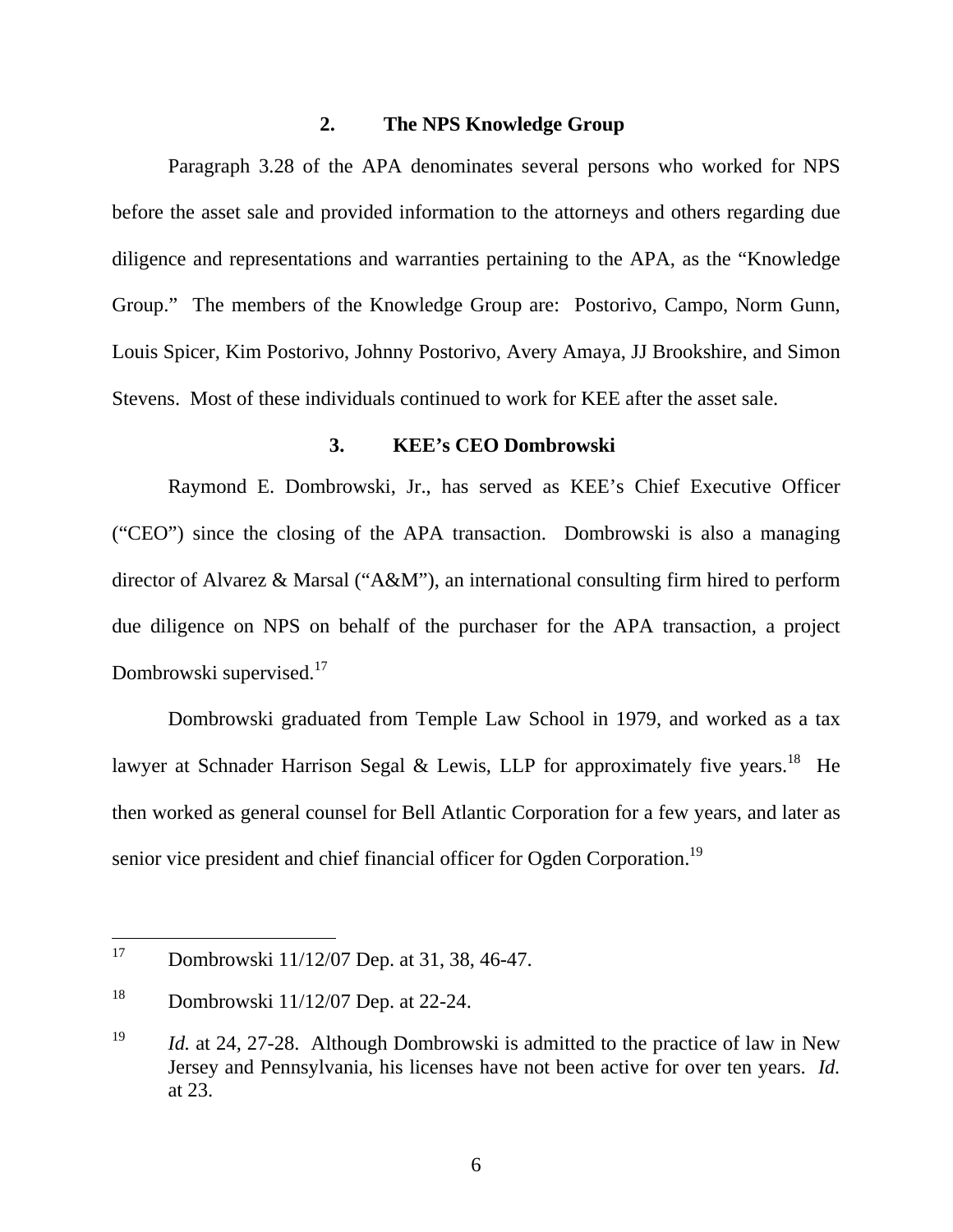As KEE's CEO, Dombrowski was responsible for integrating NPS and PMI after the closing.<sup>20</sup> He had approximately eighteen groups reporting to him, including KEE's information technology or IT group. $^{21}$ 

## **4. KEE's outside counsel**

The law firm of Montgomery, McCracken, Walker & Rhoads, LLP represented KEE since December 2006 in connection with the unrelated Pulse Loader Litigation, and since late January 2007 in connection with the dispute underlying this action.<sup>22</sup> The MMWR attorneys working on the Pulse Loader Litigation included Richard Scheff and Joyce Link. Scheff serves as lead counsel for KEE at MMWR. In that capacity, he participated in and supervised the work of a number of other MMWR attorneys on this litigation relating to KEE's indemnification claims and NPS's claims against KEE, Dombrowski, and the other Defendants.<sup>23</sup> During the period before and including June 2007, Scheff and Craig Ziegler of MMWR had extensive contacts with Dombrowski, other employees of KEE, and members of the NPS Knowledge Group, regarding the various disputes over inventory values and indemnification involved in this action.

 <sup>20</sup> *Id.* at 45-46.

<sup>&</sup>lt;sup>21</sup> *Id.* at 85-87.

<sup>&</sup>lt;sup>22</sup> Campo Aff.  $\P$  14-15; Scheff Aff.  $\P$  2.

<sup>23</sup> *See Scheff* Aff. ¶ 2. According to Defendants, Link did not work on the indemnification claims. DSAB at 37-38.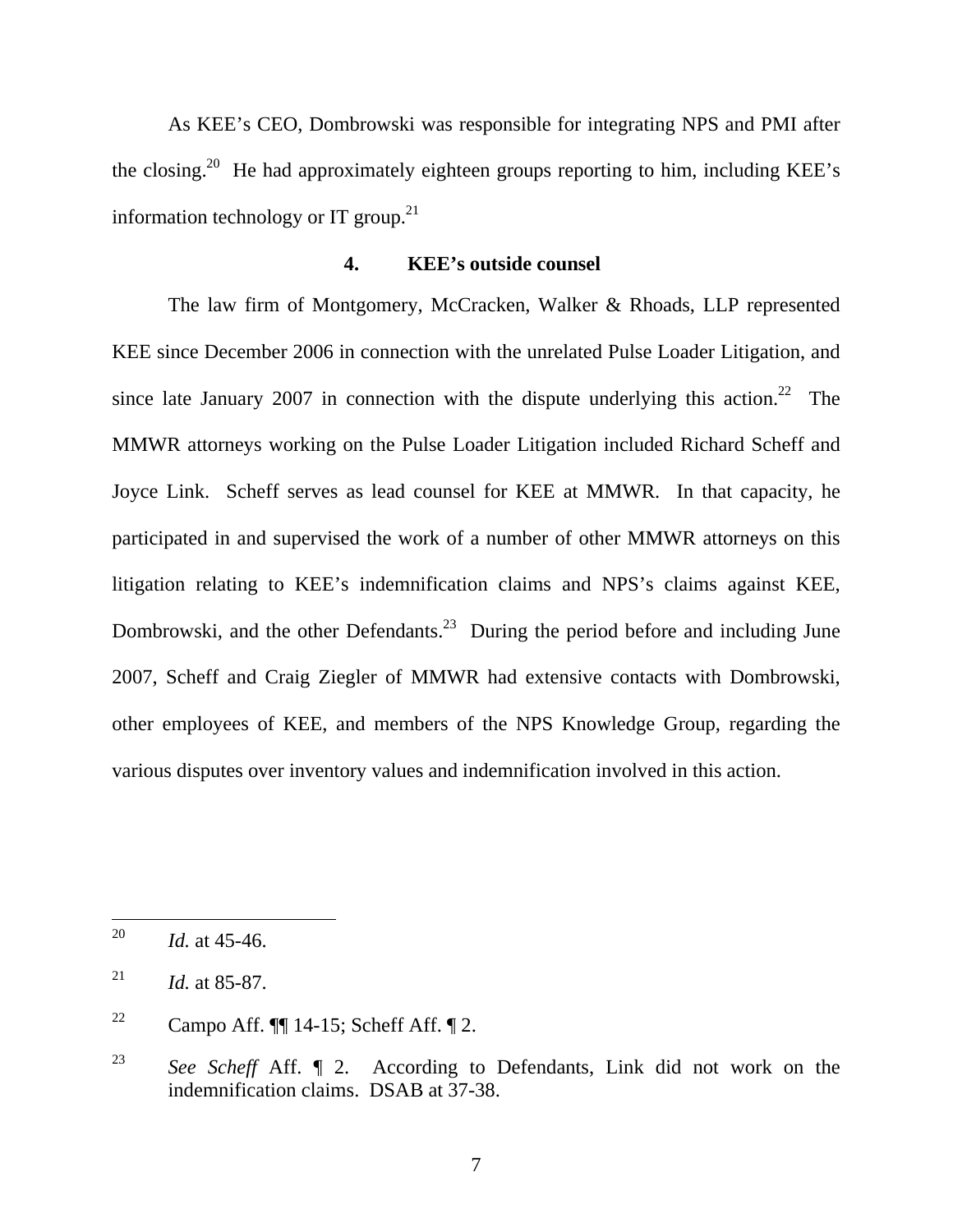#### **B. Timeline of Events**

The following is a generally chronological recitation of the events relevant to Plaintiffs' Sanctions Motion. For purposes of this opinion, it is important to track who knew what and when during the period from November 2006 through June 2007.

This dispute traces back to the APA transaction, which closed on or about November 17, 2006. A few days after the closing, Dombrowski asked Campo to vacate his office and move to a cubicle. Later that day, Campo, in the presence of Postorivo, informed Dombrowski that he would need a locked office to identify and separate documents, records, and electronic data of NPS from those of KEE. Speaking in his capacity as counsel for NPS, Campo voiced concern about documents that related to the NPS's retained assets and liabilities and the APA negotiations.<sup>24</sup>

As of early January 2007, an adverse relationship existed between NPS and KEE at least as to certain excluded assets and liabilities that remained with NPS under the APA. One or more civil actions referred to as the Procaps Litigation constituted a major part of those excluded assets and liabilities. NPS and KEE had potentially conflicting interests as to that litigation.

<sup>&</sup>lt;sup>24</sup> POB Ex. 2, Campo Dep., at 28-30. Campo again raised the issue of NPS's retained privileges with Scott Thompson, KEE's CFO, in December 2006. Thompson inquired about the pending liabilities NPS remained responsible for, and Campo said he could not answer some of his questions because of NPS's attorney-client privilege. Campo also testified that he told Thompson he was in the process of culling and separating on his computer electronic data that remained privileged to NPS. Campo Dep. at 44-47.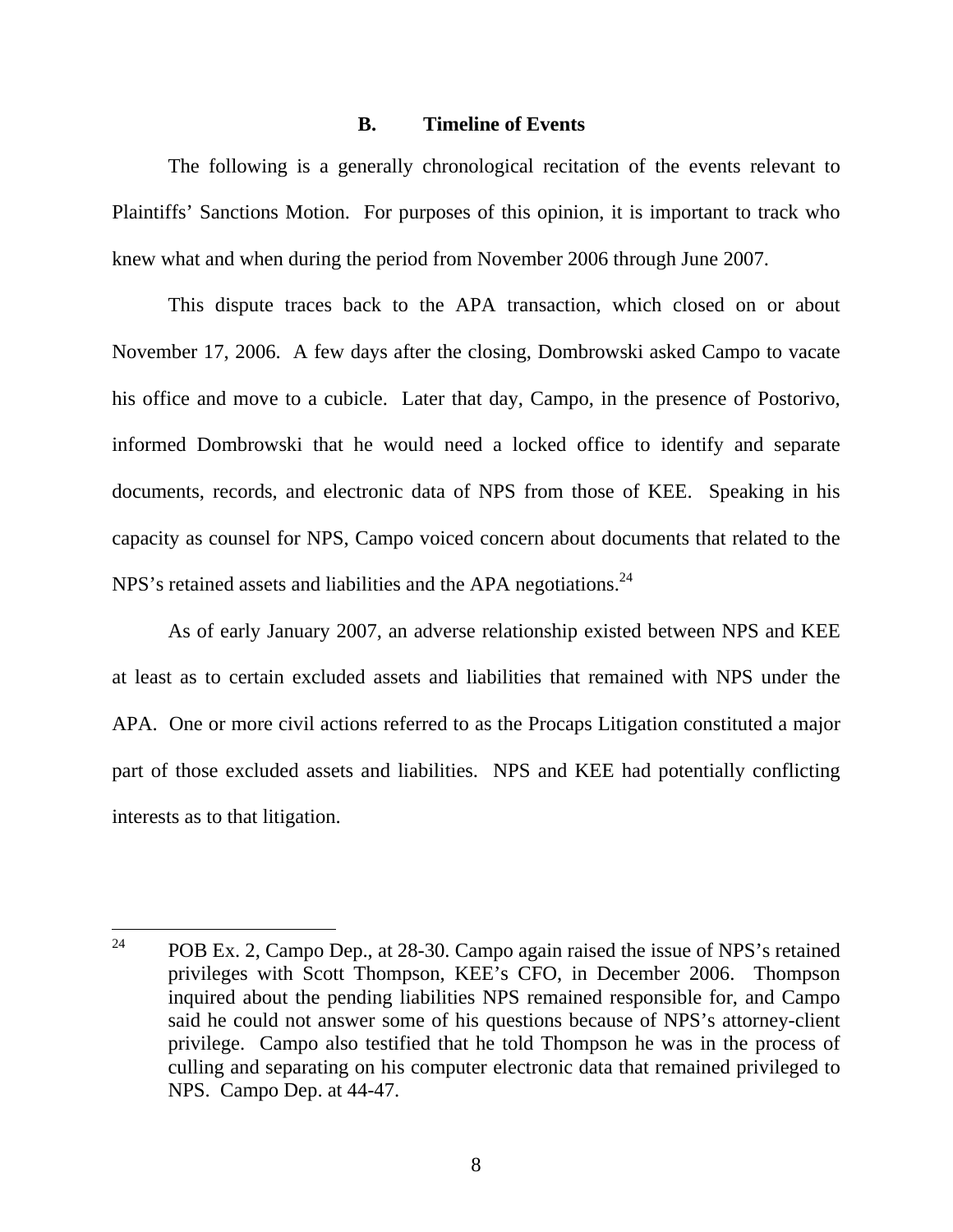#### **1. The January 3 meeting**

On January 3, 2007, three MMWR attorneys, Scheff, Link, and William Kingsbury, and another attorney, John O'Malley from Volpe and Koenig, met with Campo regarding another piece of litigation. During that meeting, Campo asserted attorney-client privilege regarding his communications with NPS before the APA closed.25 Later the same day, Scheff discussed Campo's assertion of privilege with Dombrowski<sup>26</sup>

Defendants emphasize that Campo's claim of privilege in the January 3, 2007 meeting encompassed all pre-APA communications he knew of or had in his possession. Scheff and his colleagues at MMWR did not understand Campo's claim to be limited to communications related to the negotiation of the APA or to excluded assets and liabilities. In addition, MMWR disputed Campo's claim and internally, at least, took the position that, because KEE acquired all of the assets of NPS and was carrying on essentially the same business operations after the APA as NPS had performed before, any privileges for pre-APA communications related to that business were transferred to KEE with the assets. There is no dispute, however, that by January 3, 2007, KEE and MMWR

<sup>&</sup>lt;sup>25</sup> POB Ex. 12, Scheff Dep., at 155-56; Kingsbury Dep. at 66-67; Wilburn Cert. Ex. 27 (Kingsbury Memo, 1/5/07).

<sup>&</sup>lt;sup>26</sup> Scheff Dep. at 311-12. According to Scheff, Campo said everything he did for NPS was privileged; Campo did not limit his assertion to the negotiation of the APA, for example. *Id.* at 156-57. A memorandum to the file by Kingsbury of MMWR, dated January 5, 2007, stated that Campo "also shared his view that the attorney-client privilege stayed with NPS and was not assumed as a matter of law with the assets acquired by AJI." Supp. Wilburn Cert. Ex. 27.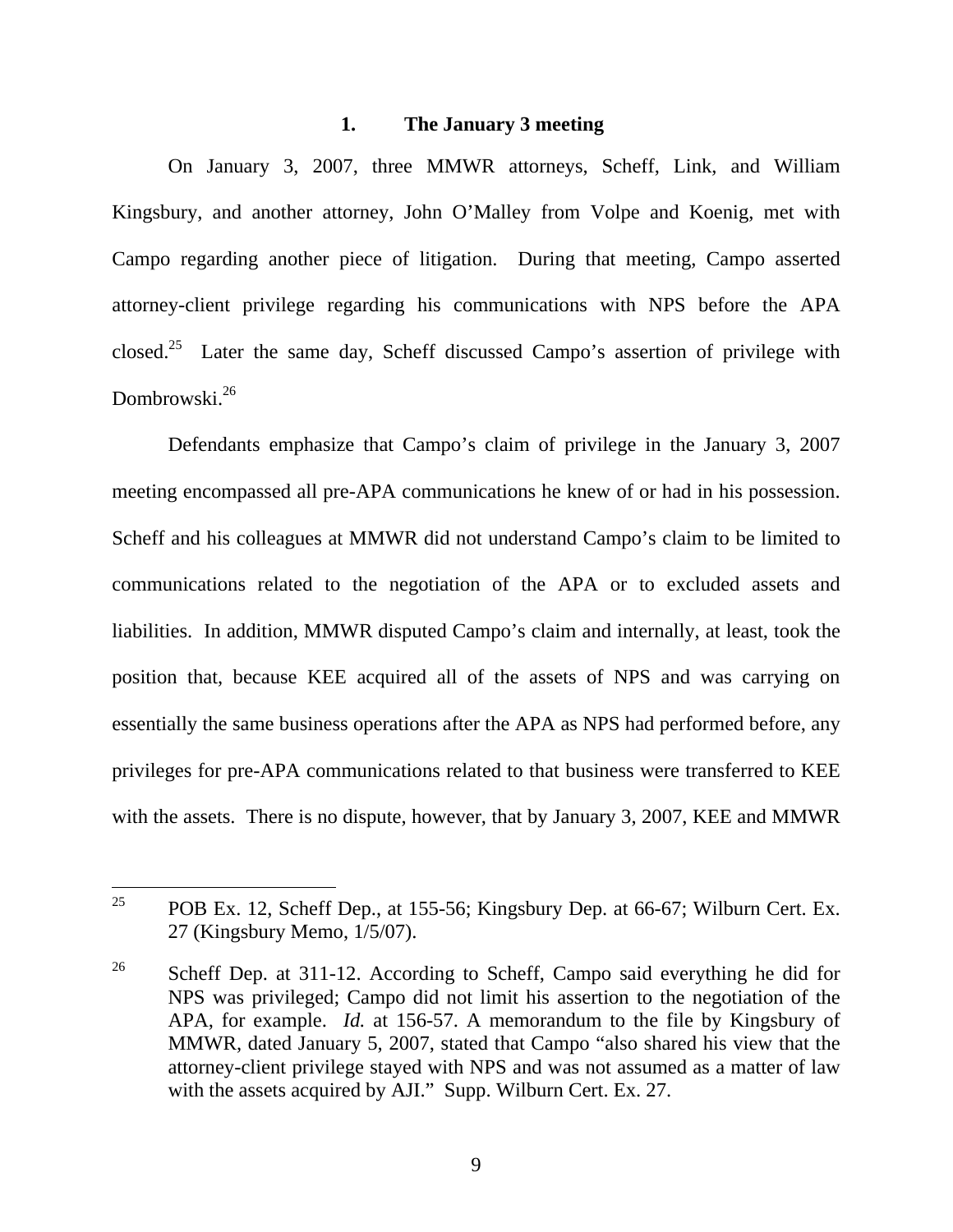knew Campo and NPS asserted attorney-client privilege as to pre-APA documents and communications.

# **2. Campo's computer**

At the beginning of the first week in January, Dombrowski directed Spicer, a member of the Knowledge Group who became KEE's Chief Technology Officer ("CTO"), to make sure that Campo's computer was backed up.<sup>27</sup> According to Dombrowski, he ordered the backup to ensure that, in case of a computer failure, KEE had a copy of the documents, such as contracts with vendors, that only existed on Campo's computer.<sup>28</sup>

In accordance with Dombrowski's directive, Spicer and Jeff Frye, a KEE IT employee, attempted to back up Campo's computer.<sup>29</sup> To ensure the success of the backup, Spicer tried to verify that Campo's computer was powered on, but could not because his office was locked.<sup>30</sup> Neither Spicer nor Frye informed Campo of this attempt.<sup>31</sup>

<sup>&</sup>lt;sup>27</sup> Dombrowski 11/12/07 Dep. at 243-44; Spicer Dep. at 32-33, 151-52.

<sup>28</sup> Dombrowski 11/12/07 Dep. at 130-33, 228; Spicer Dep. at 137-42.

 $29$  Spicer Dep. at 143.

<sup>&</sup>lt;sup>30</sup> *Id.* at 143, 152-53. Spicer tried to access Campo's office around dinnertime, when Campo was not in the office. *Id.* at 154.

 $31$  Spicer Dep. at 158, 163; Frye Dep. at 93.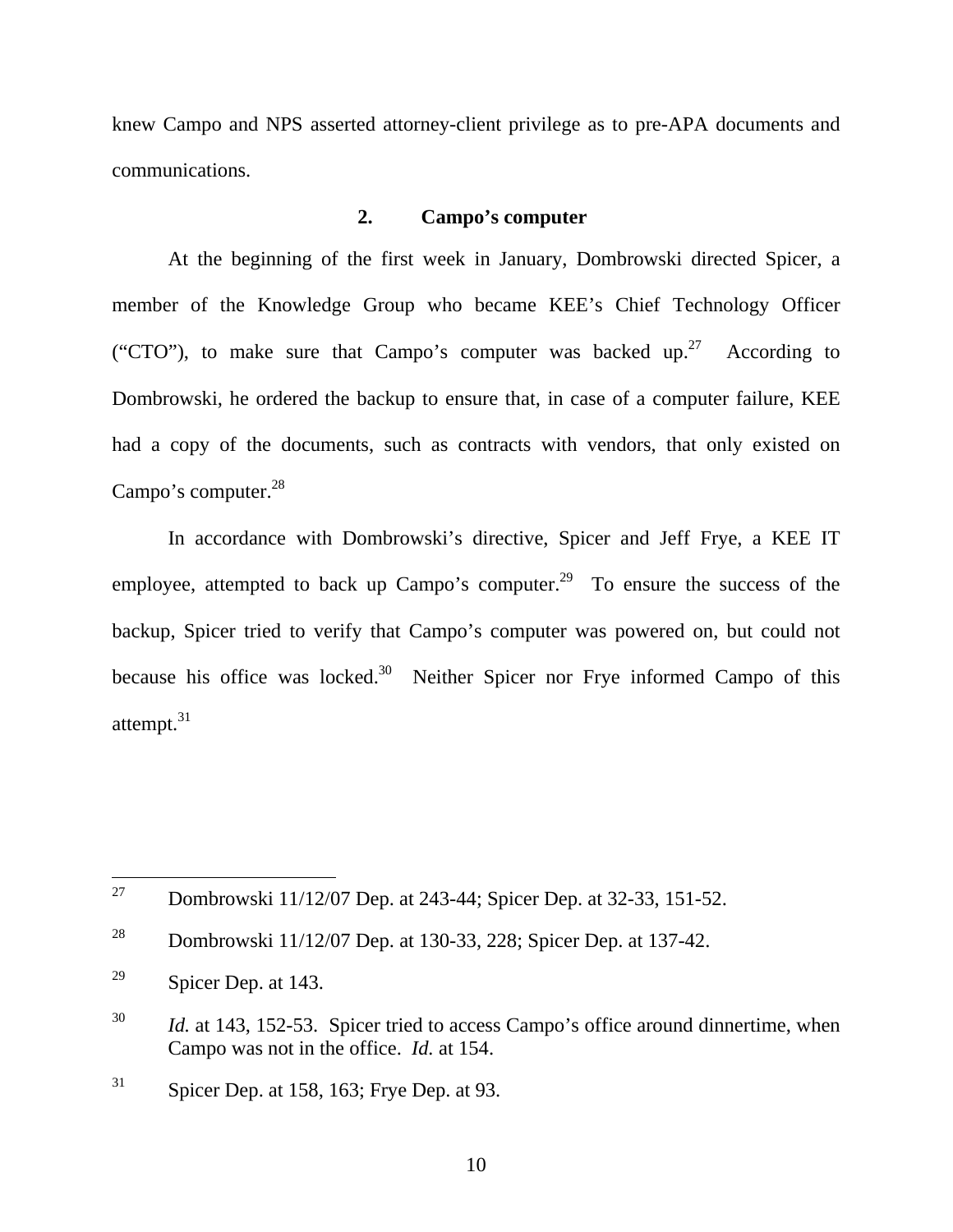After Spicer tried unsuccessfully to obtain a key directly from Campo, he sent an email to Dolores Hammell, requesting a key to Campo's office.<sup>32</sup> Within a day or two, Hammell found a key and provided it to Spicer.<sup>33</sup> Spicer then instructed Frye to back up Campo's computer on the evening of January 8,  $2007.<sup>34</sup>$ 

Frye performed a backup of Campo's user profile, which included his documents, and the backup was stored as a flat file on a network server.<sup>35</sup> Spicer informed Dombrowski that the backup had been completed.<sup>36</sup> Neither Spicer nor Frye informed Campo of his attempt to back up Campo's computer until after it occurred.<sup>37</sup>

At some point in early summer 2007, shortly before his deposition, Spicer learned that the backup of Campo's computer had been overwritten and was unrecoverable, but

 $32$  Spicer Dep. at 158-60.

<sup>&</sup>lt;sup>33</sup> Hammell Dep. at 36-37. At first, Hammell asked Campo if he had an extra key to his office. Campo responded that he did, but would not give it to her. *Id.* at 38. Hammell then went through the keys she had, and found one for Campo's office. *Id.* at 38, 46-47.

<sup>34</sup> Frye Dep. at 81-82; Spicer Dep. at 160-61. On that occasion, Campo's office was not locked. Spicer Dep. at 161.

<sup>35</sup> Frye Dep. at 103-04; Spicer Dep. at 168, 204-05. The exact server on which the backup was stored is not clearly identified. Frye Dep. at 103; *see* Spicer Dep. at 169-70.

<sup>36</sup> Dombrowski 11/12/07 Dep. at 218-19.

 $37$  Spicer Dep. at 158, 163; Frye Dep. at 93; Campo Dep. at 74-77.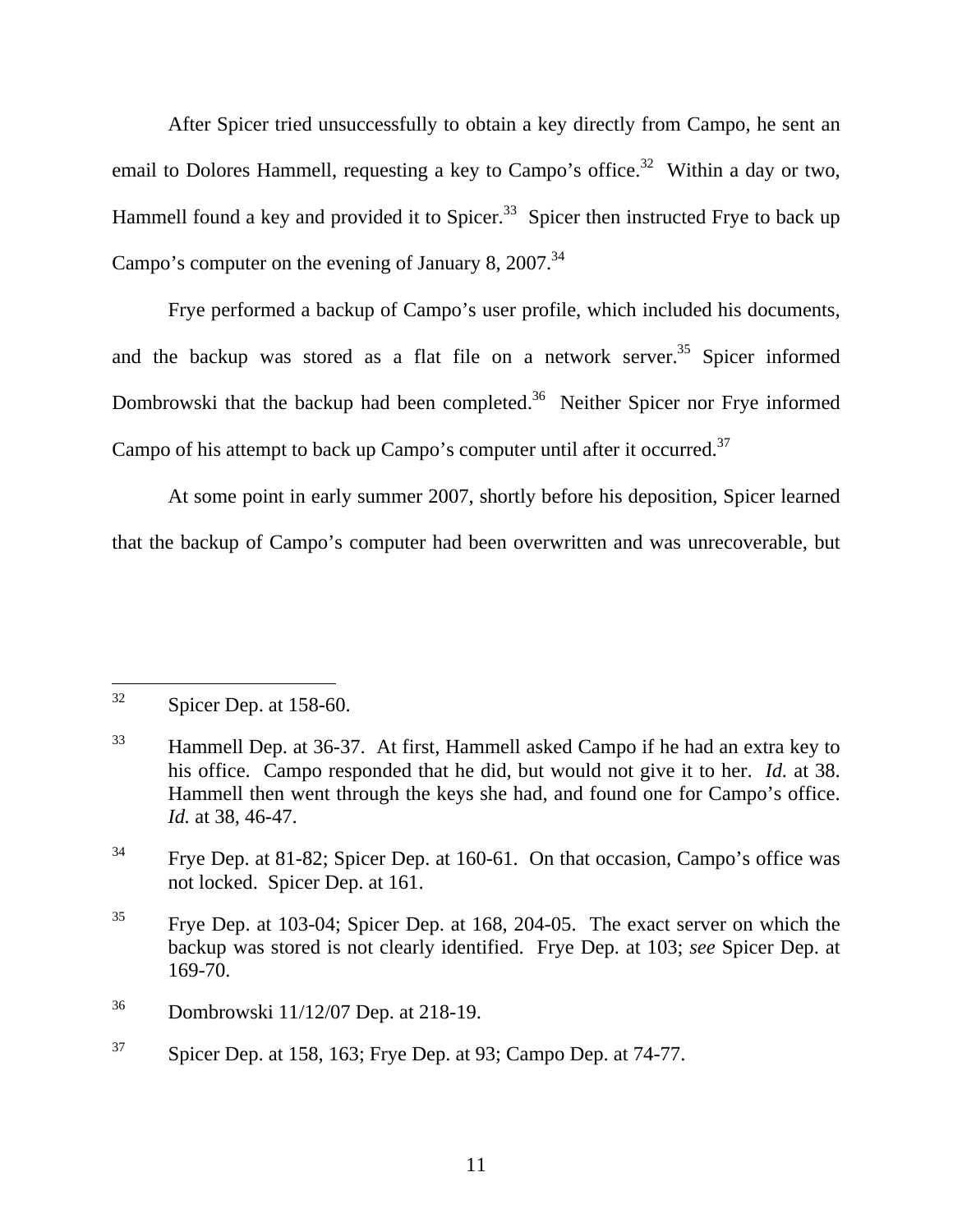he did not know the circumstances.<sup>38</sup> It is unclear whether anyone looked for, or tried to access, the backup before Spicer discovered it had been overwritten.<sup>39</sup>

In the first round of briefing on the Sanctions Motion, Plaintiffs suggested KEE personnel intentionally copied selected files of Campo's computer that included privileged communications relating to the indemnification claims and other matters underlying this litigation. Defendants aver that Frey performed only a normal backup, and not a selective copying of primarily privileged files. Based on the evidence presented, I find that KEE probably did perform only a normal backup.

Jesse Lindmar, Plaintiffs' initial computer expert, conducted a forensic analysis of Campo's computer.<sup>40</sup> Plaintiffs relied on Lindmar's analysis, in arguing that the January 8 copying of Campo's computer was not a routine or preventative backup, but rather, a selective copying of certain targeted files. $41$ 

 $38$  Spicer Dep. at 176-77.

 $39$  Spicer Dep. at 192-93; Dombrowski 11/12/07 Dep. at 233; Scheff Dep. at 122-24. To access the backup, a user would need to know the administrator password. Spicer Dep. at 193. Besides Spicer, only Kevin Lavin and Frye knew the password. *Id.* at 196-97. Dombrowski denied having accessed the backup. Dombrowski 11/12/07 Dep. at 233. Similarly, Scheff asserts that no one from MMWR ever handled, viewed, or possessed the backup. Scheff Dep. at 122-24.

 $^{40}$  Lindmar Aff.  $\P$  5.

<sup>&</sup>lt;sup>41</sup> Lindmar Reb. Aff. *[]* 7. Based on a review of the "last access date" metadata, Lindmar determined that less than 0.1% of the Microsoft Word documents on Campo's computer were accessed between 6:52 p.m. and 10:17 p.m. on January 8, 2007, a time period when Campo was not at his computer. Lindmar Aff. ¶ 11; Lindmar Reb. Aff. ¶¶ 6-7.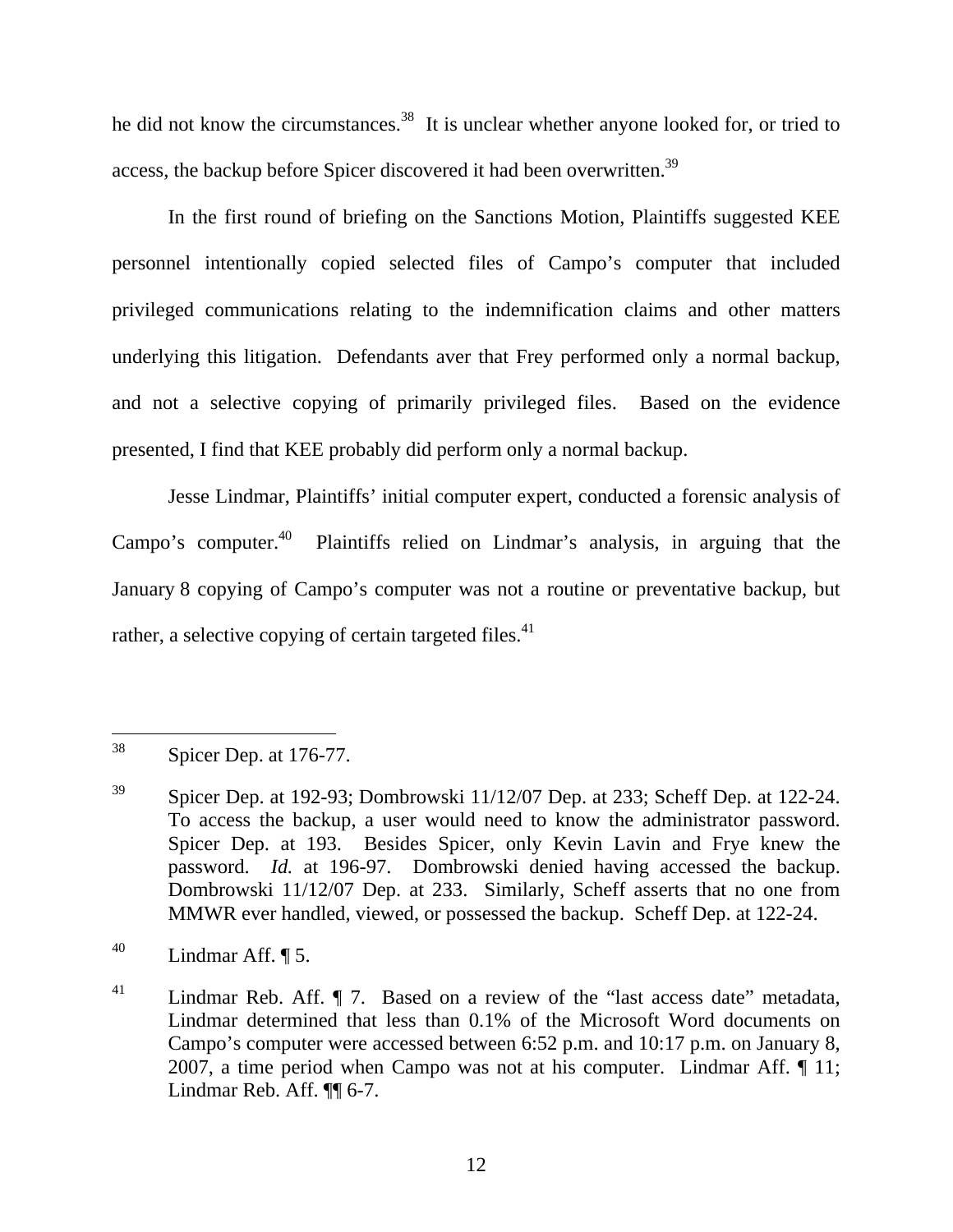Plaintiffs, however, have not demonstrated, by clear and convincing evidence, that the copying of Campo's computer was selectively performed.<sup>42</sup> Upon review of the record, it appears that the January 8 backup was a general backup, and not a selective copying. Specifically, Spicer and Frye both testified that the "Documents and Settings\John" directory ("Campo's user profile") was copied, not just selective Microsoft Word documents.<sup>43</sup> Jason Park, Defendants' computer expert, determined that almost all of the files in Campo's user profile were accessed on or after January 8, 2007, a finding that strongly supports Frye and Spicer's testimony.<sup>44</sup>

In early March 2007, Campo removed his computer from his office at KEE.<sup>45</sup> The computer has remained within the possession, custody, or control of Plaintiffs or an escrow agent since that time.<sup>46</sup>

 $42$  At best, Lindmar's analysis demonstrates that less than 0.1% of the Microsoft Word files in Campo's user profile have not been accessed since January 8, 2007. That, however, does not preclude the possibility that other files were accessed on January 8, and accessed again on a later date. *See* Park Aff. ¶ 7.

<sup>43</sup> Frye Dep. at 103-04; Spicer Dep. at 168, 204-05.

<sup>&</sup>lt;sup>44</sup> Park Aff.  $\P\P$  4, 7. When files are copied from a computer to a server, the last accessed time of the files on the computer will be updated to reflect the time of file copying. *Id.* With the exception of seventeen immaterial files, all of the 8,850 files in Campo's user profile have a last access date on or after January 8, 2007. *Id.* ¶¶ 4, 8.

<sup>&</sup>lt;sup>45</sup> Campo Dep. at 100. According to Campo, he took his computer "with permission." PSOB n.10.

<sup>46</sup> Campo Dep. at 66, 100-01.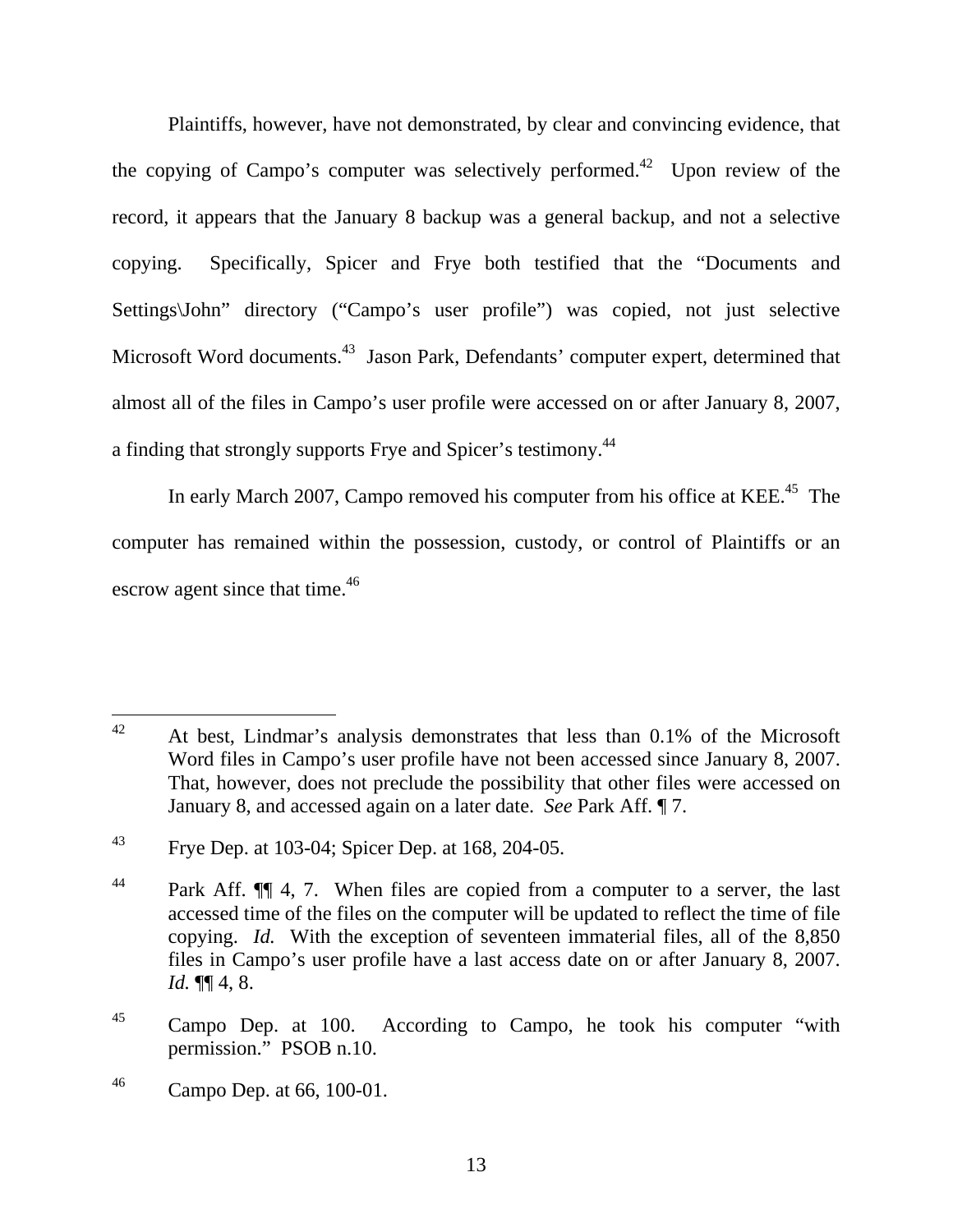# **3. The period from late January, when KEE's indemnification claim ripened, through March 2007**

KEE discovered the undisclosed liabilities that contributed to the commencement of this action in January 2007. On or about January 30, 2007, KEE retained MMWR to represent it in connection with potential indemnity claims against NPS.<sup>47</sup>

According to Brookshire, a Knowledge Group member, in February and March 2007, he worked with Link of MMWR regarding the Pulse Loader Litigation. One day during that period, Link prepared Brookshire for his deposition. According to Brookshire, Link repeatedly asked him about NPS inventory valuation matters, such as inventory quality and quality control issues pre-dating the APA transaction. Brookshire told Link that those issues had no relation to the Pulse Loader Litigation, but Link continued to ask about the history of possible quality problems with NPS's inventory.<sup>48</sup>

- Q. Did you ever have any discussions with Joyce Link?
- A. Yes.
- Q. Anything related to this case?
- A. That's a hard yes or no, but we had extensive discussions preparing me for a deposition on the Pulse case.
- Q. Don't care about that.

A. Well, we seemed to go beyond the Pulse prep in that discussion that seemed odd to me at the time. She asked me quite a bit about inventory quality, quality control issues, and she kept asking again about quality issues of inventory, quality issues, which had nothing to do with the Pulse case, and that – it kind of threw me at the time.

I didn't understand, frankly, why she was asking about quality, and I would several times tell her, no, this really has nothing to do with quality, this is other issues at Pulse, and

 $47$  Scheff Supp. Aff.  $\P$ 3.

<sup>&</sup>lt;sup>48</sup> PSOB Ex. 1, Brookshire Dep., at 144-46. Brookshire testified as follows: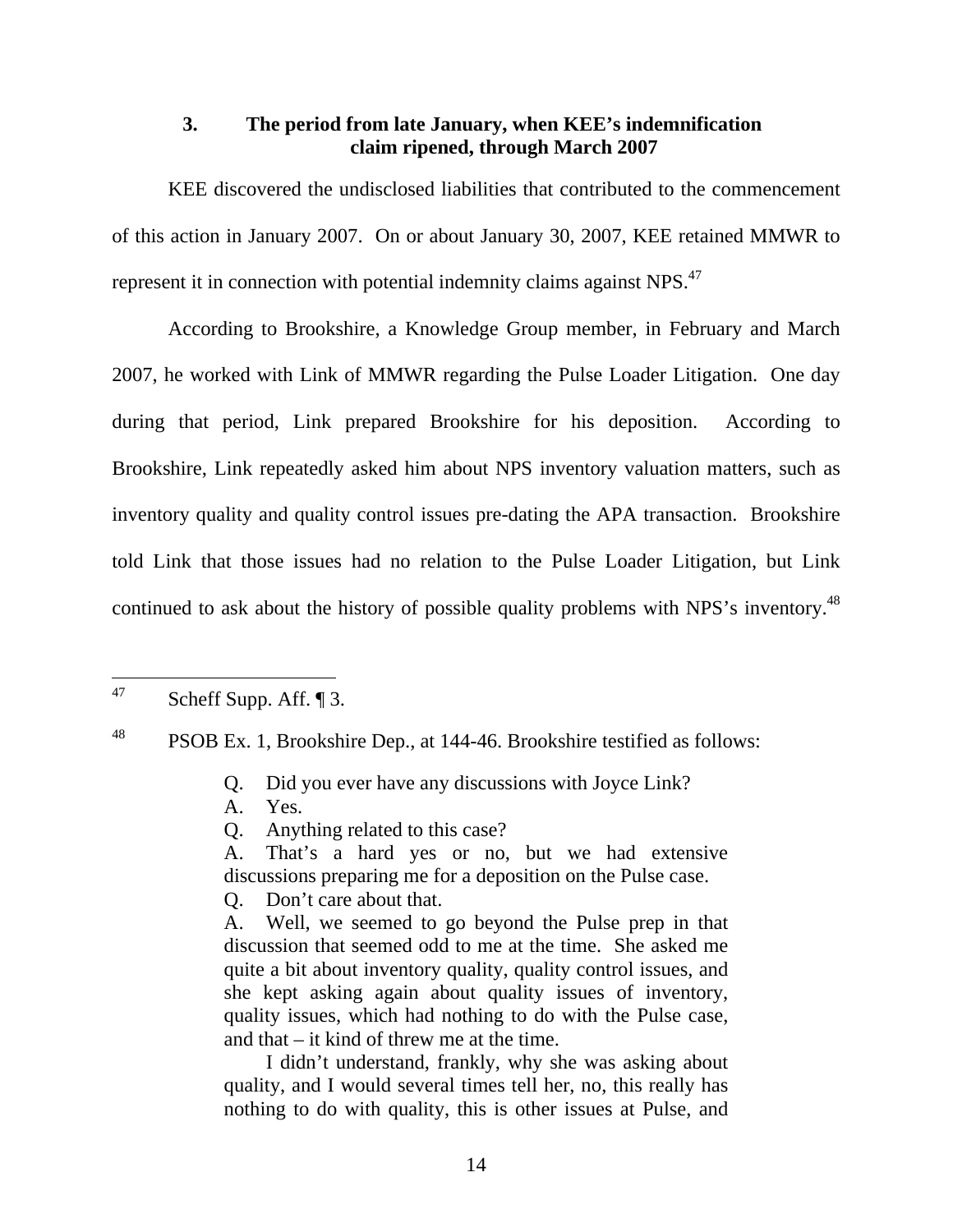While such questions were irrelevant to the Pulse Loader Litigation, they directly relate to issues in the controversy before me.

On March 28, 2007, KEE served an indemnification claims notice on NPS and Postorivo. Thus, from that date on, KEE and NPS were directly and openly adverse to one another on the indemnification and inventory issues.

On March 30, 2007, Robert Kelly, counsel for the Postorivo Parties in a separate arbitration matter against Procaps, which is also a defendant in the Pulse Loader Litigation,<sup>49</sup> sent an email to Link summarizing various items he recently discussed with MMWR. The email stated in pertinent part:

> 3. . . . [A]s a result of recent contacts, it has come to our attention that you and/or Your Clients may be in possession, custody or control of documents and information pertaining to assets, liabilities and other matters, including legal rights and obligations, that were not transferred to Your Clients under the Asset Purchase Agreement and/or were specifically retained by Old NPS (collectively "Old NPS' Retained Assets, Rights and Liabilities").

> 4. . . . [W]e have advised you that, per the APA, Old NPS retains, all rights with respect to Old NPS' Retained Assets,

> she would often double-back to well, what about other quality issues, and isn't there a history of quality problems with the inventory at NPS, things like that.

> And they just seemed to really be odd questions, and it didn't make sense until later on when I realized – this was way before May, this was early on in the year – later on when  $I -$

Q. February, March?

A. Yeah, February, March time frame.

 *Id.* at 144-45.

 $^{49}$  Scheff Aff. [15.]

 $\overline{a}$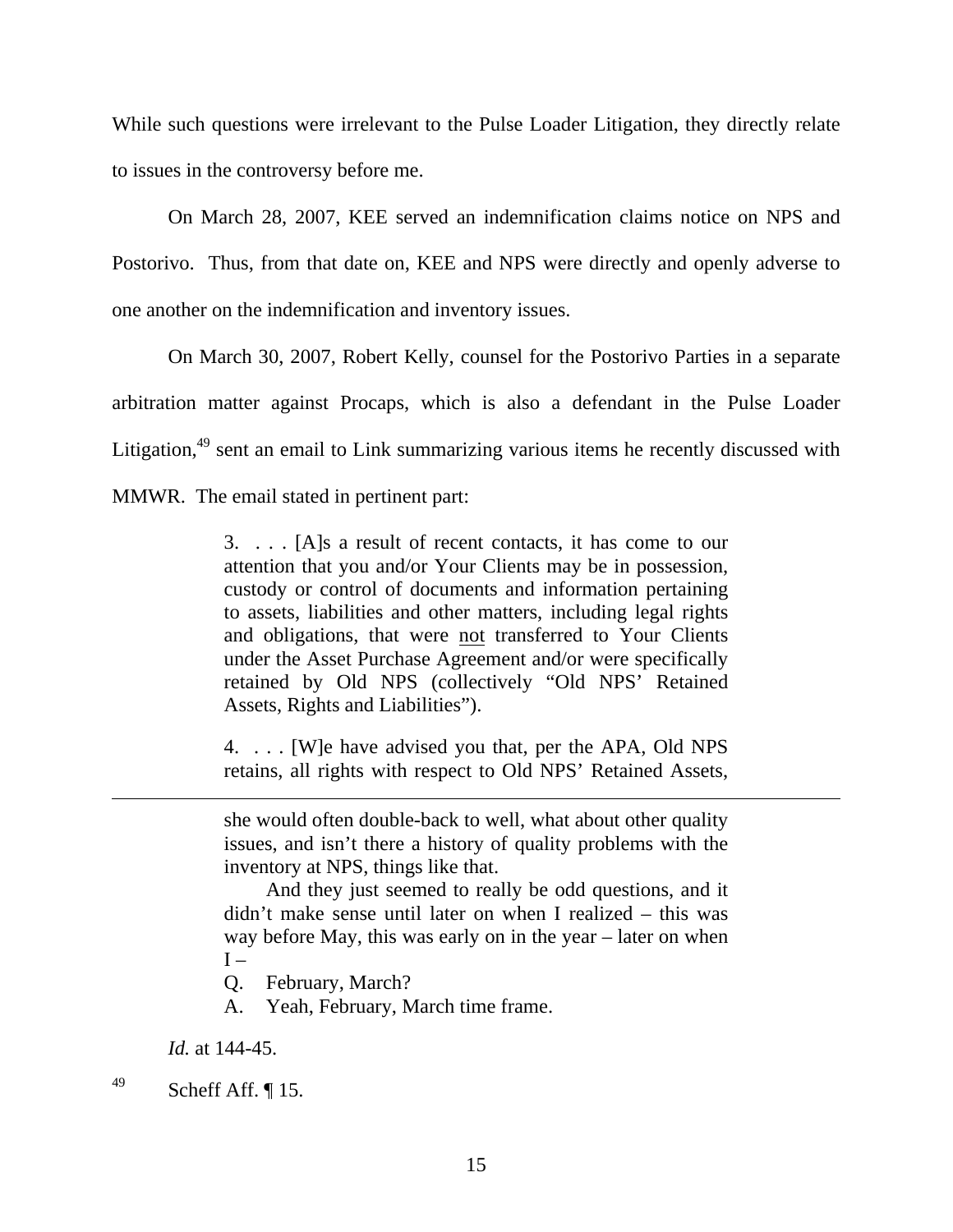Rights and Liabilities, including the right to protect from disclosure any and all confidential and/or privileged information relating to same and that old NPS has not, does not and will not waive these rights as to Your Clients or any other party regardless of the circumstance under which such confidential and/or privileged information was obtained.\* Old NPS' position applies not only to the Pulse Loader Litigation but to all circumstances and matters, legal and non legal.

**\* Please be advised that Old NPS hereby demands the return of any and all docs referenced in items 3 and 4, above, which includes docs that you and/or Your Clients may have come into possession of through the APA or that may have been procured by the current or former employees, agents, reps and principals of Old NPS.**<sup>50</sup>

In a reply copied to Scheff, among others, Link evasively stated as to Item 3: "I do not know what you are referring to, nor do I know the identity of your 'recent contacts.'" Link further responded: "Regarding your demand for return of documents currently in my clients' possession, you have not specified what documents you refer to and I am unaware of any such documents which are not *rightfully* in my clients possession. I suggest that you be more specific regarding your demand.<sup> $51$ </sup> Although Link's response may be consistent with Scheff's professed belief at the time that NPS retained "zero privileges" after the APA transaction, I find it disingenuous.

Link was present with Scheff at the January 3 meeting in which Campo raised the issue of attorney-client privilege with respect to the pre-APA documents and information in his possession.<sup>52</sup> By the end of January 2007, MMWR knew KEE was directly

 <sup>50</sup> Campo Aff. Ex. C.

<sup>51</sup> *Id.* (emphasis added).

 $52$  Campo Aff.  $\llbracket$  15; Campo Dep. at 54; PSOB 10 n.6.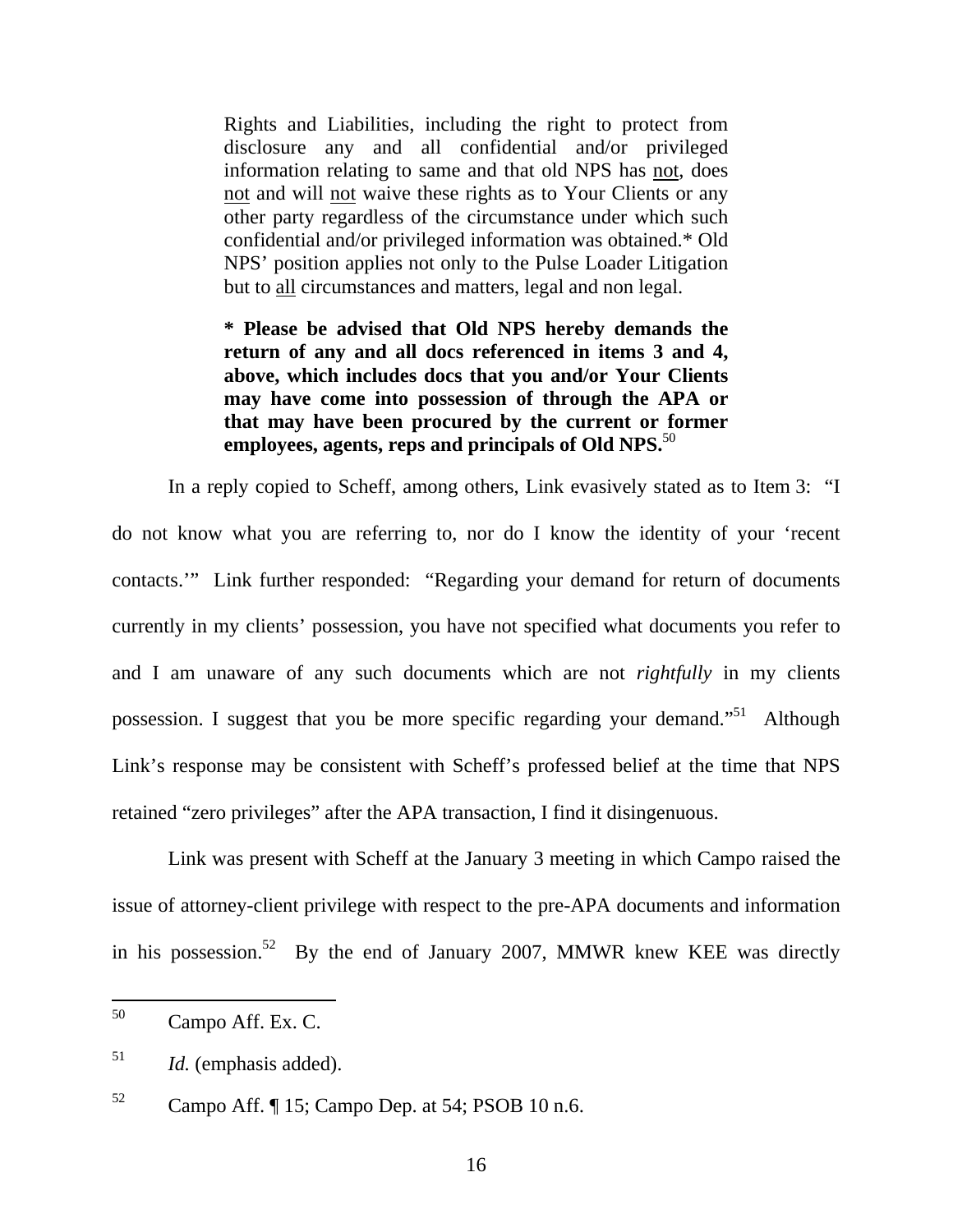adverse to the Postorivo Parties regarding their compliance with the indemnification provisions of the APA.<sup>53</sup> Scheff of MMWR worked for KEE on both the Pulse Loader Litigation and the indemnification claims.<sup>54</sup> Further, Brookshire's testimony discussed *supra*, shows Link knew about KEE's potential indemnification claims against NPS when she received Kelly's email in late March 2007.<sup>55</sup>

Furthermore, in late March 2007, Dombrowski and Kingsbury discovered a large volume of Campo's documents seemingly abandoned in a KEE facility in Sewell, New Jersey.56 Kingsbury, believing that some of these documents could be responsive to the document request in the Pulse Loader Litigation, notified Link and Scheff.<sup>57</sup> The documents were then compiled into a total of sixty-seven boxes and transferred to MMWR's possession, where members of the Pulse Loader Litigation team reviewed them.58 Those documents undoubtedly included at least some emails and communications to and from Campo related to pre-APA matters, and, most likely, the negotiation of the APA and the excluded assets and liabilities. Thus, I find Link's

 <sup>53</sup> *See* Dombrowski 11/12/07 Dep. at 266, 281.

 $54$  Scheff Supp. Aff.  $\P$  2.

<sup>55</sup> Brookshire Dep. at 144-47.

<sup>56</sup> Kingsbury Dep. at 134. The documents were Campo's, and Campo avers that he moved them from his office when he needed to move offices. *Id.* at 139-40; Campo Dep. at 128-29.

<sup>&</sup>lt;sup>57</sup> Kingsbury Dep. at 134, 142. When Kingsbury opened one of the boxes, he found an email from Campo. *Id.* at 139-40.

<sup>58</sup> *Id.* at 141-44; Gunn Dep. at 187-88. The documents were transported to MMWR's Cherry Hill office.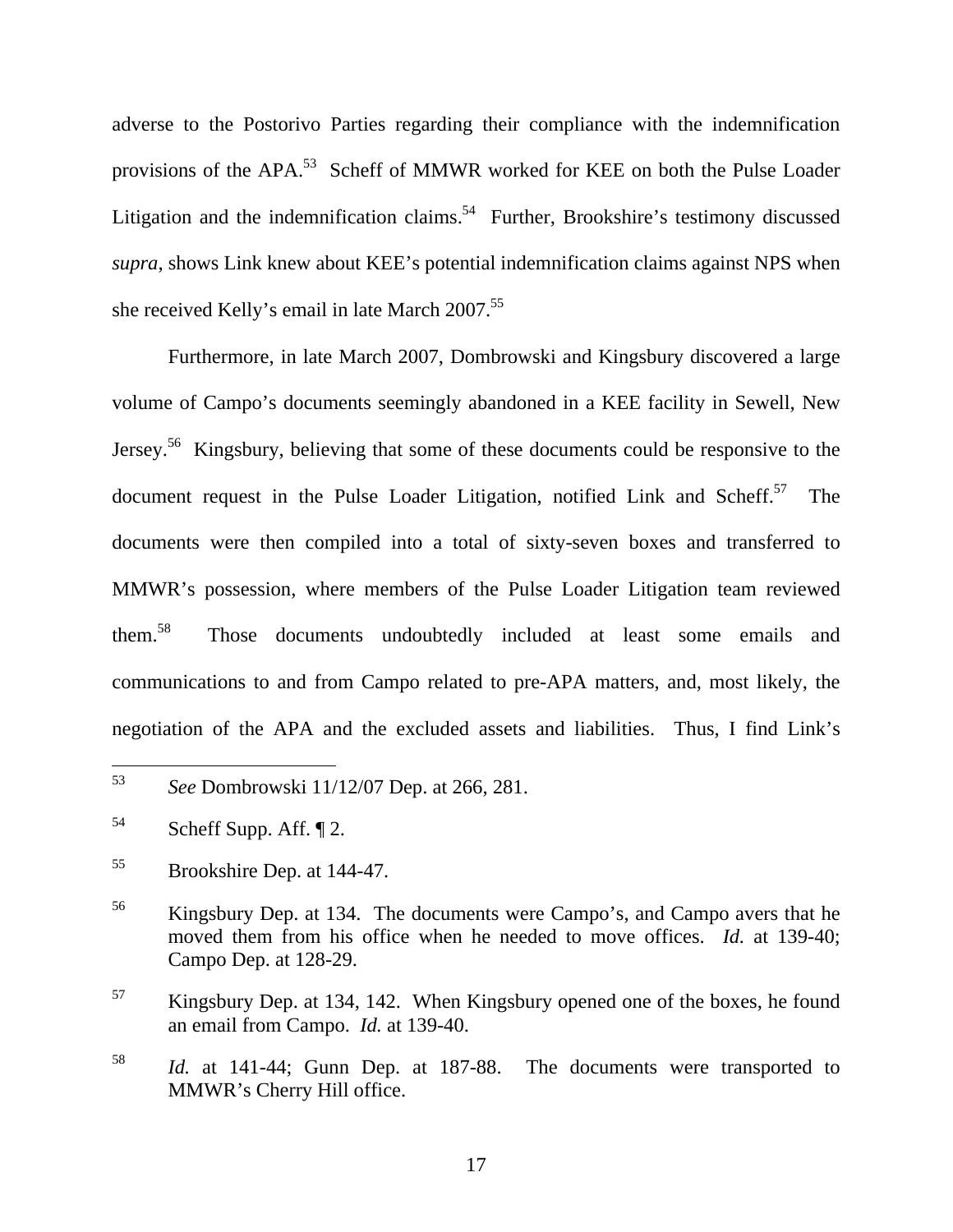statement that she (and, by implication, Scheff) did not know what Kelly was referring to difficult to believe.

# **4. KEE and MMWR's meetings with members of the Knowledge Group in May and June**

In May 2007, Gunn, another member of the Knowledge Group, met at the offices of MMWR with Dombrowski, Scheff, and Ziegler for the purpose of discussing this litigation.<sup>59</sup> During the meeting, Gunn learned that an MMWR attorney was reviewing Campo's emails and that Dombrowski knew the content of some of those emails.<sup>60</sup> None of the evidence concerning this meeting, however, directly indicates MMWR or Dombrowski examined any privileged emails of NPS, Postorivo, or Campo.

Dombrowski described a meeting on May 29, 2007, with Ziegler present, in which he gathered former NPS employees together "telling them that I wanted to get every piece of information that was possible to demonstrate that the factual references in [the Postorivo Parties'] litigation [against him] were wrong. And I probably said that I wanted to bury Mr. Postorivo."<sup>61</sup> Whether this was the same meeting Gunn testified occurred in May 2007, or another meeting, is unclear.

In any event, the evidence shows there were at least two such meetings. $62$  At the first meeting, which involved Gunn, Dombrowski, and Zeigler, a template list of the

<sup>61</sup> Dombrowski Dep. at 268-69.

18

 <sup>59</sup> Gunn Dep. at 99.

<sup>60</sup> POB Ex. 7, Gunn Dep., at 101-04, 185. Gunn believed the emails were pulled from the company server.

 $62$  Gunn Dep. at 99-100.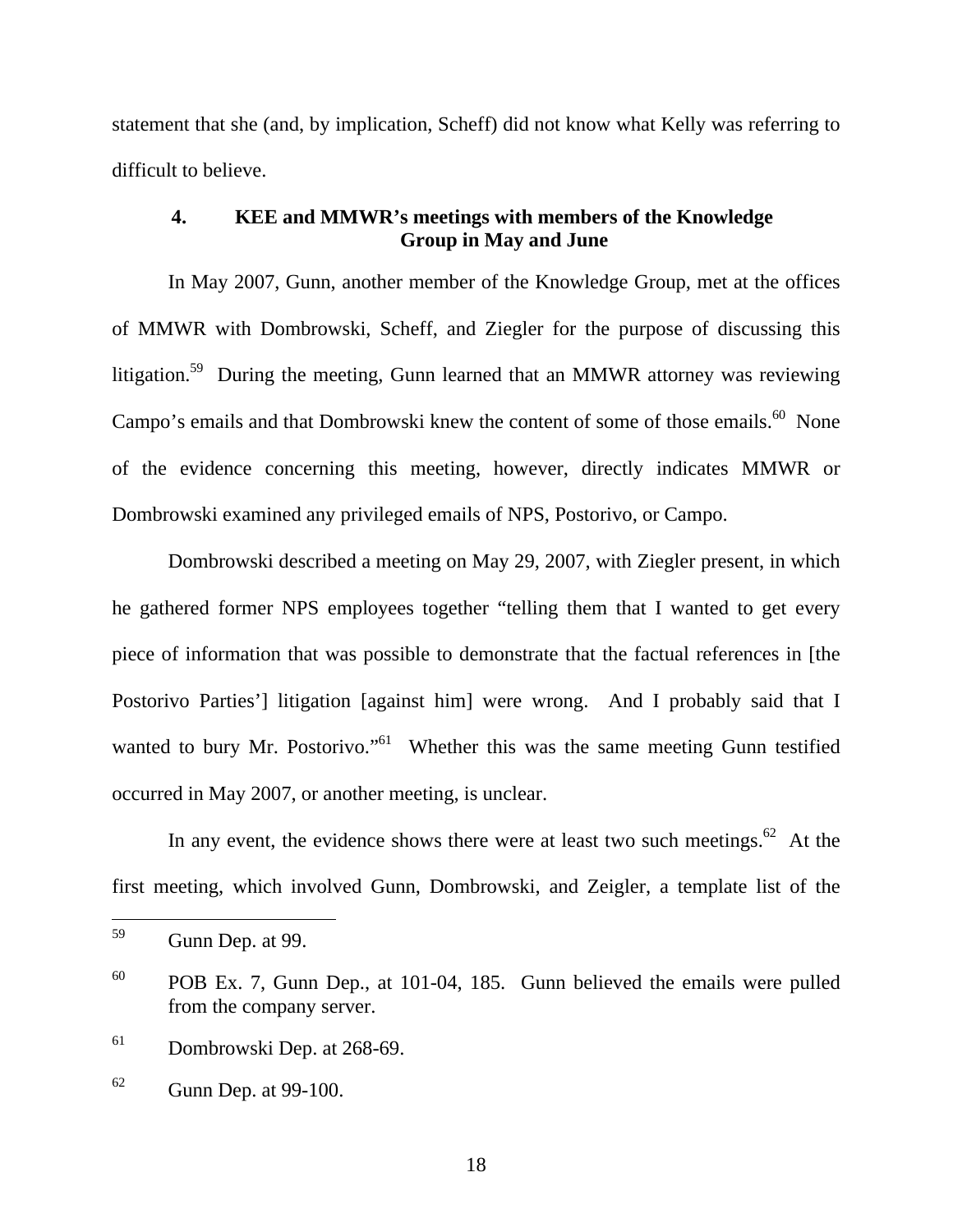topics Dombrowski sought information on was generated.<sup>63</sup> In the second meeting, Dombrowski, Scheff, and Ziegler again met with members of the Knowledge Group.<sup>64</sup> For this meeting, most of the Knowledge Group members, including Gunn, Brookshire, Spicer, Johnny Postorivo, and Amaya, convened in a conference room at KEE to teleconference with Dombrowski, Ziegler, and possibly Scheff, who were in MMWR's Philadelphia office. During the meeting, members of the Knowledge Group were given the template list of topics. They were directed to gather paper and electronic information on each topic listed, including communications with Campo or Postorivo, any information relating to Campo or Postorivo, and any information concerning vendors, including discussions with vendors and vendor agreements.<sup>65</sup>

In response to this request, Gunn copied some hard drive and email file accounts relating to due diligence information and pre-APA communications he had with Campo. $^{66}$  Gunn sent this information directly to MMWR. $^{67}$ 

 <sup>63</sup> *Id.* at 99-100. Gunn had been designated to be KEE's point-person to work with MMWR in the process of gathering documents in connection with discovery in this action and the Pulse Loader Litigation. DSAB at 37-38; Gunn Dep. at 182-83.

<sup>&</sup>lt;sup>64</sup> *Id.* at 97, 99; Brookshire Dep. at 109. Defendants assert that the second meeting occurred on June 20, 2007. DSOB at 38. Gunn, however, testified that the two meetings were held very close together, approximately one week apart. Gunn Dep. at 131, 134-35. Thus, the second meeting may have occurred before June 20, 2007.

 $65$  Brookshire Dep. at 103-09; Gunn Dep. at 145-46.

<sup>66</sup> Gunn Dep. at 147-48, 167.

<sup>67</sup> *Id.* at 147-48.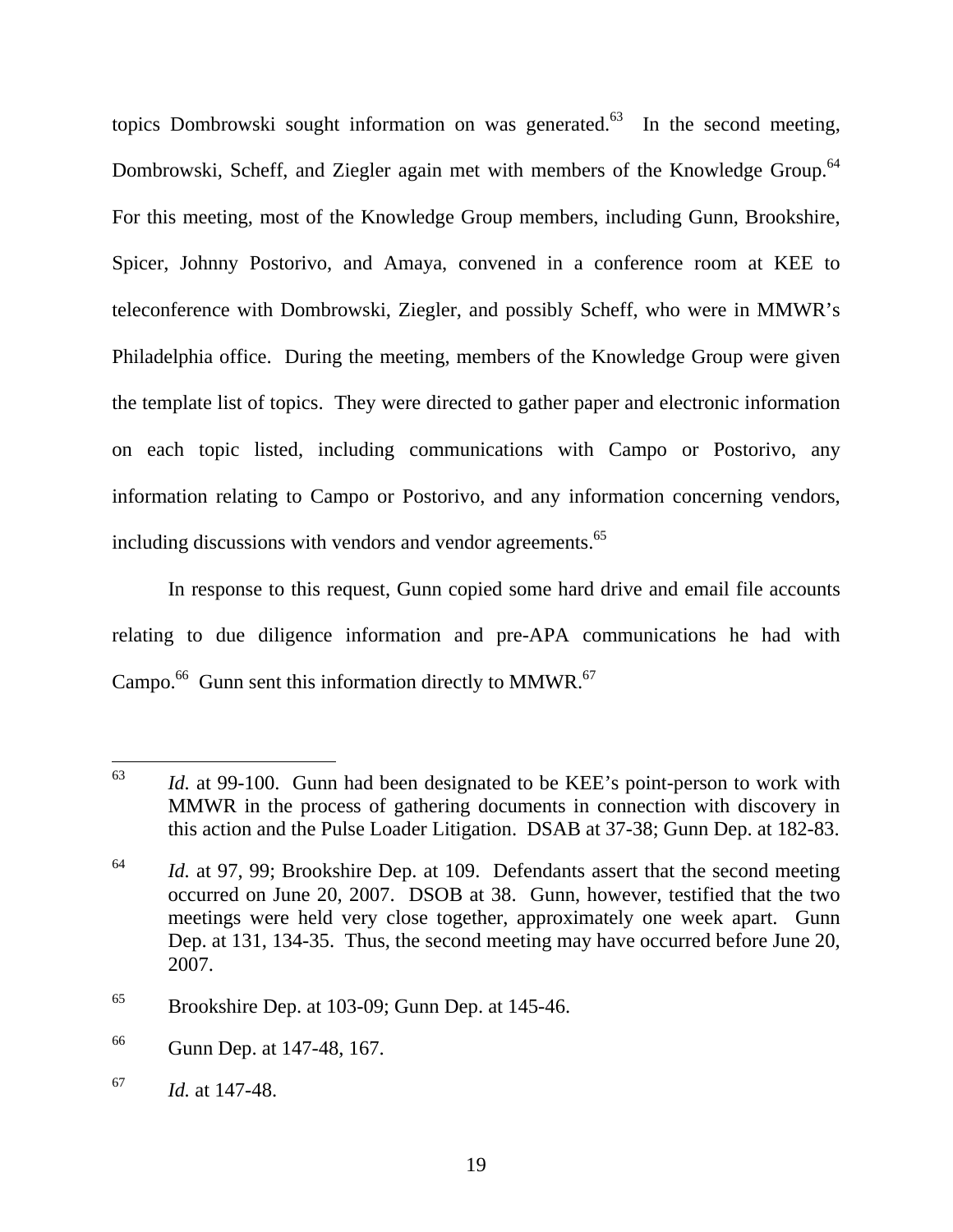As this controversy progressed, members of the Knowledge Group felt the need for separate counsel. After the Knowledge Group's two meetings with Dombrowski and MMWR attorneys, and at their urging, members of the Group met on June 22, 2007, with Nicolas Nastasi, an attorney with a firm other than MMWR.<sup>68</sup> After meeting with Nastasi, the members of the Knowledge Group retained him, at KEE's expense, to represent them.<sup>69</sup>

Plaintiffs contend that before the Knowledge Group members retained counsel, Dombrowski attempted to manipulate all three of the likely witnesses from that Group who were directly involved in the inventory valuation for the APA, *i.e.*, Gunn, Johnny Postorivo, and Spicer. According to Gunn, Dombrowski approached him in January or February 2007 and said, "Norm, you know inventory was overstated, don't you?"<sup>70</sup> Gunn believes Dombrowski was not asking him a question, but rather telling him what to say. $71$ 

Another Knowledge Group member, Brookshire, recounted a conversation he witnessed between Dombrowski and Johnny Postorivo in Johnny's office in May or June 2007. Dombrowski directly asked Johnny what the term "fair market value" meant. When Dombrowski received an answer he did not like, he said, "no, that's not it," and asked the question again. Looking flustered and confused, according to Brookshire,

 <sup>68</sup> *Id.* at 131; Scheff Supp. Aff. ¶ 8.

<sup>69</sup> *Id.* at 128-30.

<sup>70</sup> *Id*. at 72-73.

 $^{71}$  *Id.* at 157.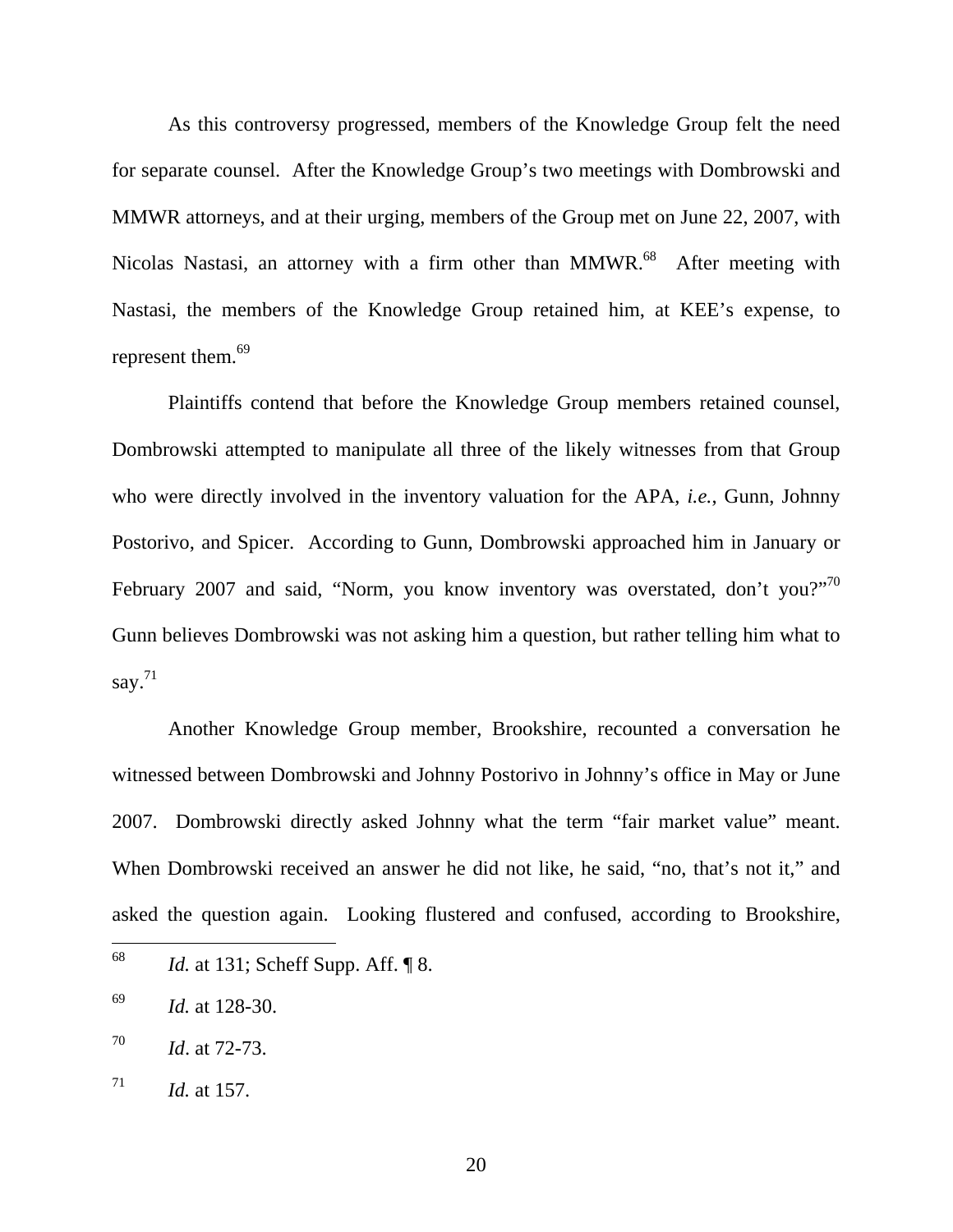Johnny said he did not understand. Dombrowski responded, "then that's your answer, is that you don't understand and you didn't understand, is that right?" to which Johnny agreed. Brookshire further testified that Dombrowski told Johnny Postorivo that if he is "called on the stand or in court,… that's the answer I want to hear, is you don't, and Johnny said okay."<sup>72</sup> Both Brookshire and Gunn perceived Johnny as being under pressure and believing his job depended on providing the answers and information Dombrowski wanted him to provide.<sup>73</sup>

Additionally, Brookshire and Gunn testified that Spicer, who is now KEE's CTO, downplayed and misrepresented his role in the inventory valuation process at NPS.<sup>74</sup> Plaintiffs assert that Spicer perjured himself due to intimidation by Dombrowski, and that Dombrowski's actions have deprived Plaintiffs of testimony critical to NPS's defense that the APA inventory valuation was consistent with GAAP and past practice.

#### **5. The parties file suit**

On May 4, 2007, KEE terminated Postorivo. On the same date, KEE also sued NPS and Postorivo in the Superior Court of the State of Delaware for breach of contract, misrepresentation, and unjust enrichment based on the dispute regarding post-closing

 $72$  Brookshire Dep. at 129-31. Gunn provided additional testimony suggesting Dombrowski tried to intimidate Johnny Postorivo or manipulate his testimony. Gunn Dep. at 25-26, 30-32, 158-59, 160-61.

<sup>73</sup> Brookshire Dep. at 158-61; Gunn Dep. at 160-61.

<sup>74</sup> Gunn Dep. at 152-56; Brookshire Dep. at 127-28.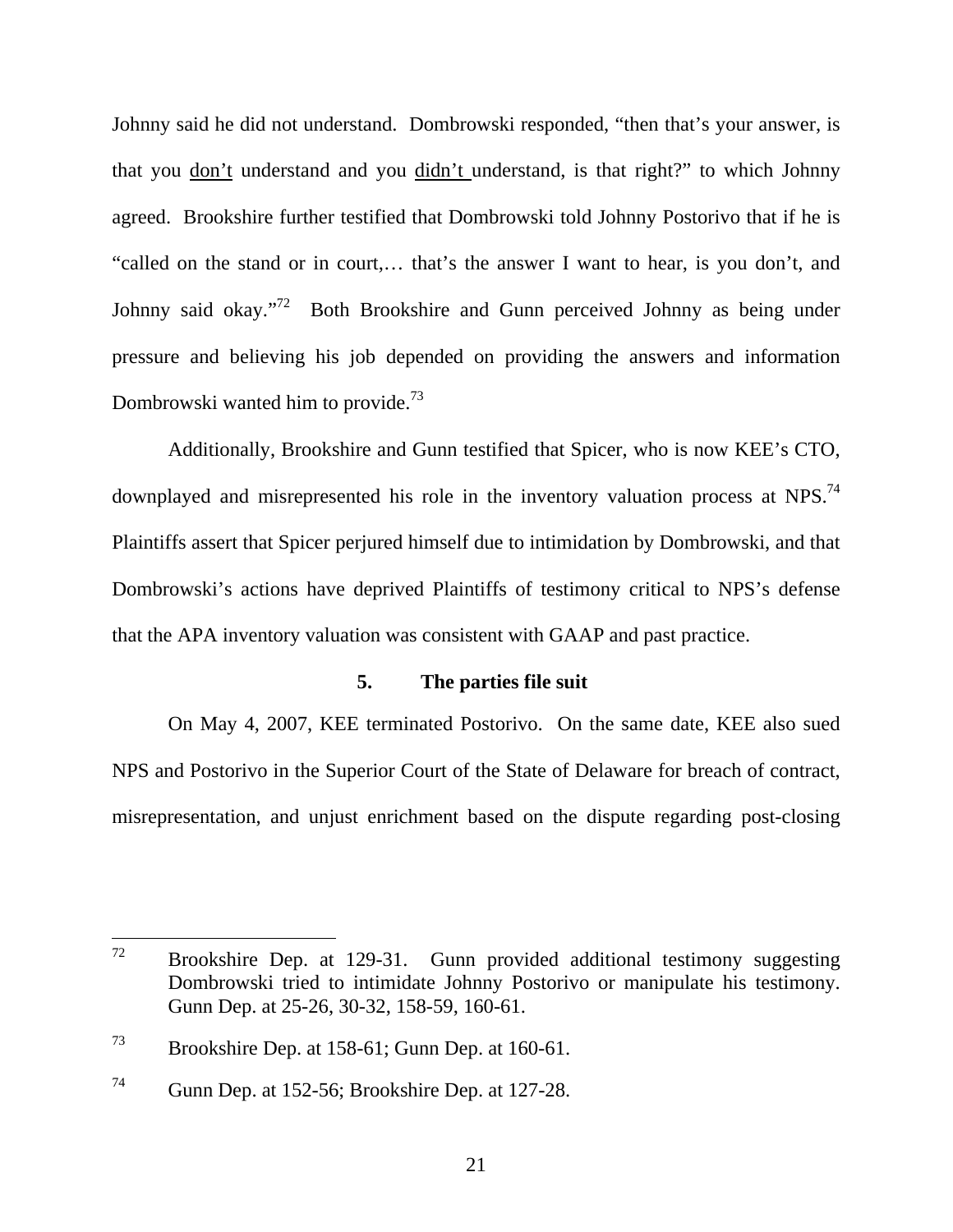indemnification. KEE's indemnity claims against the Postorivo Parties exceed \$8.7 million.<sup>75</sup>

On May 29, 2007, NPS and Postorivo commenced this action in the Court of Chancery against KEE, Dombrowski, and others. On June 20, 2007, this Court granted a stipulation of the parties consolidating the two actions in Chancery. As of June 26, 2007, when NPS and Postorivo filed their First Amended Complaint in the consolidated action, the named defendants included two individual directors, Dombrowski and Brent Leffel, and five business entities, AG Paintball Holdings, Inc., KEE Action Sports Holdings, Inc., KEE Action Sports LLC, KEE Action Sports I, LLC, and KEE Action Sports I UK Ltd. For purposes of this opinion, references to KEE and Defendants are intended to be synonymous and refer only to the five defendant entities, not Dombrowski and Leffel.

# **6. NPS's counsel's June 14 letter**

On June 14, 2007, NPS counsel James Andrews of Blank Rome sent a letter to Scheff, cautioning MMWR and KEE about speaking with members of the Knowledge Group about matters related to the APA's representations and warranties, "some of which form the subject matter of our consolidated action in Delaware.<sup>76</sup> Noting that all members of the Knowledge Group, to varying degrees, performed functions for NPS related to this litigation, Andrews objected "to any attempt by KEE Action Sports personnel or its attorneys to make informal inquiry of any of these individuals and/or to

 <sup>75</sup> *See* POB at 8.

 $76$  Scheff Dep. Ex. 9.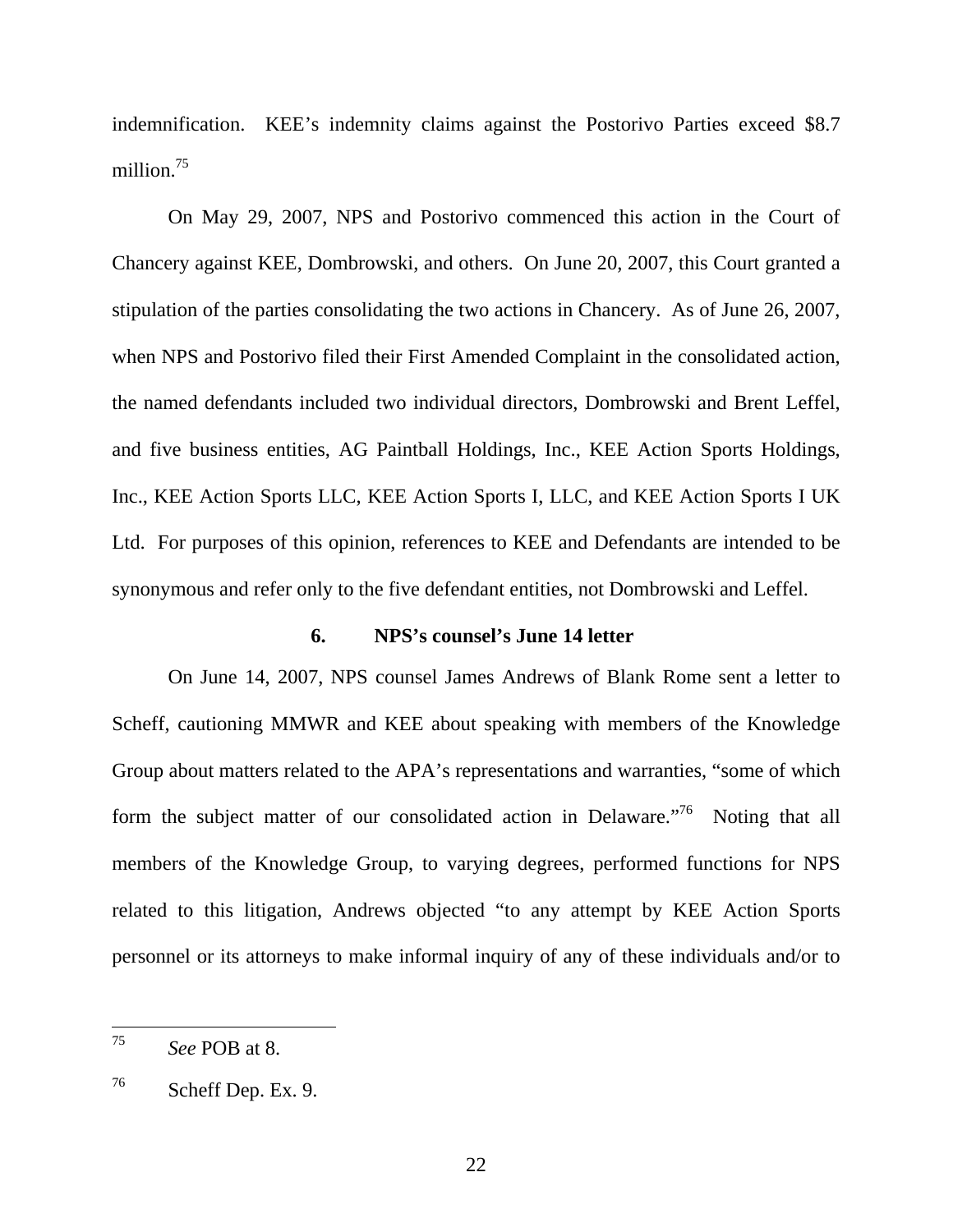obtain records therefrom relating to any of these or related issues without the consent of National Paintball and Gino Postorivo."<sup>77</sup> Andrews also asked for immediate notification if any such attempts had been made in the past and requested MMWR to direct KEE to make no such attempts in the future without the Postorivo Parties' knowledge and consent.

According to Defendants' own recitation of the facts,  $78$  on June 20, 2007, Dombrowski met with at least some members of the Knowledge Group, who were then employed by KEE. Ziegler of MMWR also attended the meeting. "[T]he purpose of the meeting was to begin the process of gathering documents belonging to KEE that were relevant to the pending litigation and that would be used to defend the lawsuit that the Postorivo Parties had initiated against KEE."<sup>79</sup> This meeting may coincide with one of the occasions described previously at which Dombrowski and MMWR personnel met with former employees of NPS, but whether it does or not is immaterial. It is important, however, that this meeting occurred after Andrews' June 14 letter complaining about attempts by KEE to make inquiries of former NPS employees to obtain records or other information relating to the issues in this action. Despite having unequivocal notice of the Postorivo Parties' privilege claims and objections to contacts with former NPS employees, Dombrowski and Ziegler went ahead with the June 20 meeting. Moreover,

 $^{77}$  *Id.* 

 $^{78}$  DSAB at 38-40.

 $^{79}$  DSAB at 39.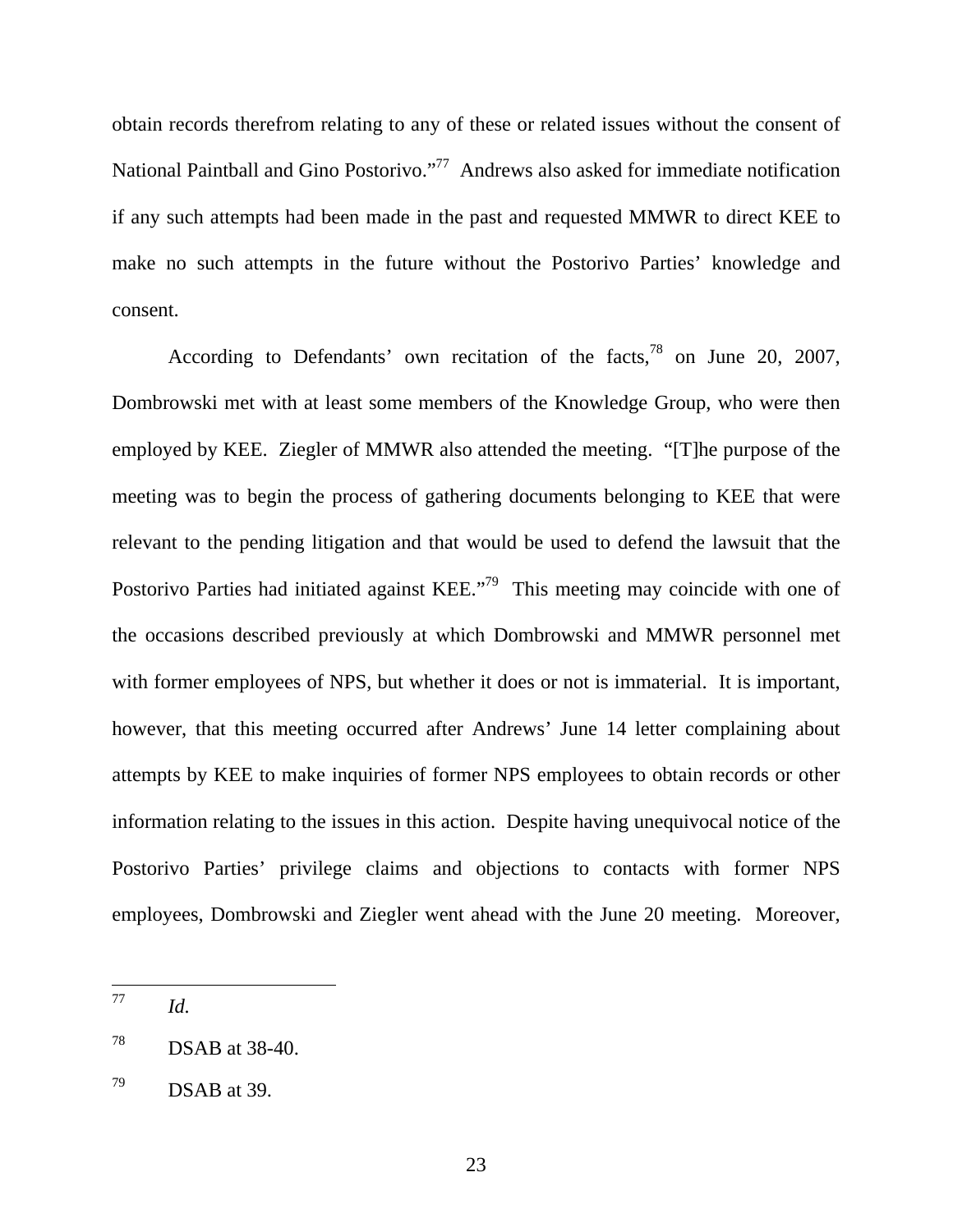based on the evidence presented, I find that the former NPS employees were not represented by counsel at this meeting or told that they had a right to separate counsel, and that Dombrowski and Ziegler did not warn the Knowledge Group members about the need for them to protect privileged information of NPS or Postorivo.

# **7. Scheff's June 28 letter**

As described in the next section, Plaintiffs filed the initial version of their Sanctions Motion on June 27, 2007. The next day, Scheff sent a letter to Andrews complaining about Plaintiffs' failure to provide him any advance notice of their intent to file the motion and putting Plaintiffs "on notice of several critical facts."80 Among other things, Scheff's letter states:

> No one at KEE Action Sports or any of its related entities, and no one at Montgomery McCracken, has interviewed any former employees of [NPS] about any topics that might touch on any privileged communications that those former employees may have had with any attorneys for NPS, including John Campo. …

> Over the course of the last several months, your firm and other lawyers acting on behalf of NPS and Gino Postorivo have made various assertions of attorney-client privilege, many of which assertions have been substantially broader than the claims you have made in yesterday's motion. We have disagreed with the broad assertions of privilege that were made by NPS and its related entities. Nevertheless, we have always been sensitive to the privilege issues that have been raised, and have acted at all times to take reasonable precautions to ensure that KEE Action Sports and its counsel have not reviewed any documents to which NPS and Gino

 $80$  PRB Ex. A at 1.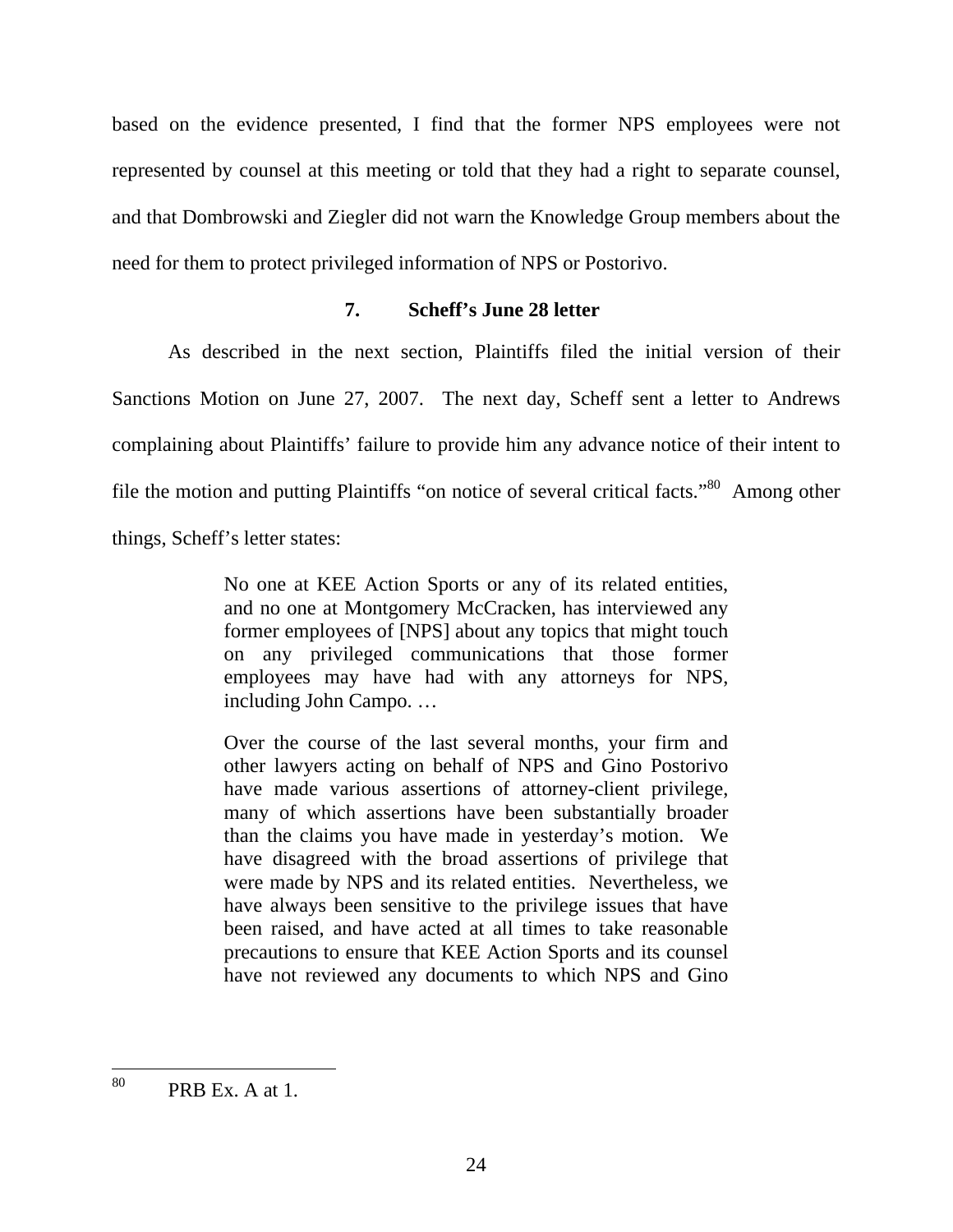Postorivo have a colorable claim to the protection of an attorney-client privilege. $81$ 

These statements are carefully worded and, although literally they may be true, they easily could be misunderstood.

As to the first sentence quoted above, the evidence shows, for example, that KEE and attorneys from MMWR spoke to former employees of NPS about topics that touch on matters relevant to the issues in this indemnification action on more than one occasion. Arguably, those conversations might not qualify as what Scheff dubbed an "interview[]," because MMWR's focus was on gathering documents for discovery. And, perhaps, a discussion with members of the Knowledge Group about how NPS valued its inventory for purposes of the representations and warranties in the APA "might [not] touch on any *privileged communications* that those former employees may have had with any attorneys for NPS," including Campo. But both those readings seem strained, at best.

The second paragraph of the quoted excerpt from Scheff's letter contains another statement difficult to square with the facts developed as to the Sanctions Motion. In particular, I doubt the accuracy of the representation that KEE and MMWR "have always been sensitive to the privilege issues that have been raised, and have acted at all times to take reasonable precautions" to ensure that they have not reviewed any documents to which NPS and Gino Postorivo have a colorable claim of privilege. By "colorable claim"

<sup>&</sup>lt;sup>81</sup> Ironically, immediately after the portion of Scheff's letter quoted in the text, Scheff admonishes NPS's counsel to make sure they obtain KEE's prior permission before they allow anyone associated with NPS to review any documents on Campo's computer that might belong to KEE.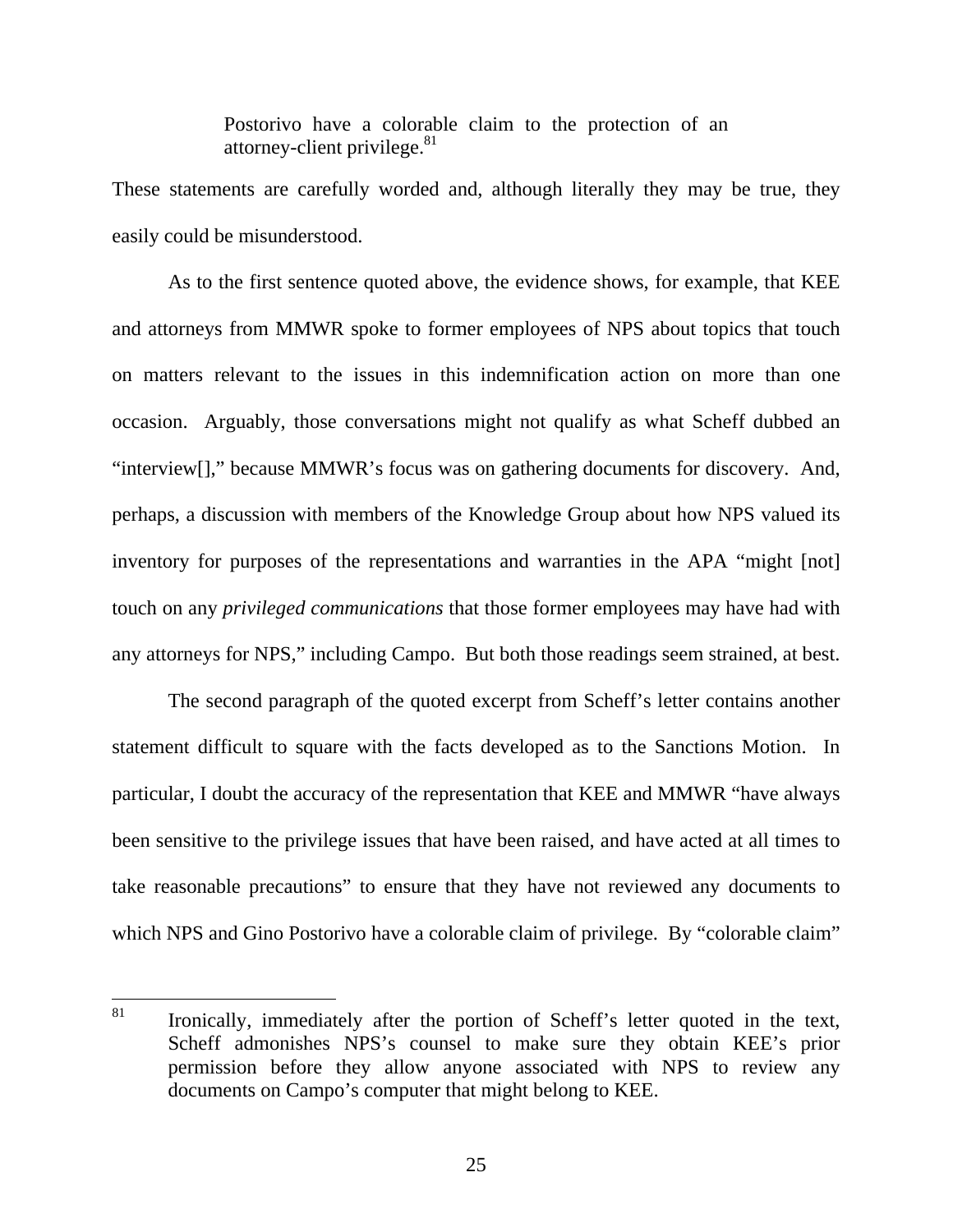of privilege, Scheff appears to be referring narrowly to the explicit claim the Postorivo Parties made in early June regarding communications relating to the negotiation of the APA. As KEE admitted one week after Scheff's June 28 letter in its answering brief on the Sanctions Motion, NPS's position on that point was not only colorable, but also correct.<sup>82</sup> As to NPS's earlier claims of privilege and its suggestion that Campo waived any claim of privilege for the sixty-seven boxes of his documents by "abandoning" them, Scheff seems improperly to have equated "colorable" to sufficient to convince KEE and its attorneys that the claims of privilege were, in fact, well-founded.<sup>83</sup>

#### **II. PROCEDURAL HISTORY**

Plaintiffs originally styled their Sanctions Motion as a motion to preclude Defendants' violation of the attorney-client privilege and improper contact with employees. The motion included several components and was initially briefed and argued in the summer of 2007. Specifically, Plaintiffs' motion initially sought confirmation of their right to retain the attorney-client privilege as to communications and materials associated with: "[i] the negotiation of the purchase agreement at issue in this litigation; and (ii) … assets and liabilities specifically excluded from the transfer to

 <sup>82</sup> *See* DAB at 14. At that point, the only opposition KEE raised to the Postorivo Parties' privilege claim for the negotiation documents was based on a waiver theory, which I later rejected.

<sup>83</sup> This court has described a "colorable claim" as one that has some reasonable chance of succeeding, if the facts support it, *see* Transcript of Oral Argument at 76, *Creo, Inc. v. Printcafe Software, Inc.*, C.A. No. 21064 (Del. Ch. Feb. 21, 2003), and, in another case, as "a claim worthy of serious consideration." *CBOT Holdings, Inc. v. Chicago Bd. of Options Exch.*, 2007 Del. Ch. LEXIS 114, at \* 14 (Aug. 3, 2007).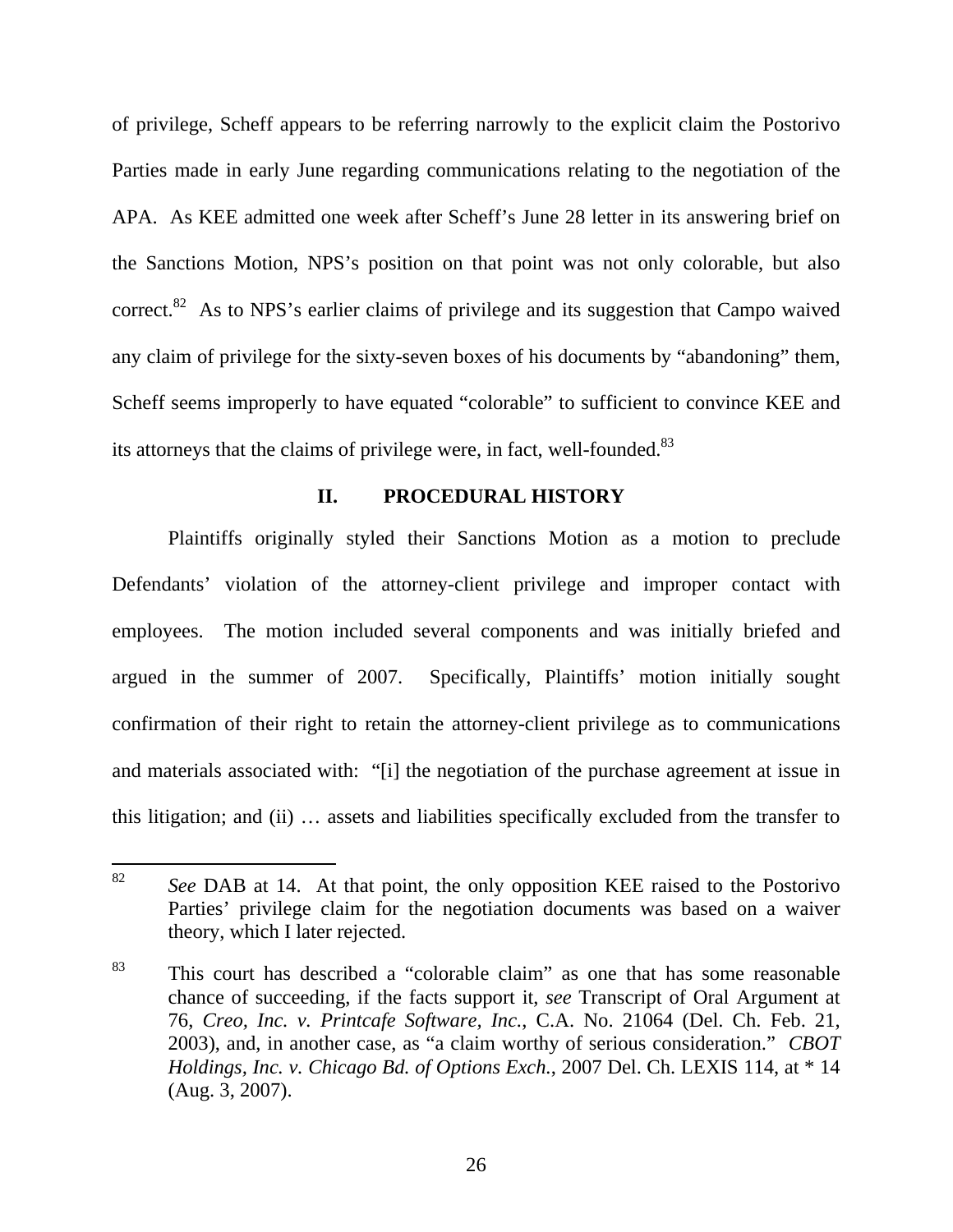Defendants and retained by Plaintiffs under the purchase agreement."<sup>84</sup> In opposing this part of Plaintiffs' motion, Defendants argued that any privilege Plaintiffs previously may have had passed to Defendants by virtue of the APA.

Plaintiffs' Sanctions Motion also sought the Court's guidance as to their right to protect their attorney-client privilege, particularly in connection with Defendants' interviews of Plaintiffs' former employees, then in Defendants' employ, regarding matters as to which Plaintiffs asserted privilege. Lastly, Plaintiffs claimed Defendants had irreparably violated their privilege rights and sought an appropriate sanction, including disqualification of Defendants' counsel or dismissal of this action.

At argument in 2007, the Court ruled on certain aspects of Plaintiffs' motion, and reserved decision on others. In addition, the Court authorized discovery pertaining to some of Plaintiffs' allegations of misconduct.

On February 7, 2008, I issued an opinion regarding the portion of Plaintiffs' Sanctions Motion that dealt with the scope of Plaintiffs' retained privilege. In that opinion, I held that under New York law NPS and Postorivo retained their attorney-client privilege for communications regarding assets and liabilities excluded from the APA. $^{85}$  I also confirmed "the parties' agreement that Defendants [the KEE parties] hold the attorney-client privilege with respect to communications regarding the operation of the business before and after the APA, and Plaintiffs hold the privilege as to communications

 $^{84}$  POB at 2.

<sup>85</sup> *Postorivo I*, 2008 WL 343856, at \*8 (Del. Ch. Feb. 7, 2008).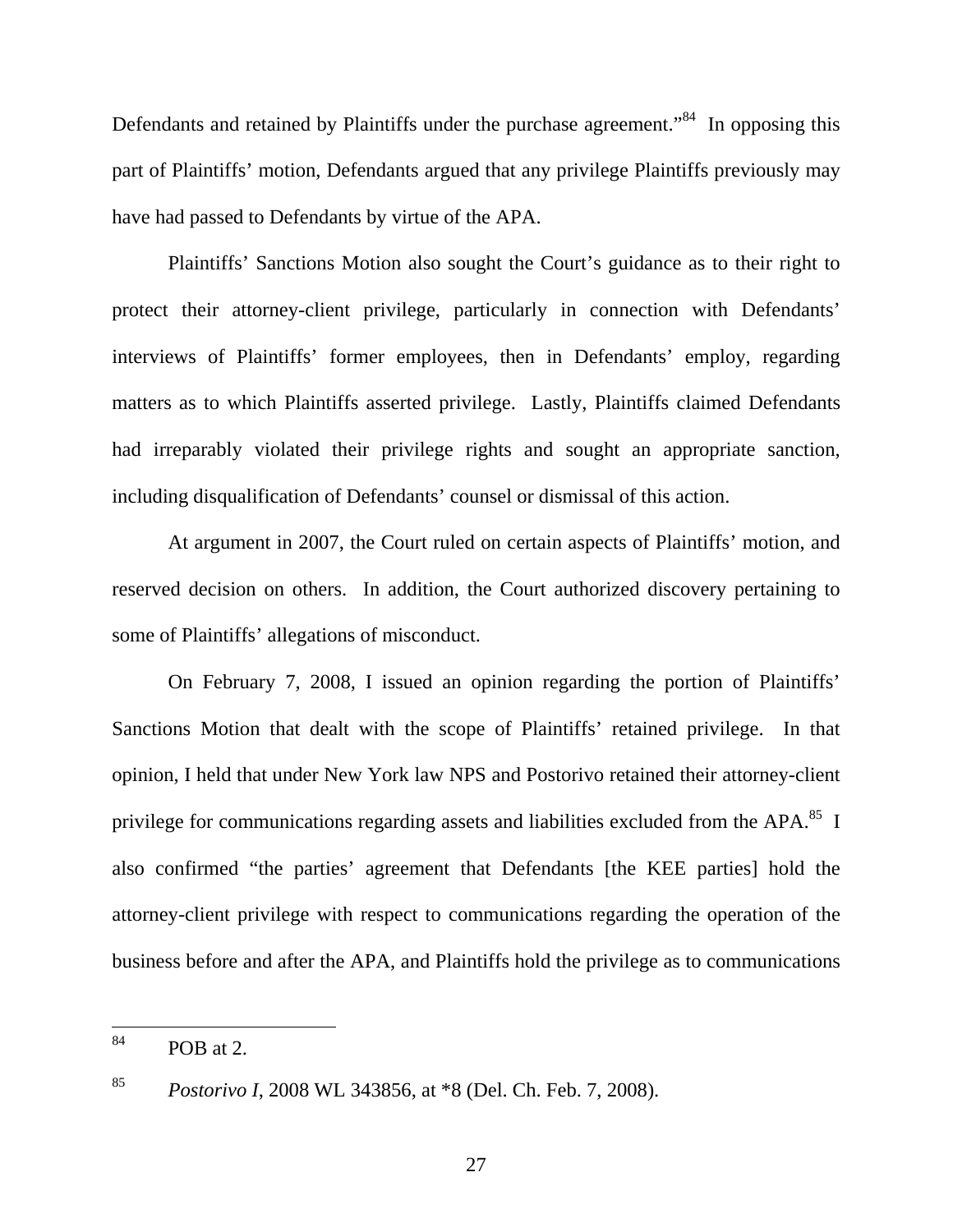[among the Postorivo Parties] regarding the negotiation of the APA.<sup>86</sup> Relying on *Tekni-Plex, Inc. v. Meyner & Landis*, 87 I noted that "when the successor [, which purchased substantially all of the assets of a predecessor entity,] continues the operations of the predecessor company, the successor company stands in the shoes of prior management and holds the privilege with respect to communications regarding the company's management."<sup>88</sup> The successor company, however, does not hold the attorney-client privilege for the predecessor's communications relating to the agreement because of the adversarial relationship that existed when the parties were negotiating.<sup>89</sup>

Although the APA expressly excluded certain assets and liabilities.<sup>90</sup> KEE maintained that NPS's attorney-client privilege passed as a whole to KEE and that the privilege could not be split among several different entities. Notably, KEE's position regarding the attorney-client privilege as to pre-APA documents and information evolved over time. From as early as January 2007, KEE, through MMWR, contended that NPS's attorney-client privilege passed as a whole to KEE. By mid-June 2007, MMWR determined that the Postorivo parties retained the privilege as to any communications they had regarding the negotiation of the APA.

 $87$  89 N.Y.2d 123 (N.Y. 1996).

<sup>88</sup> *Postorivo I*, 2008 WL 343856, at \*5.

 <sup>86</sup> *Id.* at \*1.

<sup>89</sup> *Id.* at \*5-6.

<sup>&</sup>lt;sup>90</sup> Sections 1.2(e) and 1.6 of the APA, for example, state that NPS retained and did not transfer to KEE the right to pursue a cause of action defined as the "Procaps Litigation."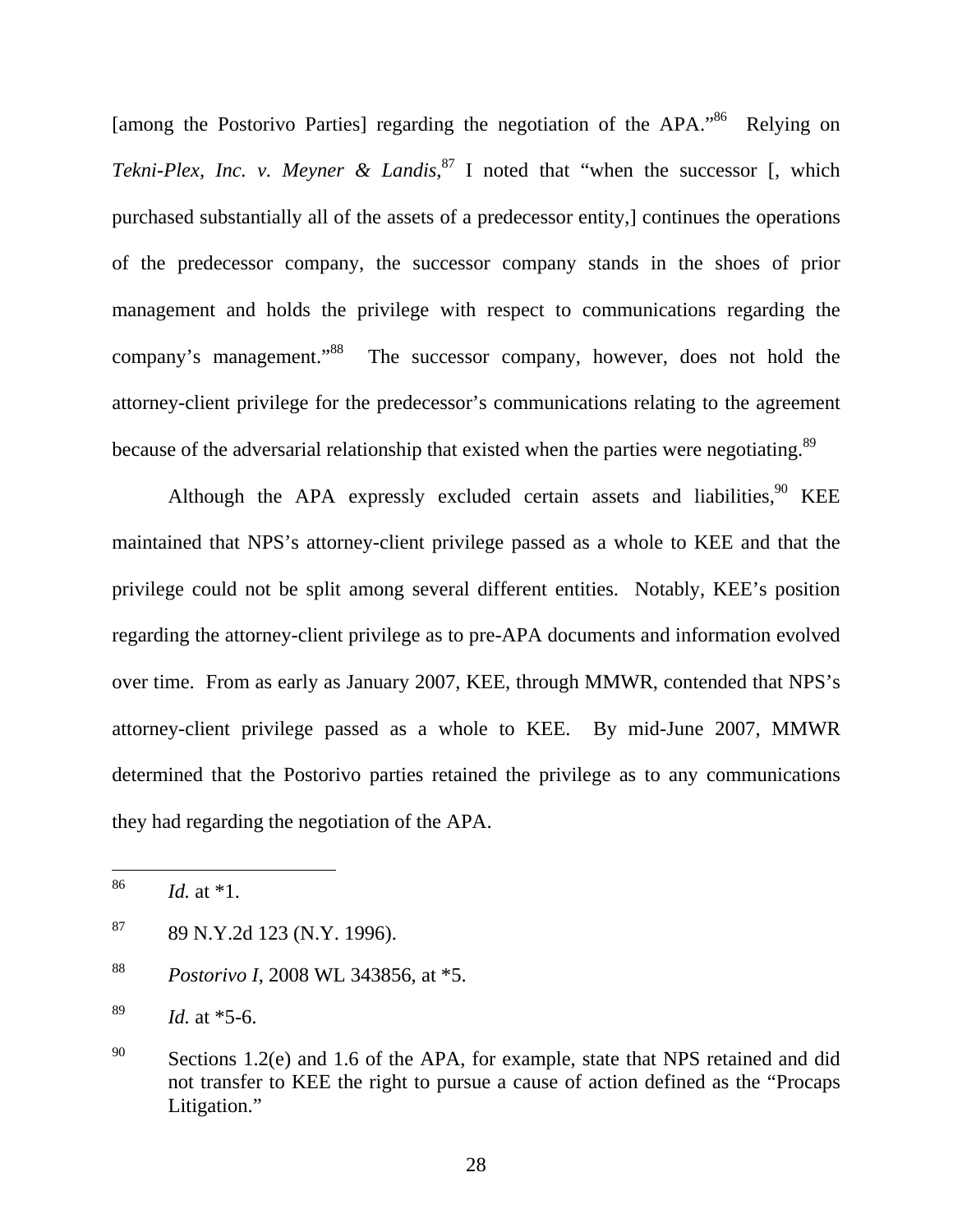Still later, KEE changed its position again. After extensive discovery related to the Sanctions Motion, Defendants filed a supplemental answering brief on January 24, 2008, in which they stated that they would not object to the Postorivo Parties identifying and removing on attorney-client privilege grounds documents relating to the retained assets and liabilities under the  $APA.<sup>91</sup>$ 

Pursuant to the Court's 2007 ruling, the parties engaged in discovery as to the manner in which KEE and MMWR had dealt with former NPS documents and interviews with former NPS employees. Following months of written discovery and depositions, the parties submitted extensive supplemental briefing in January 2008 on the Sanctions Motion.<sup>92</sup> The Court heard argument on the outstanding portions of that motion on March 7, 2008.<sup>93</sup>

<sup>&</sup>lt;sup>91</sup> In *Postorivo I*, I held this concession did not render the issue moot, because Plaintiffs also argued that KEE's and MMWR's actions constituted bad faith litigation warranting attorneys' fees. 2008 WL 343856, at \*7. Ultimately, I upheld Plaintiffs' claims of privilege, but refused to award attorneys' fees against Defendants on that issue. *Id.* at \*8.

 $92$  After five months of discovery and two rounds of briefing on the Sanctions Motion, the parties have submitted 211 pages of briefs; 15 deposition transcripts, representing 2,461 pages of testimony; 79 pages of witness and expert affidavits with 123 pages of exhibits; and 1,535 pages of other exhibits. Plaintiffs also produced a 2,999-page privilege log and, more recently, a revised privilege log containing 1,179 pages (in *six-*point font).

 $^{93}$  On February 22, 2008, Defendants moved to strike Plaintiffs' supplemental reply brief, filed January 31, 2008, on the grounds that it raised new matters that should have been included in a full and fair opening brief. Defs.' Mot. to Strike at 1-2. For the reasons stated at the March 7, 2008 argument, I deny Defendants' motion to strike. *See* Tr. at 4-5.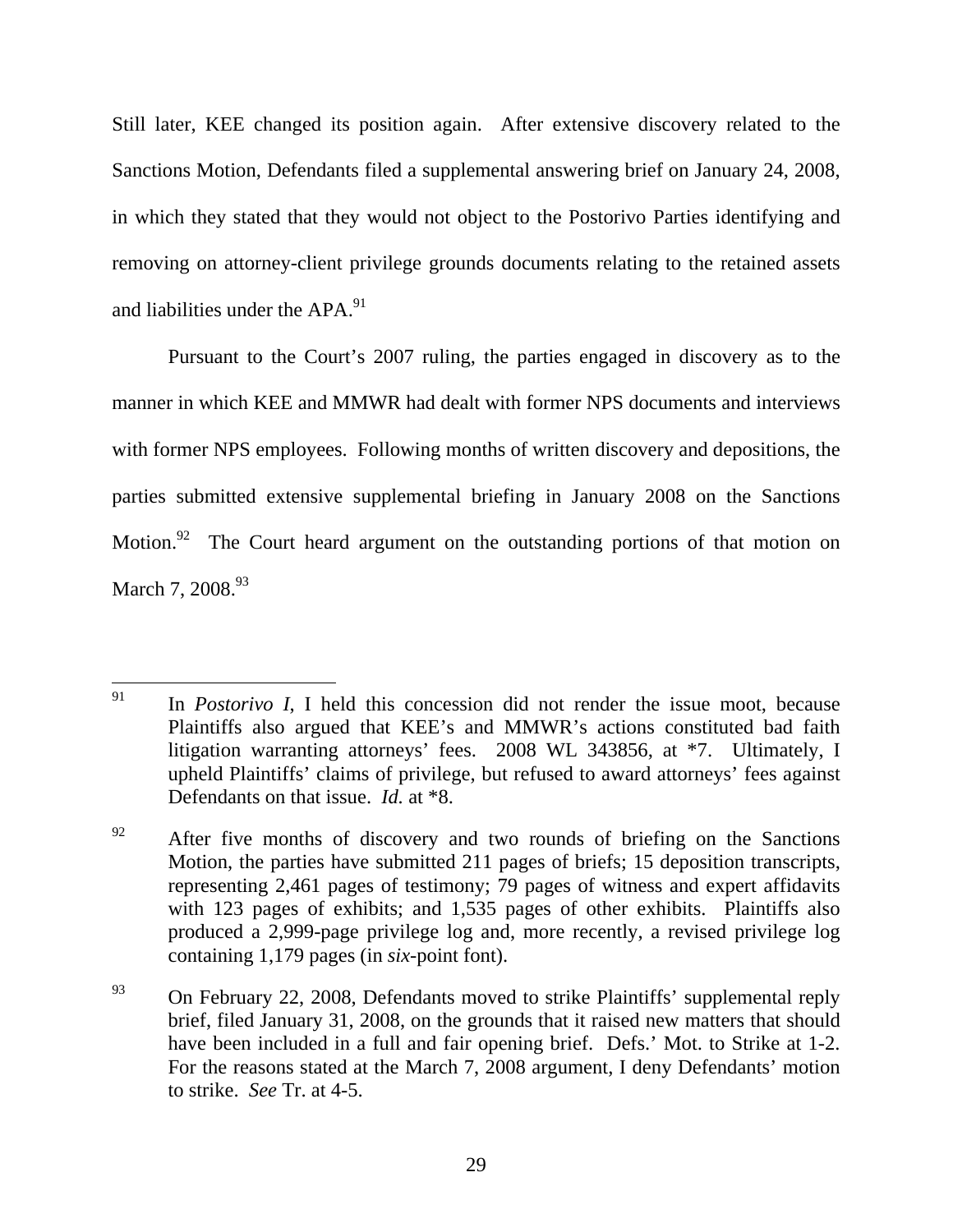# **III. PARTIES' CONTENTIONS**

The Postorivo Parties make three principal allegations: (1) on January 8, 2007 KEE, with the approval and at the direction of MMWR, improperly copied the contents of attorney Campo's computer for the purpose of accessing and reading privileged information contained on that computer; and the executives of KEE and lawyers from MMWR (2) mishandled documents in KEE's possession as to which the Postorivo Parties asserted claims of attorney-client privilege, and (3) improperly interviewed former NPS employees (who were current employees of KEE), namely members of the

 $\overline{a}$ 

One aspect of the motion to strike I did not rule on at argument involves Plaintiffs' contention in their reply brief that Defendants were improperly attempting to use the attorney-client privilege as a sword and a shield, and had thereby vitiated their claim of privilege by placing the substance of their discussions with the NPS Knowledge Group "at issue." *See* PSRB at 22-24. In particular, Plaintiffs complain that when they asked in depositions about what was said in the meetings KEE and MMWR had with members of the Knowledge Group, Defendants directed the witnesses not to answer on privilege grounds. In support of their supplemental answering brief, however, Defendants filed supplemental affidavits from Scheff and Ziegler in which they made statements about what they and Dombrowski did and did not discuss in meetings with former employees of NPS.

By way of relief from this alleged unfairness, Plaintiffs sought a ruling that Defendants waived any claim of privilege they might have had by putting the content of the subject communications at issue. Alternatively, Plaintiffs urged the Court to disregard the supplemental affidavits of Scheff and Ziegler. Tr. at 15-16.

Because Defendants did direct a number of witnesses not to answer questions in deposition based on claims of attorney-client privilege or work product, I agree with Plaintiffs that it would be unfair to permit Defendants to rely on the supplemental affidavits purporting to state what was or was not said in the meetings in question. Therefore, I have disregarded and hereby order stricken those portions of the supplemental Scheff and Ziegler affidavits that address the substance of any communications as to which Defendants blocked discovery on the basis of privilege, such as, for example, paragraph 6 of the Supplemental Ziegler Affidavit.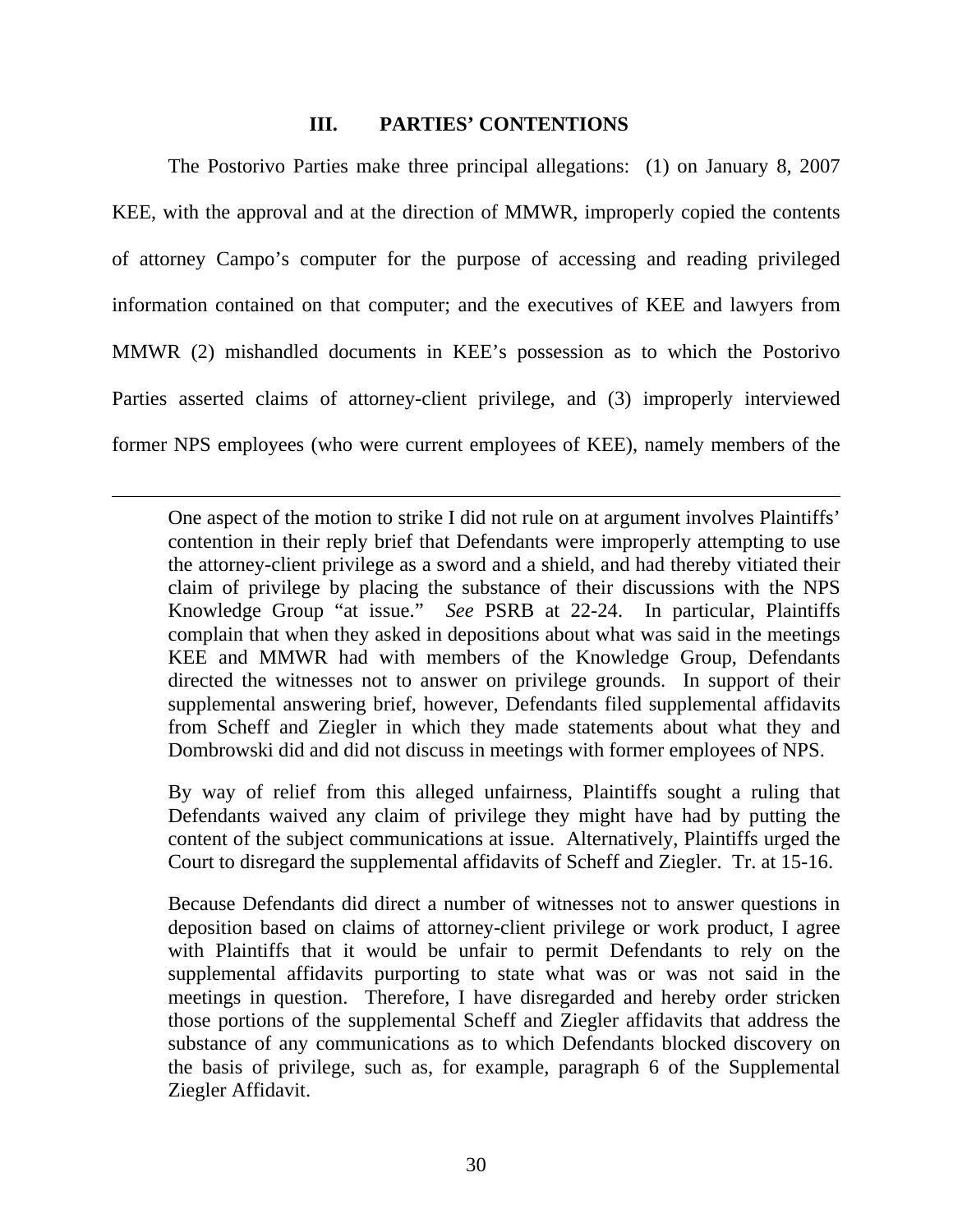Knowledge Group, about documents and information relating to NPS's inventory valuations in the APA and other matters at issue in this litigation. Plaintiffs further contend the misconduct of KEE and MMWR has substantially prejudiced them and warrants dismissal of this action or disqualification of MMWR. The Postorivo Parties also seek their attorneys' fees and expenses in prosecuting their Sanctions Motion.

Defendants and MMWR deny any wrongdoing. They further deny Plaintiffs' claim of prejudice and submit no sanction is justified in the circumstances of this case.

#### **IV. ANALYSIS**

Broadly, Plaintiffs seek disqualification of MMWR based on alleged violations of the Delaware Lawyers' Rules of Professional Conduct ("DLRPC") 4.2, 4.4, and 8.4 and the resulting prejudice. Plaintiffs also seek dismissal of KEE's claims on the grounds that Defendants' misconduct amounts to fraud on the court. All of Plaintiffs' claims center around MMWR's and KEE's alleged failure to properly respect and preserve the Postorivo Parties' claims of attorney-client privilege. Specifically, Plaintiffs assert misconduct regarding certain documents and information in KEE's possession as well as Defendants' contacts with former NPS employees then employed by KEE.

# **A. When and to What Extent Were MMWR and KEE on Notice of Plaintiffs' Claims of Privilege?**

In determining whether MMWR and KEE engaged in misconduct warranting sanctions, a threshold issue is when and to what extent Defendants were on notice of Plaintiffs' claims of privilege. Although there is some evidence that Defendants first received notice of the Postorivo Parties' claims of privilege in November or December

31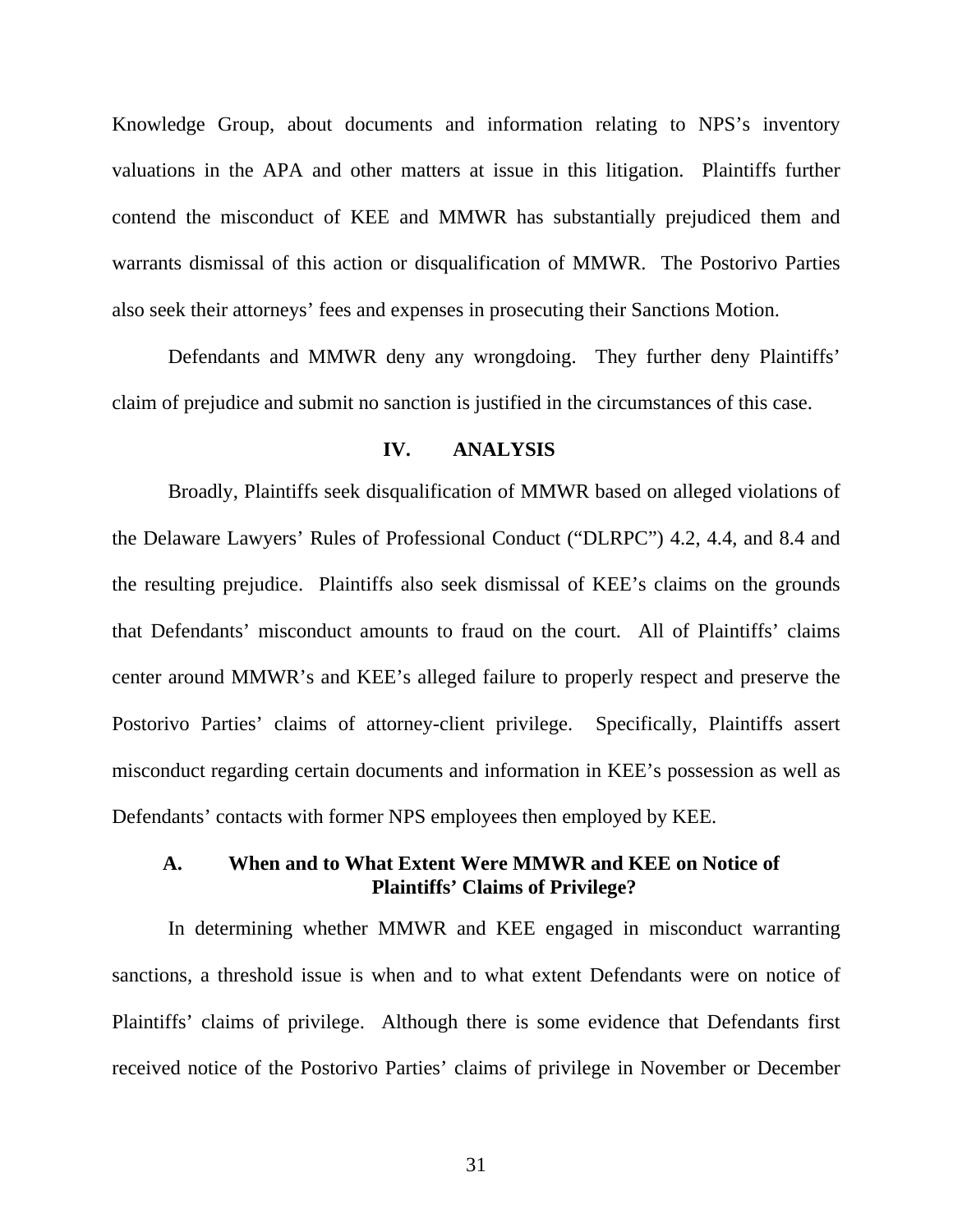2006, Defendants certainly had notice by early January 2007. On January 3, 2007, Campo met with MMWR attorneys Scheff, Kingsbury, and Link regarding the Pulse Loader Litigation. In that meeting, Campo generally invoked the attorney-client privilege regarding his communications with NPS before the APA closed. Later that day, Scheff discussed Campo's assertion of privilege with Dombrowski. Therefore, by January 3, 2007, MMWR and KEE were on notice of a general assertion of privilege by Campo.

Campo's assertion of privilege was reinforced in late March. On March 30, 2007, Robert Kelly of Duane Morris LLP, counsel for NPS and Postorivo in the ProCaps Litigation, sent an email to Link with a copy to Scheff, invoking the attorney-client privilege as to documents and information pertaining to Old NPS' Retained Assets, Rights, and Liabilities under the APA. Kelly also demanded the return of all such documents.

About ten weeks later, Plaintiffs reiterated their claims of privilege even more pointedly. On June 14, 2007, NPS's outside counsel Andrews, in a letter to Scheff, objected to any attempt by KEE or its attorneys to make informal inquiry of any of the Knowledge Group individuals or obtain records from them relating to any representations or warranties in the APA or related issues without the consent of NPS and Postorivo. Moreover, in a June 28 letter to Andrews, Scheff specifically asserted that MMWR and KEE had taken reasonable precautions not to review any documents to which NPS and Postorivo had a colorable claim of attorney-client privilege. This statement, at least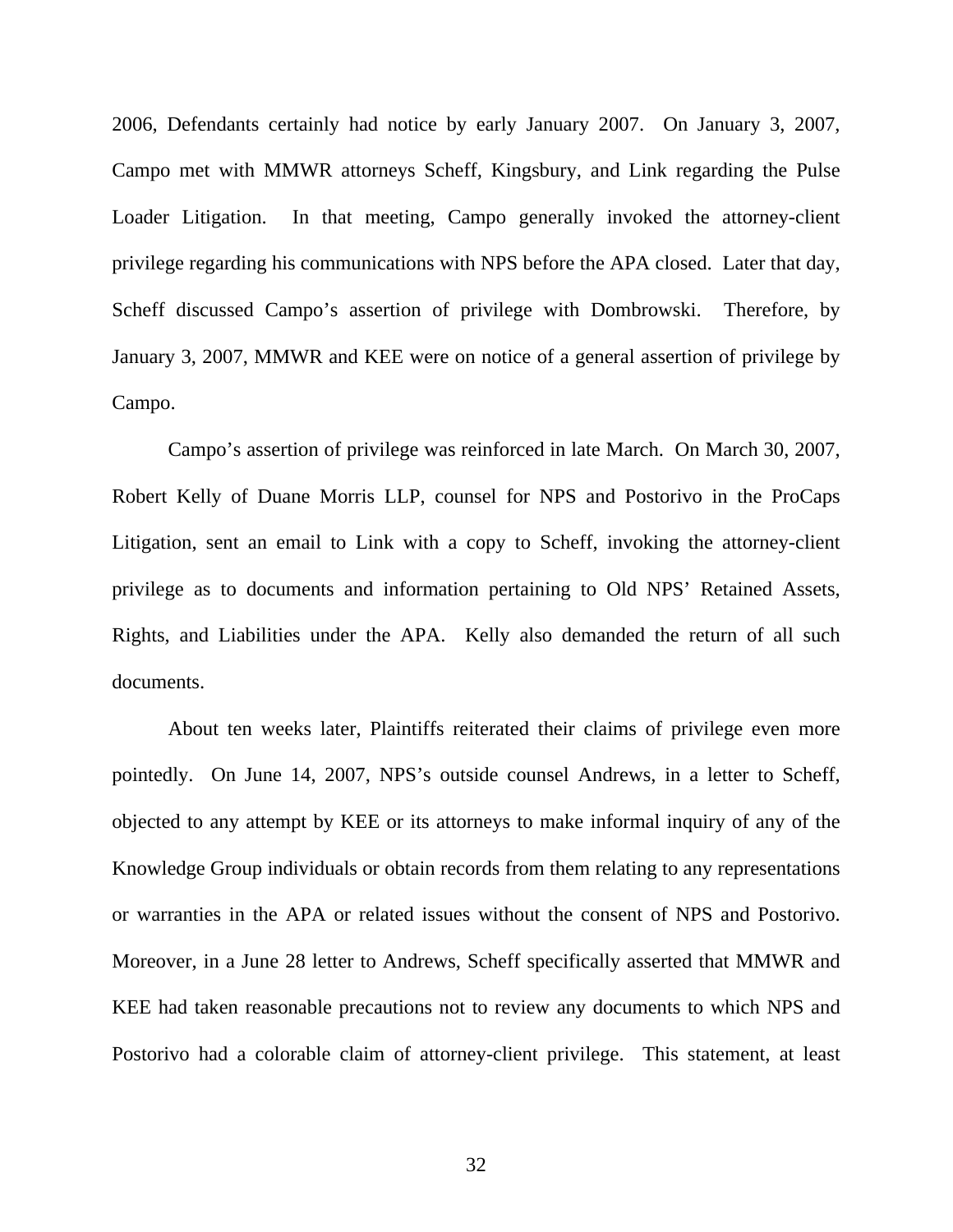tacitly, acknowledged that MMWR and KEE knew of NPS's claims of privilege and that they had documents that might be privileged to NPS.

Based on this record, I find that by January 2007 MMWR and KEE knew Plaintiffs generally claimed privilege for pre-APA communications with at least Campo. As time passed, Defendants received increasingly more detailed information on the nature and the extent of Plaintiffs' assertions of privilege. By the end of March 2007, Defendants and MMWR knew Plaintiffs claimed attorney-client privilege for communications and information regarding the assets and liabilities of NPS excluded from the APA, and by mid-June 2007, they knew Plaintiffs claims also extended to pre-APA communications with Campo and others relating to the negotiation of the APA. Moreover, within a few days of receiving the June notice, MMWR had determined Plaintiffs' claim as to the negotiation documents had merit.<sup>94</sup>

#### **B. The Legal Framework for the Court's Analysis**

Much of Plaintiffs' argument for dismissal, disqualification, and fee shifting hinges on their contention that MMWR, acting in concert with KEE, violated the applicable Lawyers' Rules of Professional Conduct. Before turning to the specific conduct upon which Plaintiffs rely and the pertinent Rules, however, I examine first whether Plaintiffs have standing to challenge, and whether this Court has jurisdiction to assess, a lawyer's alleged breach of the Rules outside of a disciplinary proceeding. After

 <sup>94</sup> Scheff Dep. at 259-60.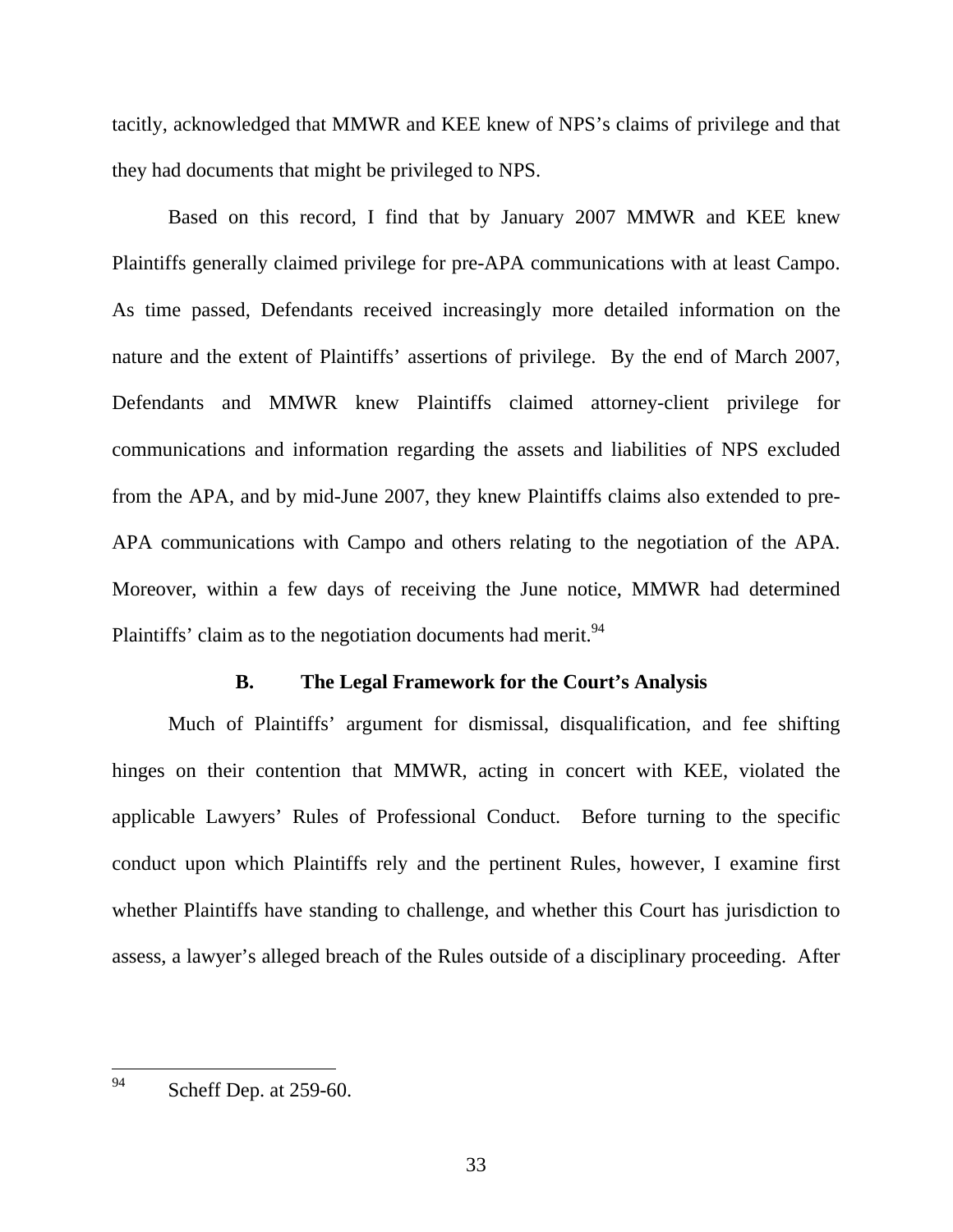identifying the limited circumstances in which such standing and jurisdiction exist, I focus on each of the three Rules Plaintiffs contend apply here: DLRPC 4.2, 4.4, and 8.4.

# **1. Standing**

The Delaware Supreme Court has held that "a non-client litigant *does have standing* to enforce the Delaware Rules of Professional Conduct in a trial court when they can demonstrate to the trial judge that the 'opposing counsel's conflict somehow prejudiced *his* or *her* rights' and calls into question the 'fair or efficient administration of justice."<sup>95</sup> The party seeking disqualification bears the burden of proving, by clear and convincing evidence: (1) the violation of a rule; and (2) how that violation will prejudice the fairness of the proceedings.<sup>96</sup> While generally disfavored, disqualification may be appropriate if there is "misconduct which taints the proceeding, thereby obstructing the orderly administration of justice  $\dots$ ."<sup>97</sup>

As Plaintiffs acknowledge, the majority of disqualification cases arise under the conflict of interest rules, specifically Rules 1.7 through 1.10, and the advocate or witness rule, DLRPC 3.7. Those rules do not apply here. Nonetheless, Plaintiffs advocate the use of the same two-prong analytical framework in the unusual factual scenario of this case. Defendants have not questioned the use of that approach.

 <sup>95</sup> *In re Estate of Waters*, 647 A.2d 1091, 1095-96 (Del. 1994) (quoting *In re Infotechnology, Inc.*, 582 A.2d 215, 221 (Del. 1990)).

<sup>96</sup> *Infotechnology*, 582 A.2d at 221. "The non-client litigant does not have standing to merely enforce a technical violation of the Rules." *Id.* Thus, there needs to be a showing of prejudice.

<sup>97</sup> *Id.*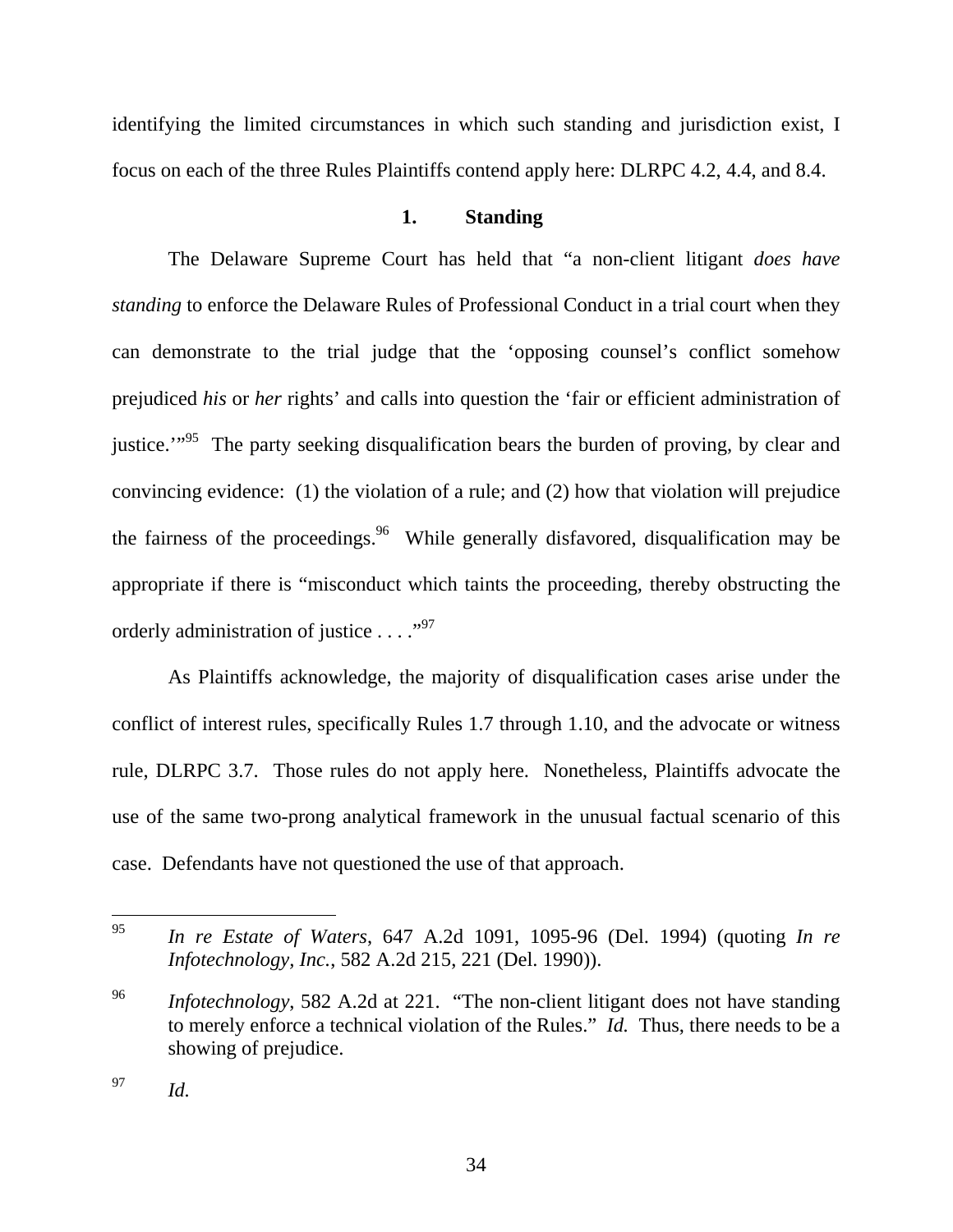In the conflict context, the usual sanction for a violation of the rules of professional conduct is disqualification. The existence of prejudice from the conflict that would call into question the fairness of the proceeding provides a nonclient litigant with standing to challenge the conflict.

In the nonconflict situation, similar principles apply. As the Supreme Court stated in *Infotechnology*:

> Absent misconduct which taints the proceeding, thereby obstructing the orderly administration of justice, there is no independent right of counsel to challenge another lawyer's alleged breach of the Rules outside of a disciplinary proceeding. Likewise, the trial courts have no jurisdiction to entertain such applications except as noted above. Nonetheless, trial courts retain their traditional powers, which are indeed potent, to address, rectify and punish conduct of a party or counsel which threatens the legitimacy of judicial proceedings.<sup>98</sup>

In determining whether misconduct occurred that warrants disqualification, a court must weigh the policy disfavoring disqualification against its interest in protecting the integrity of the proceedings. To justify the disfavored sanction of disqualification, a moving party must establish, by clear and convincing evidence, (1) either an actual violation of the rules of professional conduct or litigation misconduct of counsel which (2) threatens the legitimacy of the judicial proceedings.

 <sup>98</sup> *Id.* at 221-22.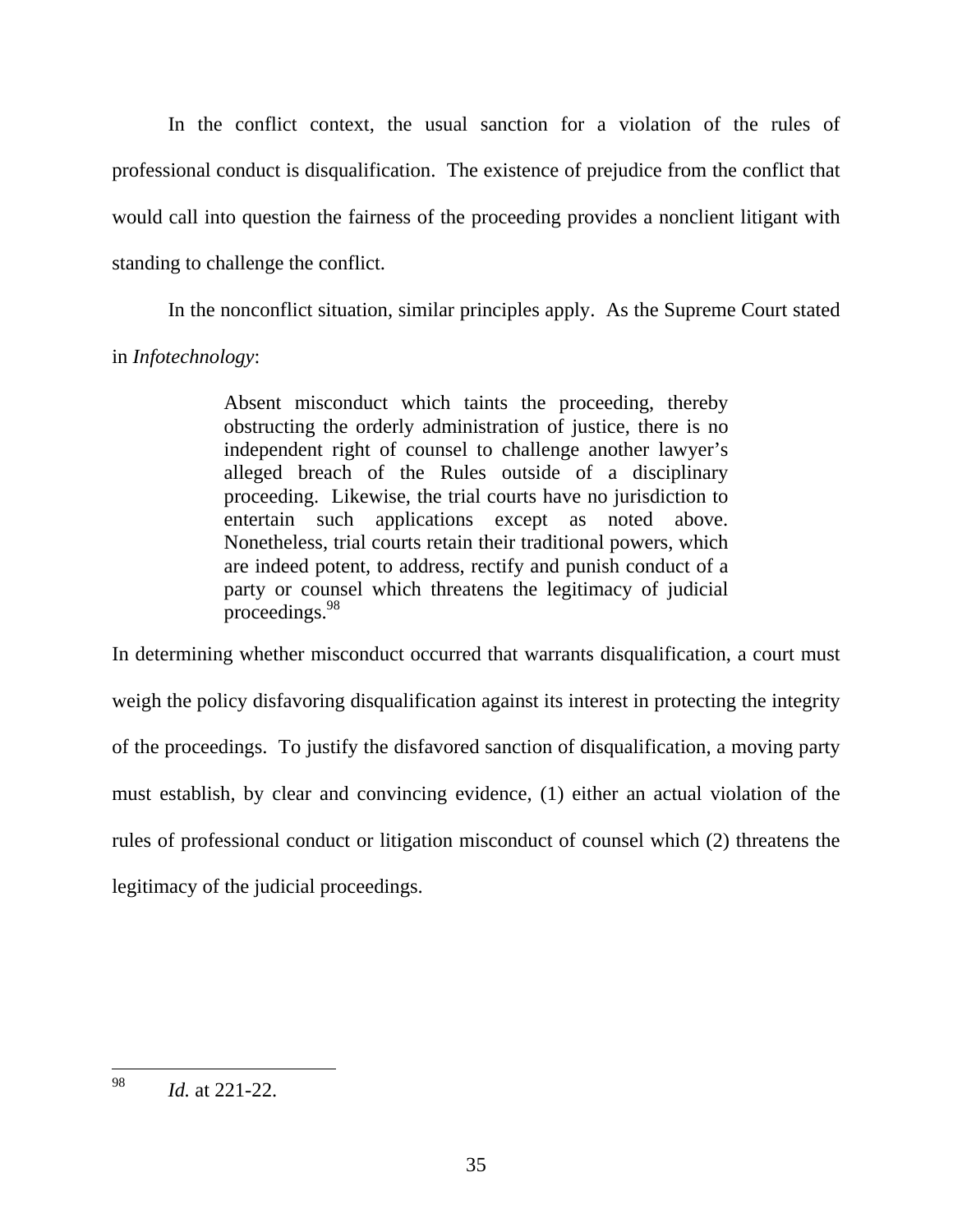#### **2. Rules 4.2, 4.4, and 8.4**

#### **a. Rule 4.2**

Although the parties presented voluminous briefing, they cited relatively few legal precedents governing the challenged conduct. The Postorivo Parties principally rely on Rule 4.2, a comment to the Rule, and two cases: *LaPoint v. AmerisourceBergen Corp.*<sup>99</sup> and *Monsanto Co. v. Aetna Casualty & Surety Co.*100 KEE proffered no authority to the contrary.

Rule 4.2 of the DLRPC prohibits communication with a party represented by counsel about the subject of the representation, unless the counsel consents.<sup>101</sup> As comment 7 to the Rule further explains:

> In the case of a represented organization, this Rule prohibits communications with a constituent of the organization who supervises, directs or regularly consults with the organization's lawyer concerning the matter or has authority to obligate the organization with respect to the matter or whose act or omission in connection with the matter may be imputed to the organization for purposes of civil or criminal liability.<sup>102</sup>

<sup>&</sup>lt;sup>99</sup> 2006 WL 2105862 (Del. Ch. July 18, 2006).

<sup>&</sup>lt;sup>100</sup> 593 A.2d 1013 (Del. Super. 1990).

 $101$  Rule 4.2 provides: "In representing a client, a lawyer shall not communicate about the subject of the representation with a person the lawyer knows to be represented by another lawyer in the matter, unless the lawyer has the consent of the other lawyer or is authorized to do so by law or a court order."

<sup>102</sup> DLRPC R. 4.2 cmt. [7].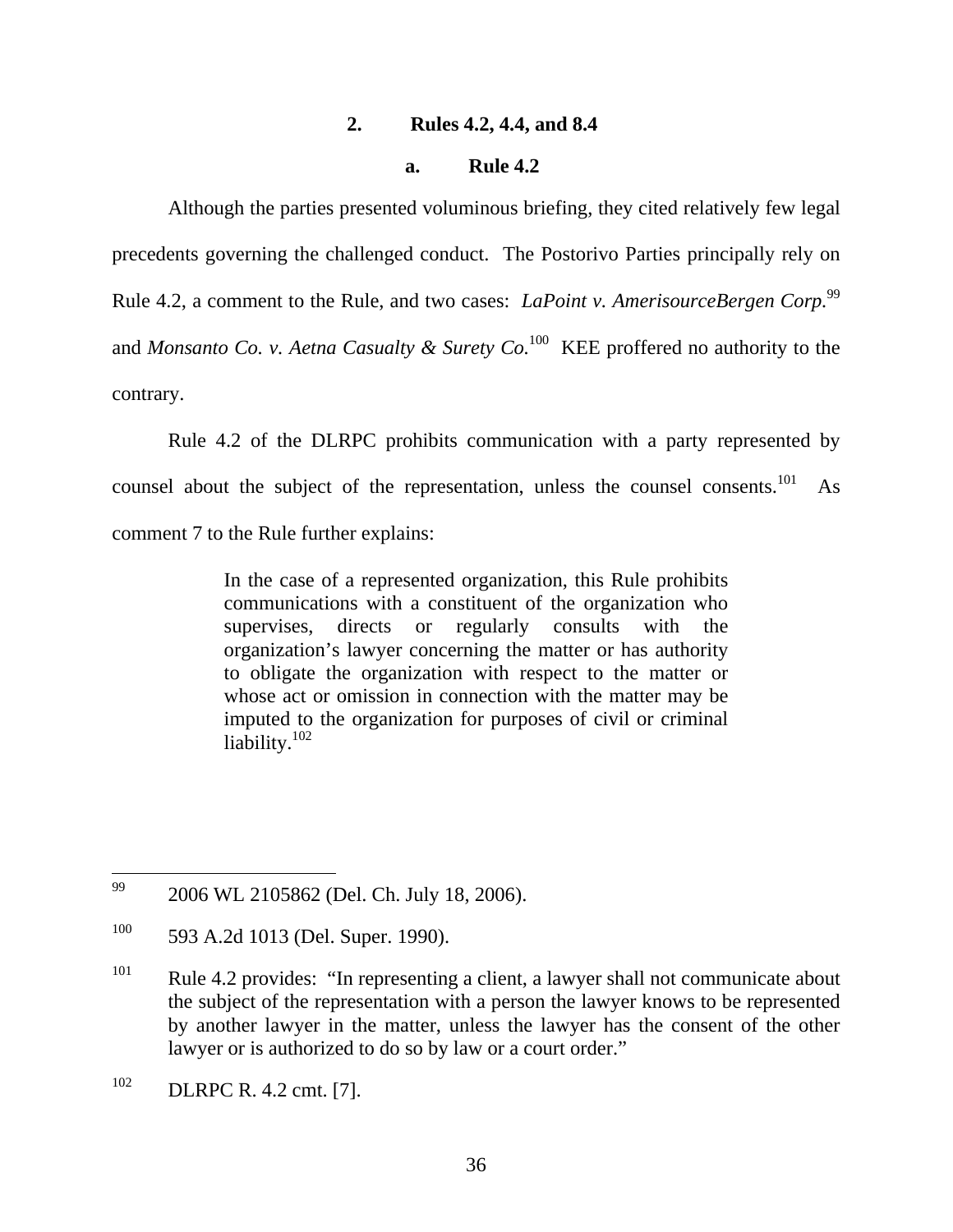Thus, comment 7 indicates that Rule 4.2 is designed to protect against an attorney having unfettered communications with persons like the NPS Knowledge Group with whose former employer the attorney's client has an adverse relationship.

Addressing the two cited cases chronologically, the Delaware Superior Court in *Monsanto* interpreted Rule 4.2 as including a cautionary component.<sup>103</sup> In *Monsanto*, an insured, Monsanto Company, sued several of its insurers. During the litigation, the defendant insurers' counsel employed investigators who interviewed former Monsanto employees. In those interviews, the investigators allegedly did not inquire as to whether the interviewee was represented by counsel, did not inform the interviewee that the investigator represented insurance companies involved in litigation adverse to Monsanto, and misrepresented the scope of the investigation.

In construing Rule 4.2 in the context of the challenged investigations, the court in *Monsanto* noted that the Rule does not prohibit *ex parte* contacts with former employees.<sup>104</sup> The Rule, however, does require cautionary steps be taken. The court reasoned that, because Rule 4.2 only applies if a lawyer knows a person is represented by counsel, the lawyer should ask the former employee whether he or she is represented.<sup>105</sup>

 <sup>103</sup> Rule 4.2 has been amended since the court construed it in *Monsanto*. The amendments to Rule 4.2, however, do not change the analysis here.

 $104$  593 A.2d at 1016.

<sup>105</sup> *Id.* at 1018. Although the *Monsanto* court required this inquiry under Rule 4.2, the current comment to the Rule provides that the Rule only applies when the lawyer has actual knowledge of the fact of representation. Actual knowledge, however, may be inferred from the circumstances. "Thus, the lawyer cannot evade the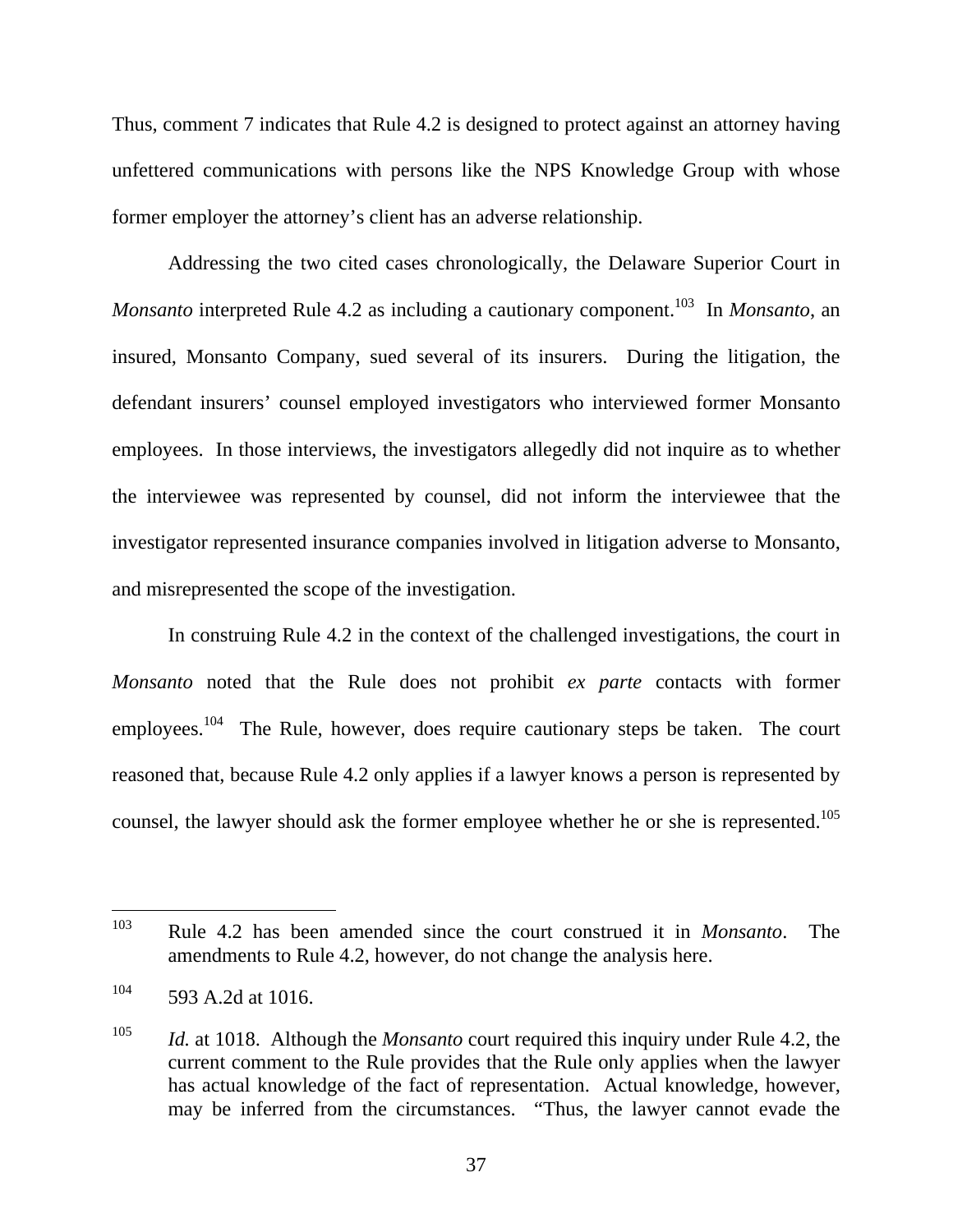Further, Rule 4.2, read in conjunction with Rule 4.3, which concerns dealing with unrepresented persons, "contemplate[s] that former employees, unrepresented by counsel, be warned of the respective positions of the parties to the dispute."<sup>106</sup> To illustrate the form of an appropriate cautionary communication, the court in *Monsanto* provided an example, which is now sometimes referred to as a *Monsanto* letter.<sup>107</sup>

The Court of Chancery, in construing Rule 4.2 in *LaPoint*, stated:

One party's attorney may contact a former manager of an adverse party *ex parte*, even if the former employee was privy to extensive privileged communications, as long as the attorney is seeking only key non-privileged facts, *and makes the former employee aware that she cannot divulge any communications she may have had with the adverse party's attorneys, or any other privileged information*. 108

In *LaPoint*, former shareholders of an acquired corporation, Bridge Medical Corporation, Inc. ("Bridge"), sued the acquiring company, AmerisourceBergen Corporation ("ABC"), alleging breach of the merger agreement. Under the terms of the merger agreement, ABC paid a purchase price and agreed to make additional earnout payments, contingent upon its meeting certain financial targets. The plaintiff former shareholders of Bridge alleged ABC improperly calculated the financial targets.

requirement of obtaining the consent of counsel by closing eyes to the obvious." DLRPC R. 4.2 cmt. [8].

 $\overline{a}$ 

<sup>108</sup> *LaPoint*, 2006 WL 2105862, at \*3 (emphasis added).

<sup>106</sup> *Monsanto*, 593 A.2d at 1018.

<sup>107</sup> *Id.* at 1019-20.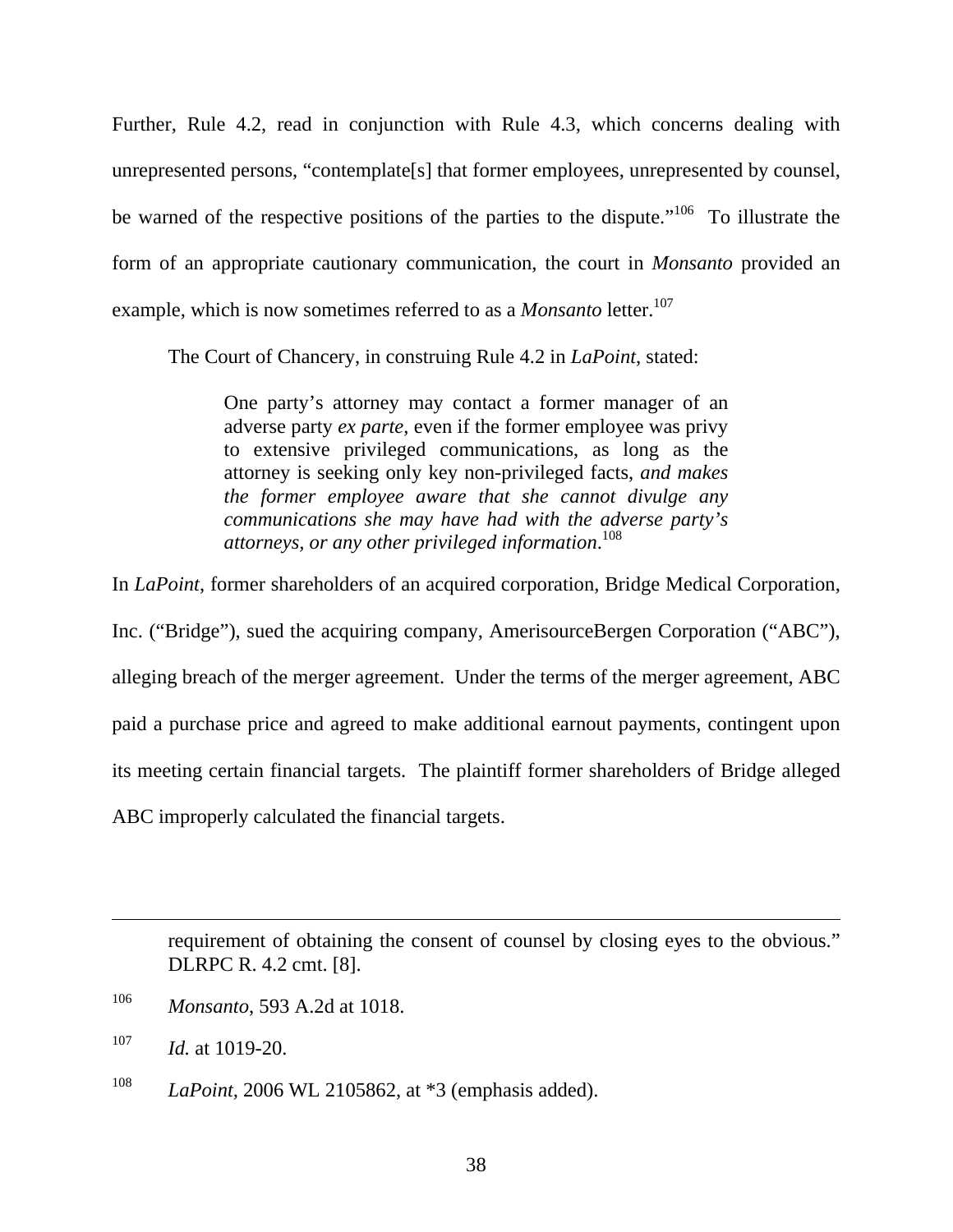During the litigation, ABC's counsel met with Brenda Kraft, Bridge's Vice President of Finance and a former Bridge shareholder. Kraft participated in preparing the challenged earnout calculation. In the course of their meetings, ABC's counsel disclosed their mental impressions, conclusions, opinions, and developing legal theories to Kraft, and discussed with her the strengths and weaknesses of plaintiffs' claims. Several months later, ABC sold Bridge to a third party. All Bridge employees, including Kraft, were terminated. Nearly a year later, plaintiffs sent a *Monsanto* letter to Kraft. ABC objected to any *ex parte* contact with Kraft, contending such contact threatened the disclosure of privileged communications. Plaintiffs disagreed.

The court in *LaPoint*, noting the dispute was novel in Delaware, looked for guidance in the language of Rule 4.2 and its comments, as well as in the actions of other jurisdictions and the ABA. Consistent with the majority of states and the ABA, the Court of Chancery held that an attorney who intends to contact a former manager of an adverse party *ex parte*, and seeks only key nonprivileged facts, must, at the outset, make the former employee aware that she cannot divulge attorney-client privileged, or any other privileged information.

### **b. Rule 4.4**

Rule 4.4 provides in pertinent part that: "In representing a client, a lawyer shall not . . . use methods of obtaining evidence that violate the legal rights of [a third person]." Under DLRPC R. 4.4(b), a lawyer who knows or reasonably should know he received a document inadvertently has an affirmative duty to promptly notify the

39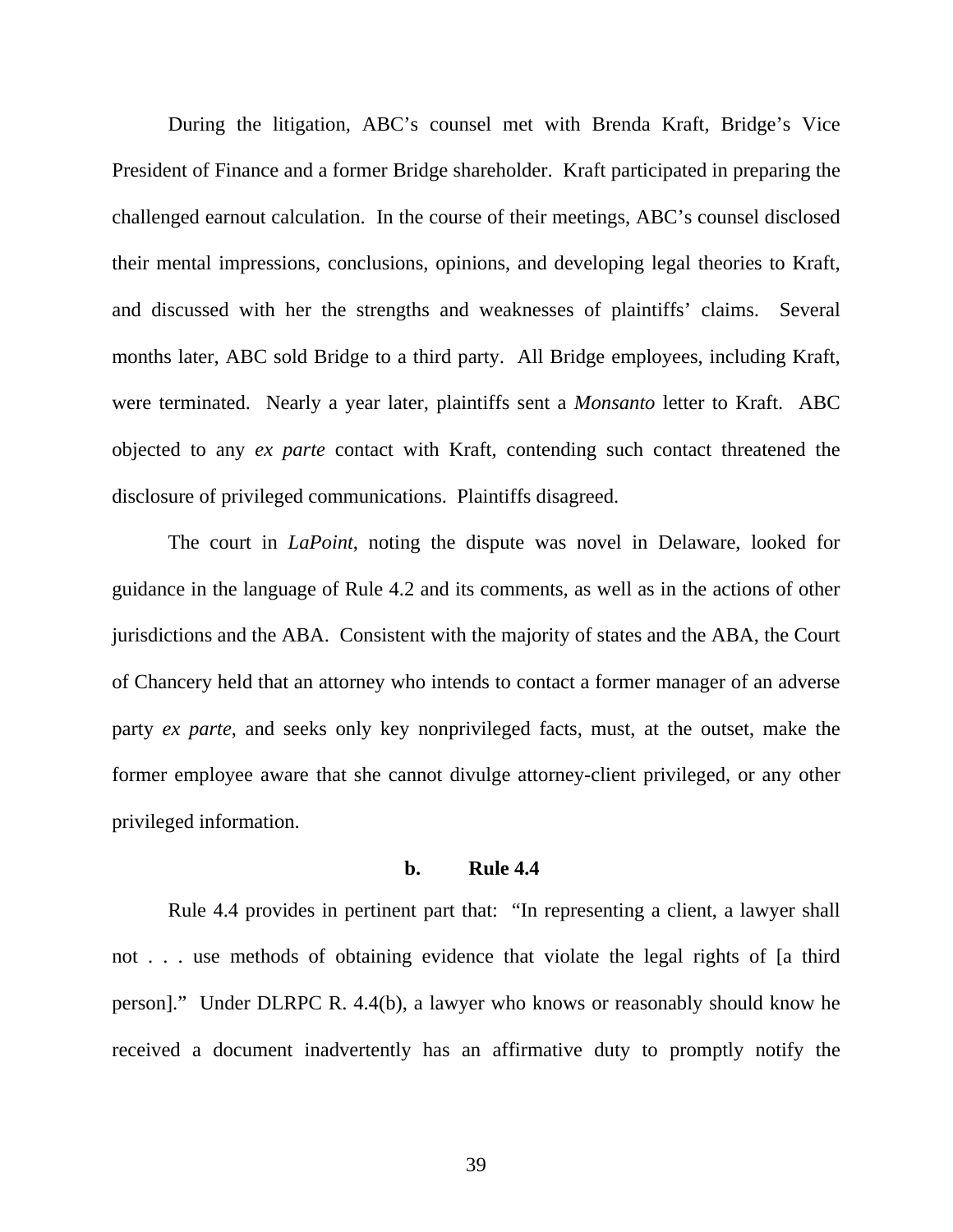sender.<sup>109</sup> The comment to Rule 4.4 explicitly confirms that it proscribes unwarranted intrusions into privileged relationships.<sup>110</sup>

# **c. Rule 8.4**

Rule 8.4 provides, in pertinent part, that it is professional misconduct for a lawyer to: "(a) violate or attempt to violate the Rules of Professional Conduct, knowingly assist or induce another to do so or do so through the acts of another . . . ; (c) engage in conduct involving dishonesty, fraud, deceit or misrepresentation; [or] (d) engage in conduct that is prejudicial to the administration of justice . . . ."

# **C. Are KEE or MMWR Guilty of Misconduct?**

The next step in addressing Plaintiffs' Sanctions Motion involves determining, in the context of the legal principles just recited, whether KEE or MMWR or both have acted improperly. This analysis will focus on three categories of wrongdoing alleged by the Postorivo Parties: (1) the secret imaging of Campo's desktop computer; (2) the improper handling of privileged documents in KEE's possession; and (3) MMWR and

<sup>&</sup>lt;sup>109</sup> To the extent certain attorneys from MMWR were subject to the New Jersey Rules of Professional Conduct before the initiation of litigation in Delaware on May 4, 2007, their professional obligations under the New Jersey rules are identical in all material respects to those under the Delaware rules. *See, e.g.,* New Jersey Rules of Professional Conduct R. 4.4.

 $110$  DLRPC R. 4.4 cmt. [1] states:

Responsibility to a client requires a lawyer to subordinate the interests of others to those of the client, but that responsibility does not imply that a lawyer may disregard the rights of third persons. It is impractical to catalogue all such rights, but they include legal restrictions on methods of obtaining evidence from third persons and unwarranted intrusions into privileged relationships, such as the client-lawyer relationship.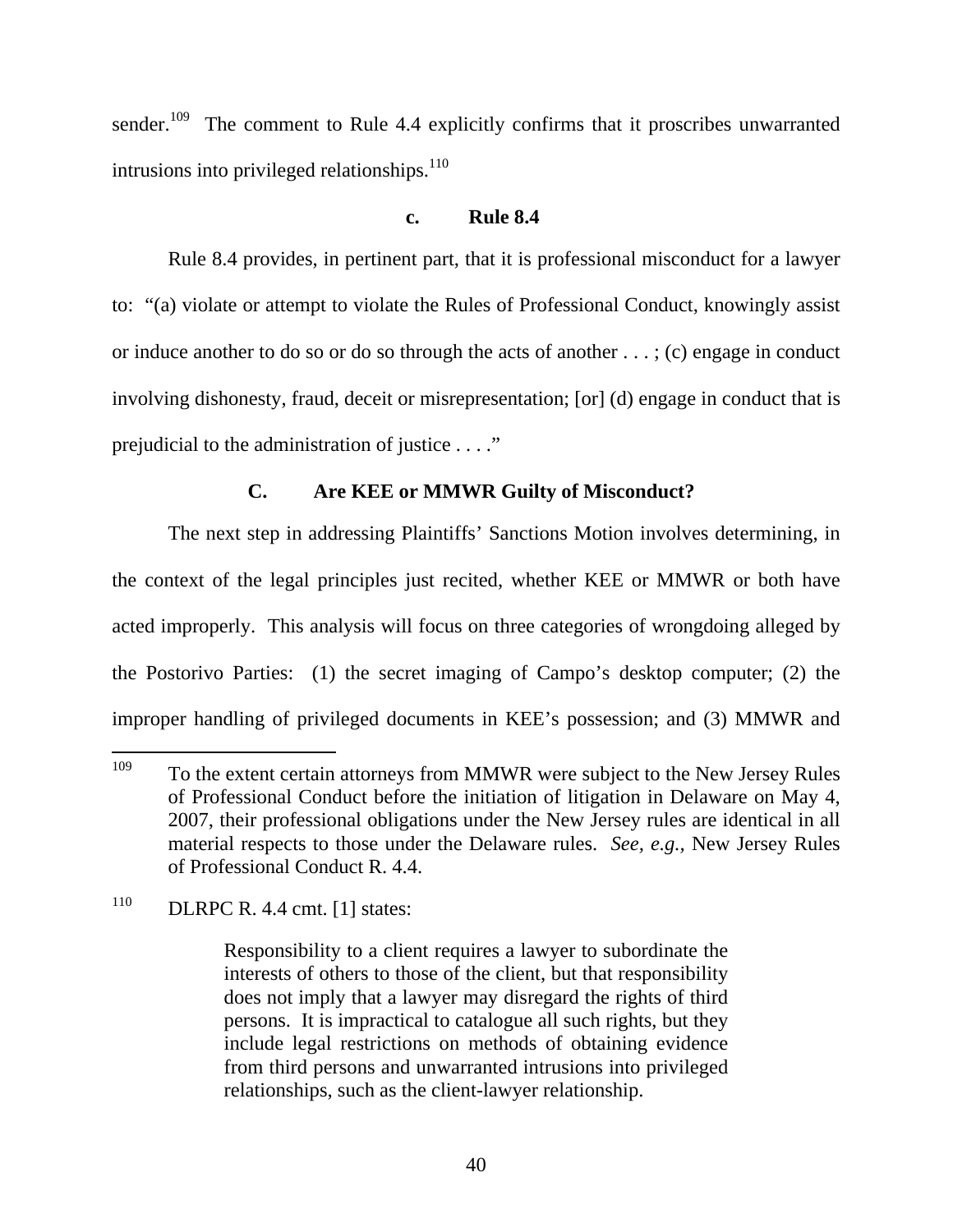KEE's improper contacts with former NPS employees, specifically the Knowledge Group.

### **1. Imaging of Campo's desktop computer**

On or about January 8, 2007, KEE, at Dombrowski's direction, made a backup of the desktop computer of Campo, who was then a consultant to KEE and had been counsel to the Postorivo Parties before the asset purchase transaction. KEE's IT personnel made the backup after business hours and without providing prior notice to Campo or seeking his consent. The evidence indicates, however, that Campo contemporaneously knew that KEE's IT personnel had requested a key to his office.

When Dombrowski directed the backing up of Campo's computer, he knew or should have known that Campo claimed privilege on behalf of the Postorivo Parties as to at least some of the documents in his files. On January 3, 2007, Scheff told Dombrowski about Campo's privilege claim. As a lawyer by training and previous work experience, Dombrowski knew or should have known that some of the documents on Campo's computer, which still contained most of his pre-APA files, were likely to be privileged. Yet, there is no evidence Dombrowski did anything to ensure that any claims of privilege by the Postorivo Parties as to the documents on Campo's computer were preserved until such time as any disputes regarding them could be resolved by either the parties themselves or the Court. In fact, Dombrowski apparently did not even inform MMWR about the backup of Campo's computer.

Although Plaintiffs alleged that KEE copied specifically targeted documents, including privileged documents, from Campo's computer, they failed after extensive

41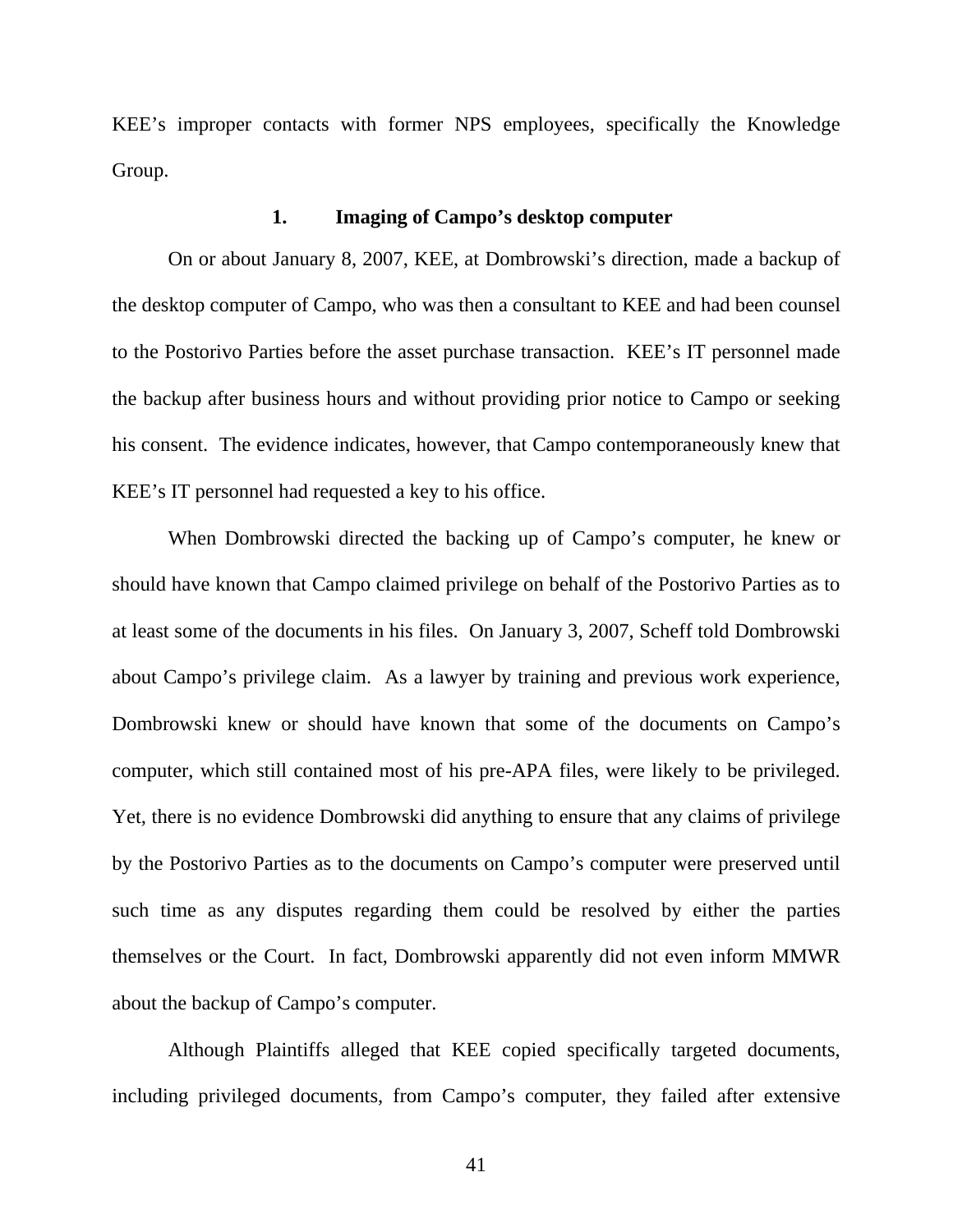discovery to prove that allegation by even a preponderance of the evidence, let alone clear and convincing evidence. Rather, the evidence corroborates KEE's allegations that they backed up virtually all the files on Campo's computer other than system and program files.

Without question, KEE's inability to account for the subsequent destruction of all or a part of the backup is troubling and likely will be the subject of further proofs as this litigation progresses. For purposes of their Sanctions Motion, however, Plaintiffs have failed to prove any misconduct by KEE in that regard. The evidence indicates Dombrowski ordered the backup for business purposes. The fact that neither Dombrowski nor anyone else at KEE considered the information important enough to take appropriate steps to ensure the preservation of the backup, however, reduces my confidence in that conclusion. The same is true for KEE's explanation that the backup simply fell through the cracks and, in time, was overwritten in the normal course of events within its IT group. I remain skeptical of these explanations and, ultimately, may need to evaluate the credibility of Dombrowski and other KEE witnesses on this and related issues before this litigation concludes. Nevertheless, I do not find KEE's position so implausible as to warrant my rejecting it on this preliminary record or drawing an adverse inference against KEE based on the absence of the backup.<sup>111</sup>

 <sup>111</sup> Plaintiffs point to a federal court case in Minnesota, *Arnold v. Cargill Inc.*, 2004 WL 2203410 (D. Minn. 2004), where the court drew adverse inferences from the absence of certain evidence and found that privileged and confidential information was disclosed and discussed despite counsel's assertions to the contrary. The *Arnold* case is distinguishable from the present situation. The party against whom an adverse inference was drawn in *Arnold* identified and actively sought out a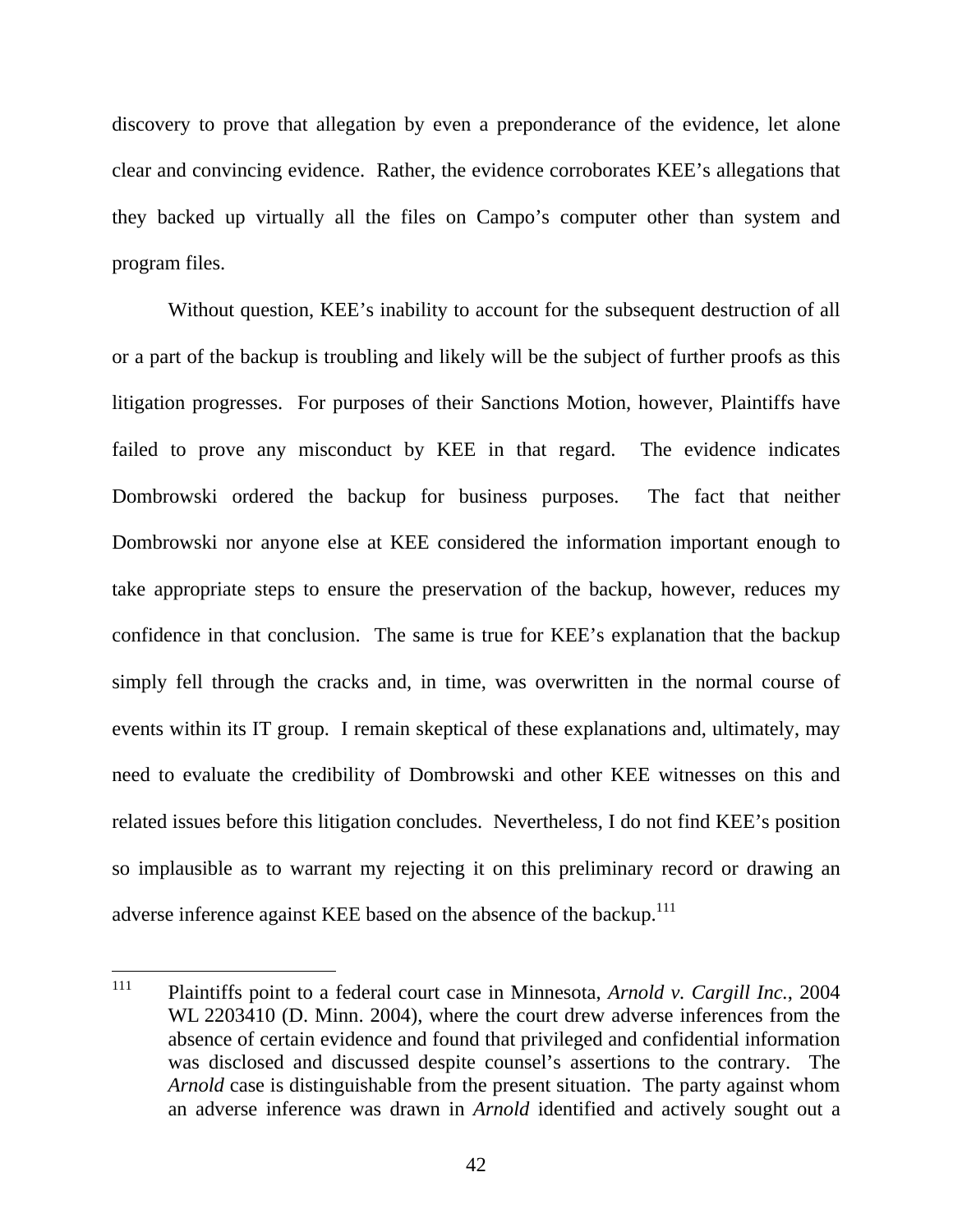Furthermore, Plaintiffs have failed to prove that MMWR either knew about, or was complicit in, the decision by Dombrowski to have Campo's computer backed up in January 2007. Thus, regarding MMWR's conduct as to the Campo computer, I find it had notice as of January 3, 2007, that Campo claimed privilege on behalf of NPS as to pre-APA communications within his possession at KEE. Although Scheff rightly may have concluded that Campo's assertion was incorrect to the extent he claimed that *all* pre-APA communications and documents in his files were the property of the Postorivo Parties, he also should have recognized that Campo may have had a legitimate claim of privilege as to at least some of his documents. In those circumstances, MMWR and, in particular, Scheff should have cautioned Dombrowski and his colleagues at KEE to handle Campo's files with care and in consultation with MMWR.

In hindsight, MMWR and Scheff should have exercised a greater degree of care as to Campo's documents, including his computer. Campo, however, raised a general and overly broad claim of privilege, and MMWR responded in kind. I reach a similar conclusion regarding KEE's copying of the Campo computer. Under all the

 $\overline{a}$ 

former employee of a company it had sued in the past and planned to sue in the future. *Id.* at \*7. That party then accepted, and retained for nearly a year and a half, copies of documents marked as privileged and confidential, styled the retention as a mistake by an anonymous case clerk, and refused to identify the clerk or to make him available for sworn testimony. *Id.* at \*3-4. Consequently, the court in *Arnold* understandably viewed the accused party's acts with skepticism and rejected any assertion that the documents were not reviewed substantively by that party. *Id.* at \*10, \*13. The evidence here on Plaintiffs' Sanctions Motion fails to show intentionally deceptive conduct of the kind involved in *Arnold*. Thus, I do not consider it appropriate in this case to draw the adverse inferences the Postorivo Parties suggest.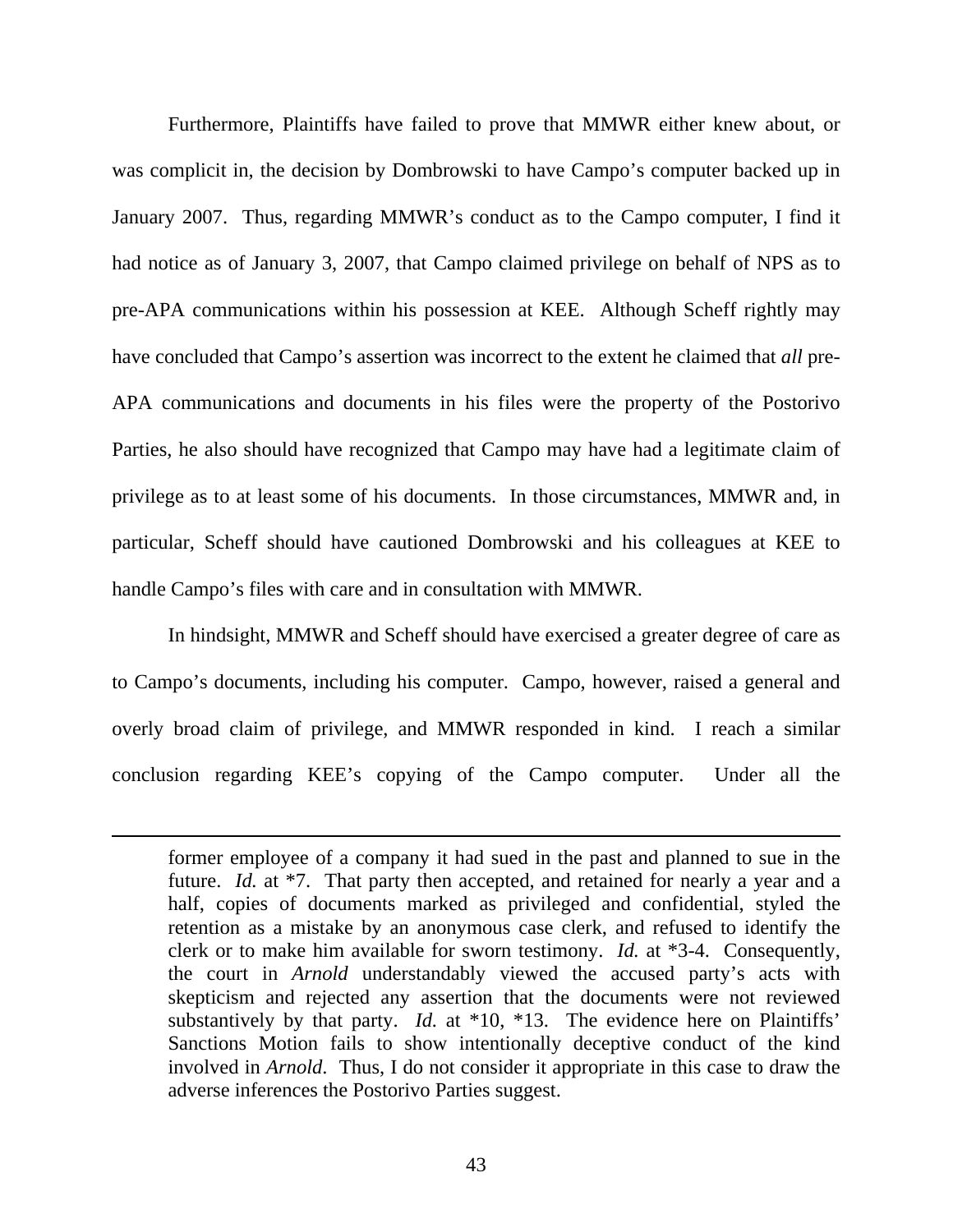circumstances, the failings of KEE and MMWR in this instance, standing alone, do not justify sanctions.

# **2. The handling of disputed documents in KEE's possession**

Another category of alleged misconduct by KEE and MMWR relates to the handling of documents in KEE's possession as to which the Postorivo Parties asserted claims of privilege. One example is the large volume of Campo documents that were discovered in a KEE warehouse in or around March 2007. MMWR later placed those documents in sixty-seven boxes and evidently reviewed them for responsiveness to discovery requests in unrelated litigation between KEE and a third party. A second example involves the documents produced internally in response to the requests Dombrowski made in the presence of Scheff, Ziegler, or both to members of the NPS Knowledge Group for all documents relating in any way to the dispute with the Postorivo Parties regarding the inventory valuation in the APA and related matters.

By the end of January 2007, an adverse relationship existed between KEE and the Postorivo Parties as to the matters at issue in this action, and MMWR had been retained to represent KEE regarding those matters.<sup>112</sup> Furthermore, on March 30, 2007, the Postorivo Parties' counsel Kelly sent an email to MMWR expressly requesting return of documents in the possession of KEE regarding NPS's retained assets and liabilities under the APA on grounds of privilege, among other things. By mid-June 2007, the Postorivo

<sup>&</sup>lt;sup>112</sup> The first of these two consolidated actions was filed on May 4, 2007.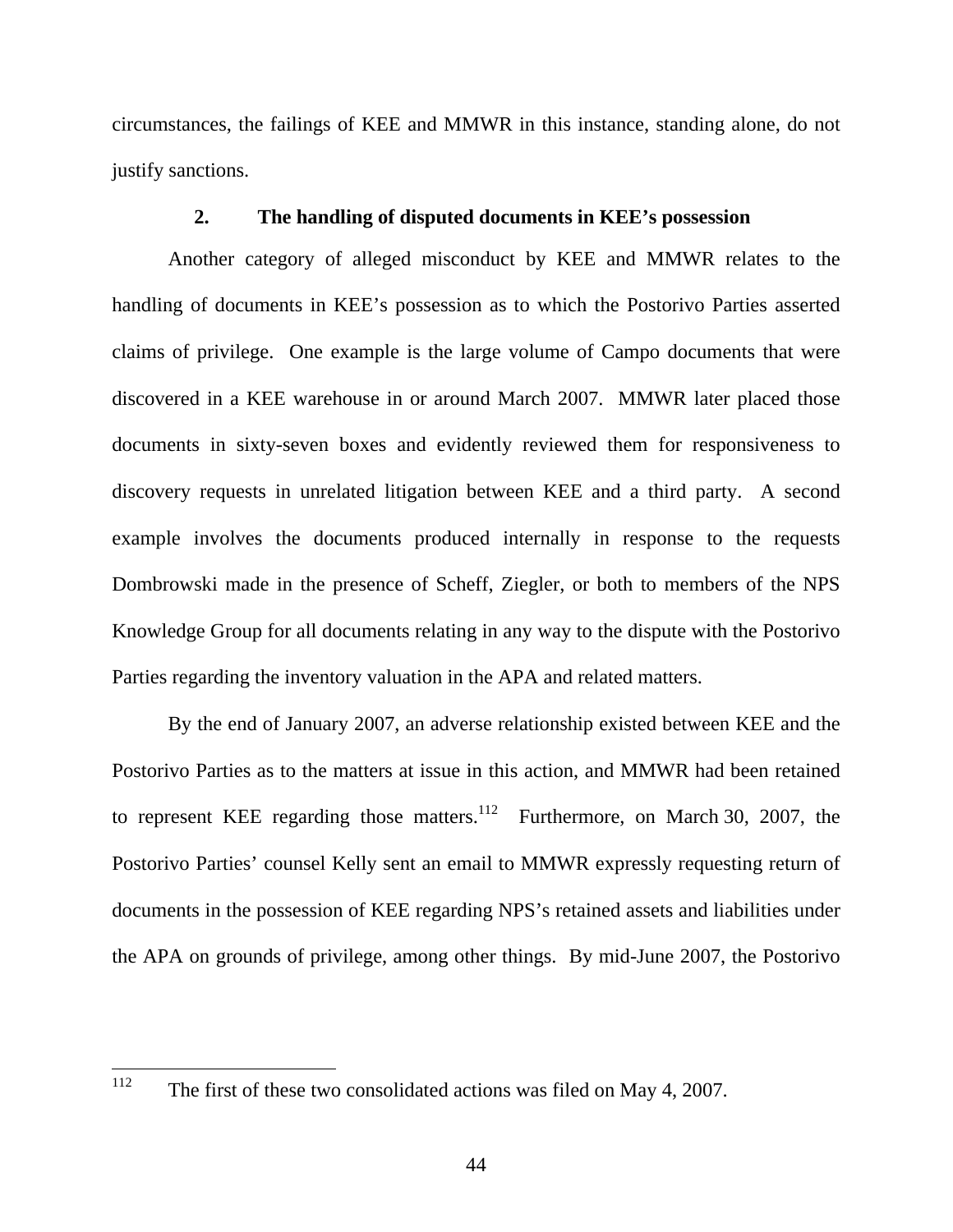Parties also had asserted to MMWR their claim of privilege to former NPS documents in the possession of KEE that pertained to the negotiation of the APA.

The ethical rule most pertinent to the handling of these disputed documents is DLRPC R. 4.4. Under Rule 4.4, a lawyer may not "use methods of obtaining evidence that violate the legal rights of [a third person]." The first comment to Rule 4.4 explains that, "such rights … include legal restrictions on … unwarranted intrusions into privileged relationships, such as the client-lawyer relationship." Additionally, Rule 4.4(b) provides: "A lawyer who receives a document relating to the representation of the lawyer's client and knows or reasonably should know that the document was inadvertently sent shall promptly notify the sender." According to the comments to Rule 4.4, a lawyer who receives such an inadvertently produced document must "notify the sender in order to permit that person to take protective measures."<sup>113</sup>

Turning to the circumstances of this case, I begin by noting that the documents at issue were rightfully in the possession of KEE as a result of the APA transaction and the fact that, at or around the time the APA closed, Campo and the Postorivo Parties did not segregate the documents they considered privileged from the files transferred to KEE. Thus, this case does not involve inadvertent production. Yet, during the relevant time period, KEE and MMWR knew that KEE was adverse to the Postorivo Parties, that those parties were represented by counsel, and that they claimed privilege as to documents in

<sup>&</sup>lt;sup>113</sup> DLRPC R. 4.4 cmt. [2]. The comments further state that whether the lawyer needs to take additional steps, and questions of possible waiver of privilege, are matters of law beyond the scope of the Rules of Professional Conduct. *Id.*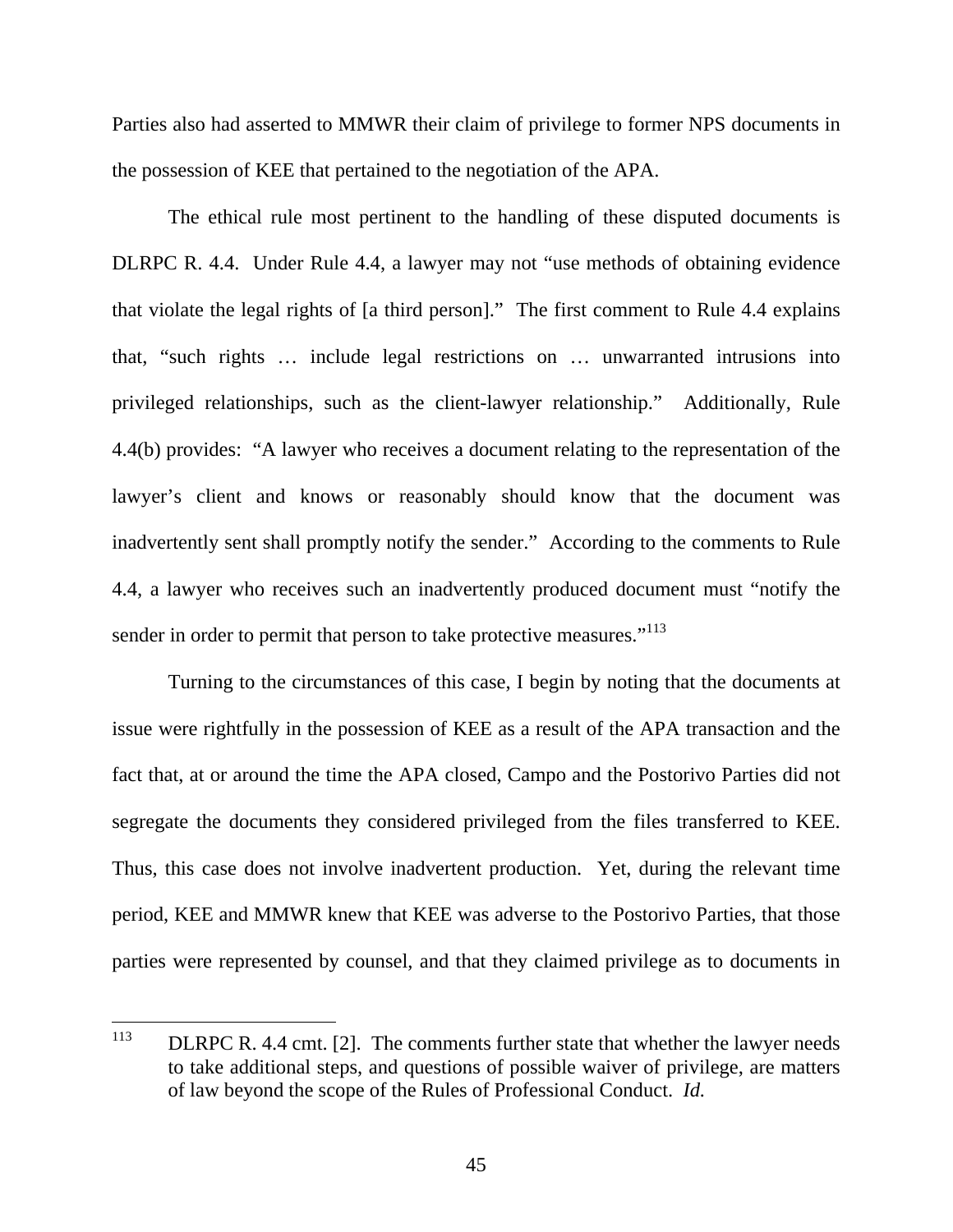KEE's possession that likely related to the subject matter of this litigation. In these circumstances, reasoning analogously to the inadvertent production situation addressed in Rule 4.4(b), I conclude the MMWR attorneys had a duty, at least, to notify counsel for the Postorivo Parties about the documents, so that they could take protective measures.<sup>114</sup> Moreover, this duty obtained whether or not KEE or MMWR questioned the validity of the Postorivo Parties' privilege claim or contended they had waived any such claim.<sup>115</sup>

The evidence shows that MMWR did not acknowledge to the Postorivo Parties the existence of the problem in terms of KEE's possession of documents as to which the Postorivo Parties asserted a colorable claim of privilege until late June 2007. One clear opportunity to do so would have been in response to Kelly's March 30 email expressly asserting a claim of privilege. Yet, Link of MMWR responded, with a copy to Scheff, that she did not know what Kelly was referring to, and regarding his demand for return of documents in KEE's possession, suggested that he be more specific about what documents he meant and asserted that she understood any such documents were "rightfully" in KEE's possession. This smacks more of gamesmanship than a good faith effort to deal with a complicated situation involving the legal rights of a third party to

<sup>&</sup>lt;sup>114</sup> I further note that the same files of Campo, for example, whether in paper or electronic form, undoubtedly also contained privileged information of KEE that KEE acquired in the APA transaction. Thus, KEE had no immediate duty to deliver those documents to the Postorivo Parties, absent an agreement among the parties regarding how the documents would be handled to preserve any colorable claims of privilege of either side, pending resolution of any disputes as to those privilege claims.

<sup>115</sup> *See* DLRPC R. 4.4 & cmts. [1], [2].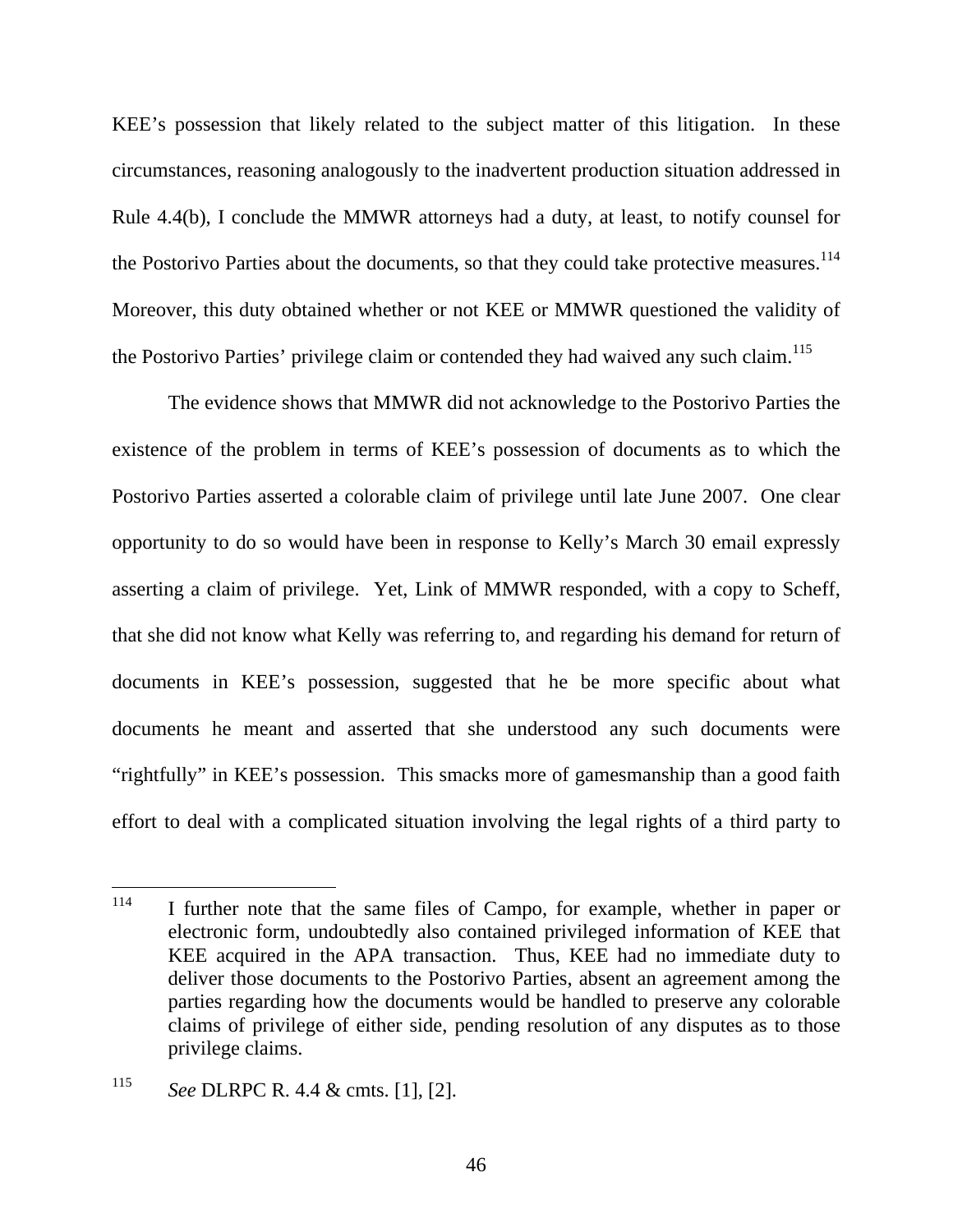privileged material in the possession of MMWR's client. I find equally untenable MMWR's attempt to blame the Postorivo Parties and their counsel for the problem, because Kelly did not respond to Link's email. MMWR contemporaneously was reviewing or preparing to review for another litigation matter the sixty-seven boxes of Campo's documents that had been located in a KEE warehouse. MMWR knew or should have known that review threatened to be an unwarranted intrusion into the Postorivo Parties' attorney-client-privileged communications related to the subject matter of this dispute, as well. In those circumstances, MMWR had a duty to provide fair notice so that the Postorivo Parties understood the situation and could take protective measures, if necessary, to preserve their rights. MMWR and KEE failed to provide such notice, however, until late June 2007, almost three months after Kelly's email.

There also is no evidence MMWR or KEE took any precautions before late June 2007 to protect the Postorivo Parties' ability to press their claim of privilege before the documents of concern in this case were reviewed by KEE or its agents. To the contrary, on more than one occasion from March to mid-June 2007, Dombrowski of KEE within the presence or hearing of Ziegler and, perhaps, Scheff of MMWR asked members of the NPS Knowledge Group to produce all documents relating to the disputes underlying this litigation. Nor is there any evidence that KEE or MMWR provided any warning to the Knowledge Group members, or qualified their request for documents, to avoid the production to KEE or MMWR of privileged documents of NPS or Postorivo. In fact, the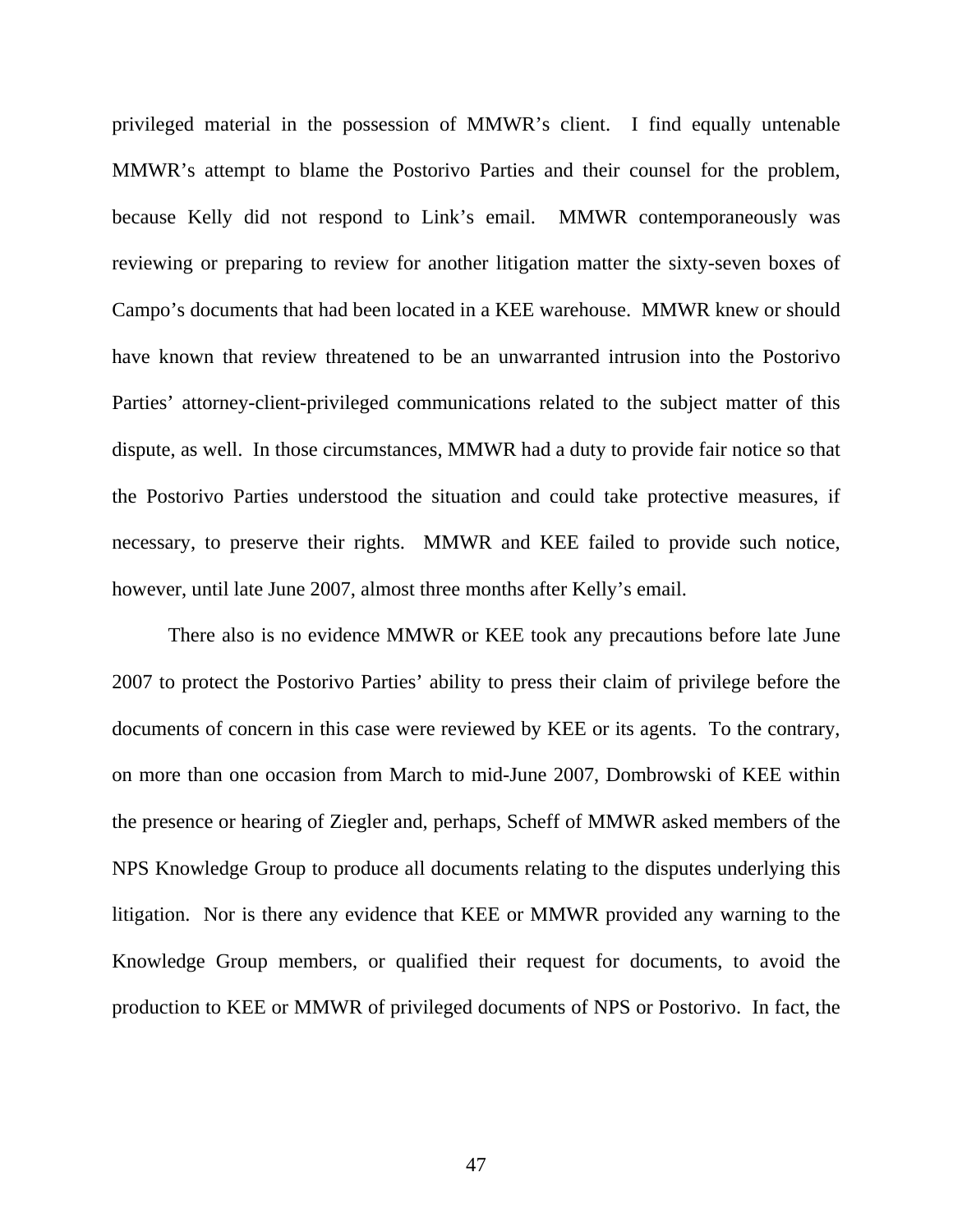testimony of the Knowledge Group members suggests no such warning or qualification was given to them before late June, when they were afforded separate counsel by KEE.<sup>116</sup>

The fact that KEE rightfully may have possessed the disputed documents does not excuse KEE or MMWR's conduct. In modern commercial litigation, it is becoming more common for outside counsel or other agents of a party to litigation to be in possession of privileged information of an adverse party. Many cases involve some form of electronic discovery, for example, and the sheer volume of documents involved often necessitates creative means to handle privileged documents. Consequently, for cost-saving or -shifting reasons, during the early stages of discovery, one side rightfully may come into possession of documents and information storage devices that contain privileged information or communications of an adverse party. It is essential to the integrity of the litigation process in such circumstances that the court and the parties can rely on counsel scrupulously to conform to their ethical obligations and to whatever treaties or agreements they work out for handling the particular discovery challenges they face. As reflected in the relatively recent amendments to the Federal Rules of Civil Procedure relating to discovery of electronically stored information, the success of that approach depends importantly on early and fulsome communications among counsel for the opposing parties about the discovery demands of their particular case. Similar communications in early 2007 in this case would have ameliorated many of the problems that arose. Indeed, had Scheff acted from the outset consistently with the guidelines he,

 <sup>116</sup> *See* Gunn Dep. at 167-68.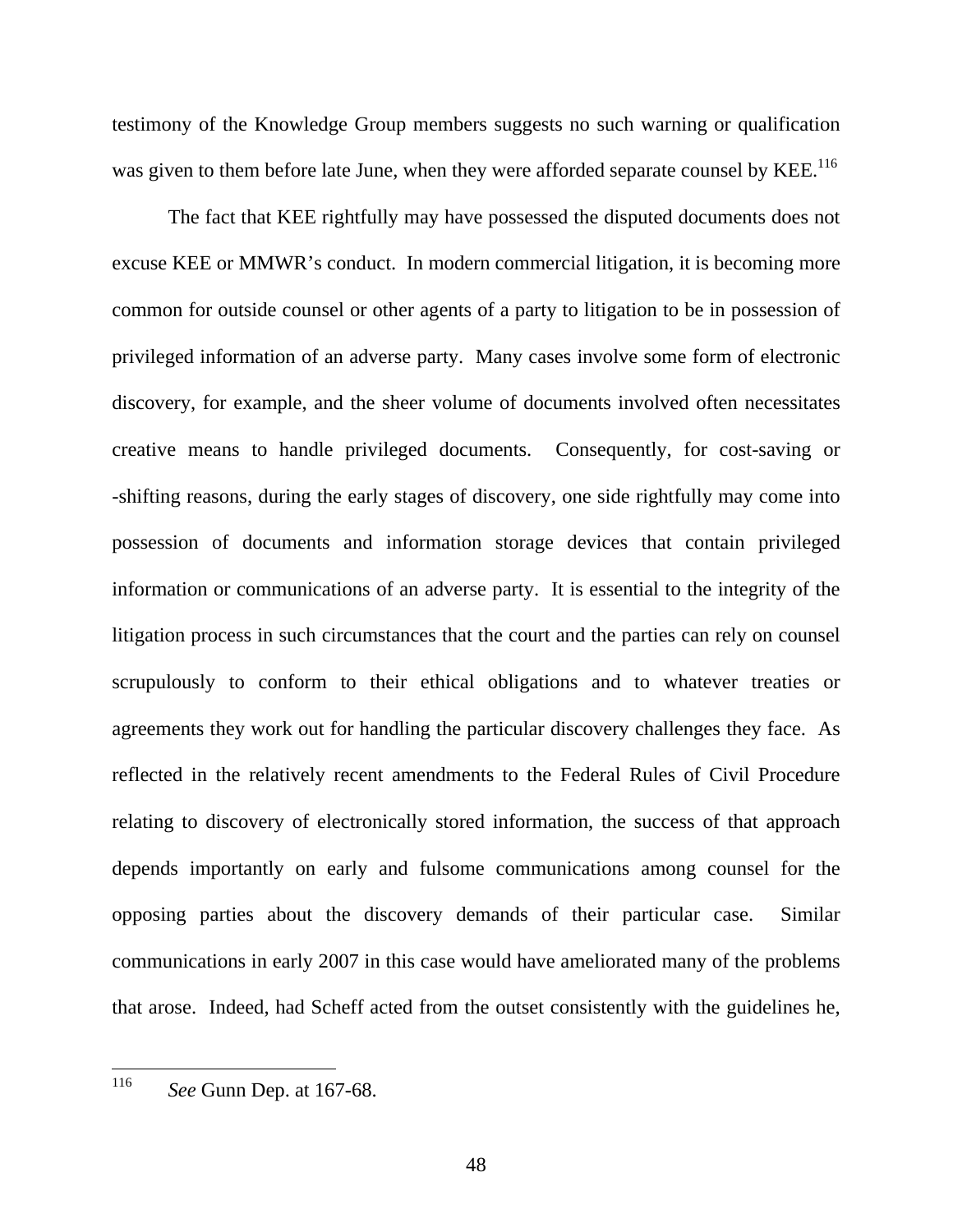himself, requested in various communications in late June 2007 that the Postorivo Parties follow as to documents in their possession for which KEE claimed privilege, the Sanctions Motion probably could have been avoided.

In sum, having carefully considered the evidence and briefing, I conclude that Scheff and Ziegler are guilty of litigation misconduct in failing to act sooner to provide appropriate notice to the Postorivo Parties and to take reasonable steps in the meantime to avoid unwarranted intrusions upon their colorable claims of privilege.<sup>117</sup> For reasons discussed *infra*, I also find that the actions of Scheff, Ziegler, and MMWR have created a sufficient threat to the integrity of these proceedings that some form of sanction is warranted. Specifically, I find the problematic conduct here has tainted this proceeding and interfered with the orderly administration of justice. Any sanction I might impose would be under the traditional powers of trial courts recognized in *Infotechnology* "to address, rectify and punish conduct of a party or counsel which threatens the legitimacy of judicial proceedings."118 Because the misconduct involved here does not involve an alleged conflict of interest, however, I do not consider it necessary to decide whether the actions of Scheff or Ziegler actually violate the ethical rules. They definitely come close to the line and create at least the appearance of impropriety in my opinion, but I have not

 $117$  The evidence indicates attorney Link has not worked, and does not work, on this litigation. Nor has she been admitted *pro hac vice* for purposes of this case. Therefore, I have not considered whether any of Link's actions might warrant the imposition of sanctions.

<sup>118</sup> *In re Infotechnology, Inc.*, 582 A.2d 215, 221-22 (Del. 1990).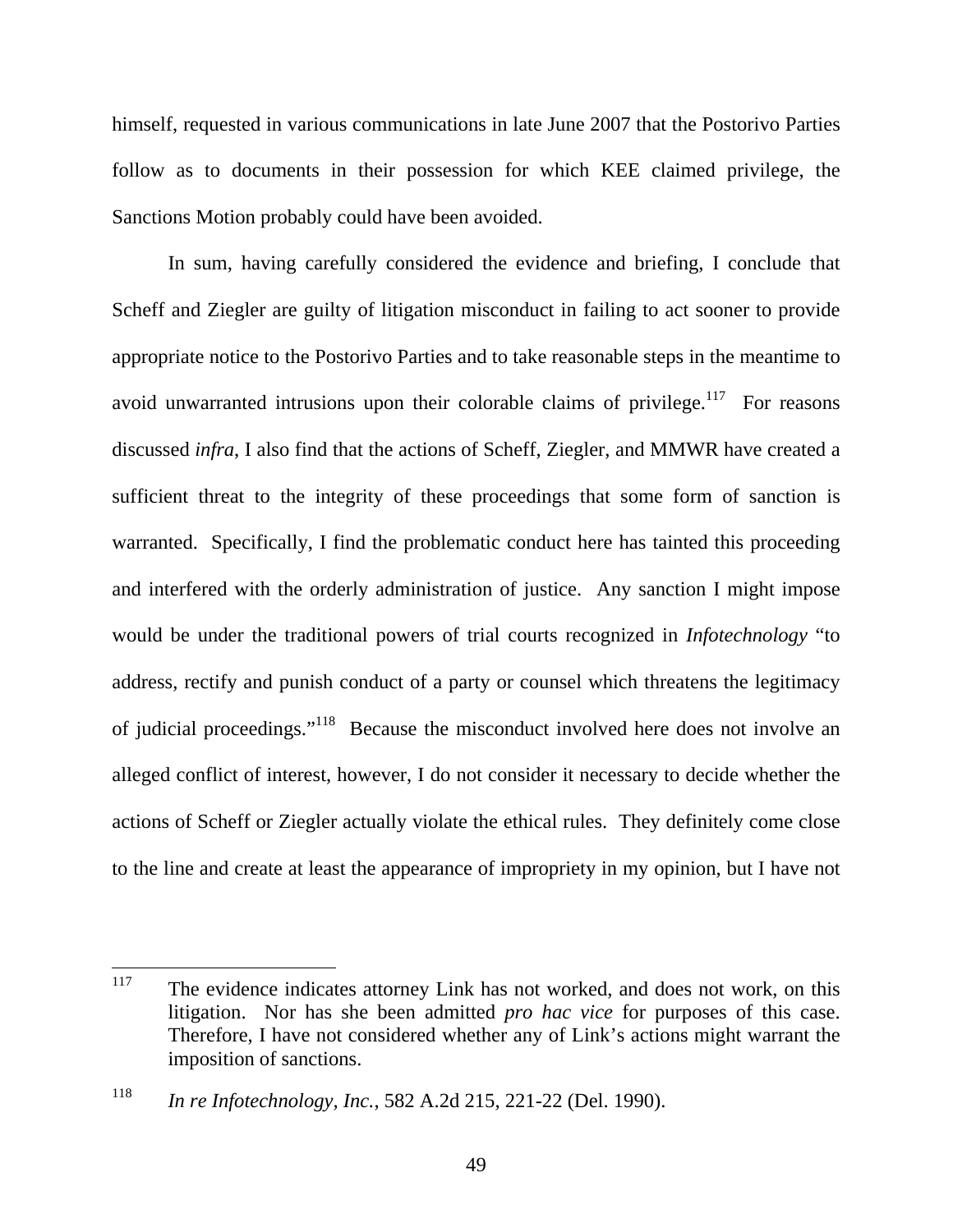concluded that either attorney has, in fact, violated the applicable Rules of Professional Conduct.

### **3. KEE and MMWR's contacts with former NPS employees**

As mentioned in the previous part, in May and June 2007, Dombrowski, Scheff, and Ziegler met with members of the NPS Knowledge Group who were then employed by KEE without any prior notice to, or involvement of, the Postorivo Parties. At one of those meetings between May 29 and June 20, Dombrowski told the former NPS employees that he wanted to get every piece of information possible to demonstrate that the allegations of the Postorivo Parties against him were wrong. Members of the Knowledge Group also were given a list of various topics and directed to gather information on each topic listed, including communications with Campo or Postorivo. One Knowledge Group member, Gunn, recalled copying some hard drive and email file accounts relating to NPS's due diligence and pre-APA communications he had with Campo, and sending them to MMWR. Nothing in the record, however, indicates that Dombrowski, Scheff, or Ziegler cautioned the Knowledge Group members at any meeting before late June to be careful not to disclose privileged information of NPS or Postorivo.

In addition, Dombrowski spoke to at least Gunn and Johnny Postorivo before June 2007 about the subject matter of this litigation. Again, there is no evidence Dombrowski or anyone at MMWR provided any warning to the former NPS employees about maintaining the confidentiality of any privileged information of NPS or Postorivo.

50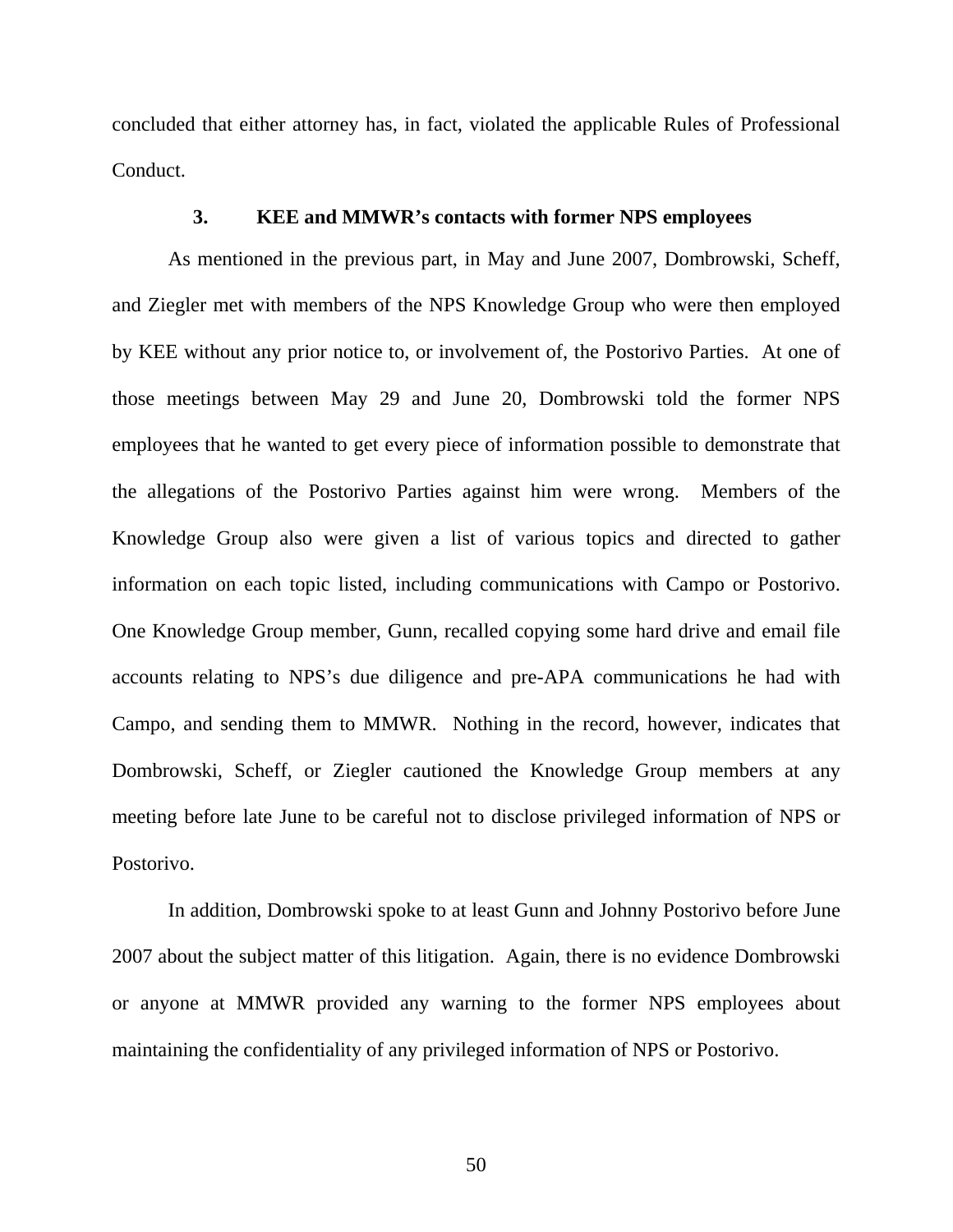KEE and MMWR contend they had the right to engage in *ex parte* communications with former employees of NPS, so long as they sought only nonprivileged factual information, and potentially privileged information in the possession of the former employees was protected. According to Defendants, the rules regarding contacts with former employees of an adverse party are designed to protect the attorney-client relationship, including communications between an attorney and a client, not to protect facts from discovery. Therefore, Defendants posit, KEE executives, including Dombrowski, were free to talk with former NPS employees about factual issues, including inventory valuation, so long as they did not seek the disclosure of privileged communications.

Defendants' argument conflicts with Delaware law. The MMWR attorneys had an obligation to comply with the applicable rules of professional conduct. Under Rule 4.2 and *LaPoint*, a KEE attorney may have been free to contact former NPS employees *ex parte*, but he could not do so without first making the former employee aware that she could not divulge attorney-client-privileged, or any other privileged, information and providing the information required in *Monsanto*. The record contains no indication that such information was ever provided before late June, when the Knowledge Group obtained their own counsel. Rather, the record indicates the contrary. Indeed, as the events unfolded, the Postorivo Parties repeatedly conveyed their claims of privilege to MMWR with increasing specificity. Still, during the period before late June 2007, MMWR and KEE repeatedly contacted former NPS employees *ex parte*, many of whom then worked for KEE, without giving them the required cautionary instructions.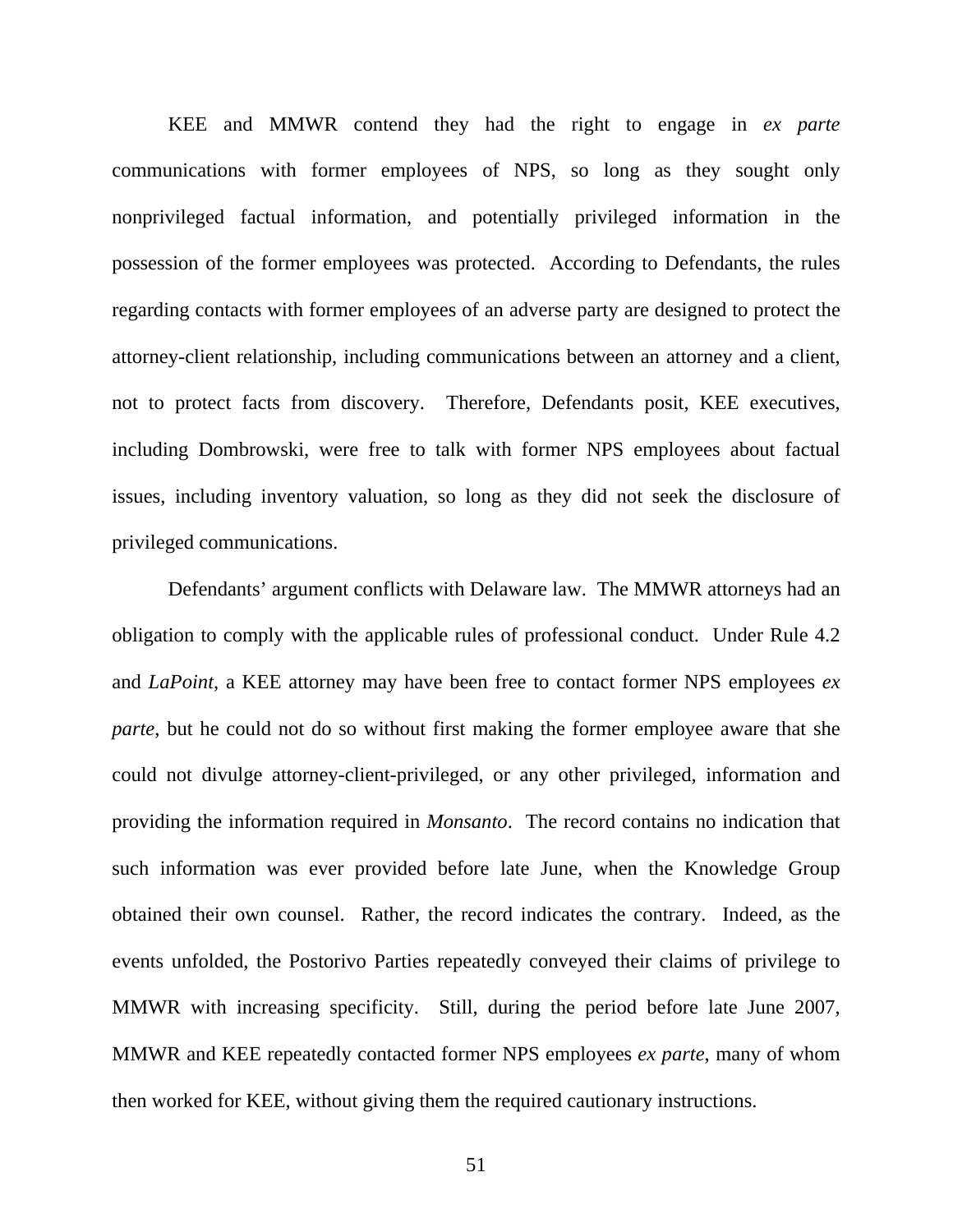Neither the *Monsanto* nor the *LaPoint* opinion conditions the need to caution a former employee on whether the interviewer sought only nonprivileged, factual material. Either way a lawyer must give the required warnings.<sup>119</sup>

Because MMWR and Dombrowski, who arguably acted as MMWR's agent, failed to provide the necessary cautionary instructions, their actions at least create the appearance of violating the Rules of Professional Conduct, and undermine the integrity of these proceedings. I therefore conclude that KEE's and MMWR's contacts with former employees of NPS represent litigation misconduct deserving of sanctions.

### **D. Sanctions**

Having found that Defendants and MMWR engaged in misconduct, I turn to what sanctions, if any, are appropriate. Plaintiffs seek dismissal of the action, disqualification of counsel, and attorneys' fees.

### **1. Dismissal**

Plaintiffs have not cited any Delaware case in which a court has dismissed an action based on the misconduct of a party or its counsel, and I am not aware of such a precedent. Plaintiffs do rely, however, on a 2007 decision by the Delaware Superior Court in *Smith v. Williams* that discussed the circumstances that might lead to a sanction as drastic as dismissal.<sup>120</sup> Although the court in that case denied the motion to dismiss, it set forth an instructive framework for determining whether dismissal would be appropriate.

 <sup>119</sup> *LaPoint*, 2006 WL 2105862, at \*3; *Monsanto*, 593 A.2d at 1020-21.

<sup>&</sup>lt;sup>120</sup> 2007 WL 2193748 (Del. Super. Ct. July 27, 2007).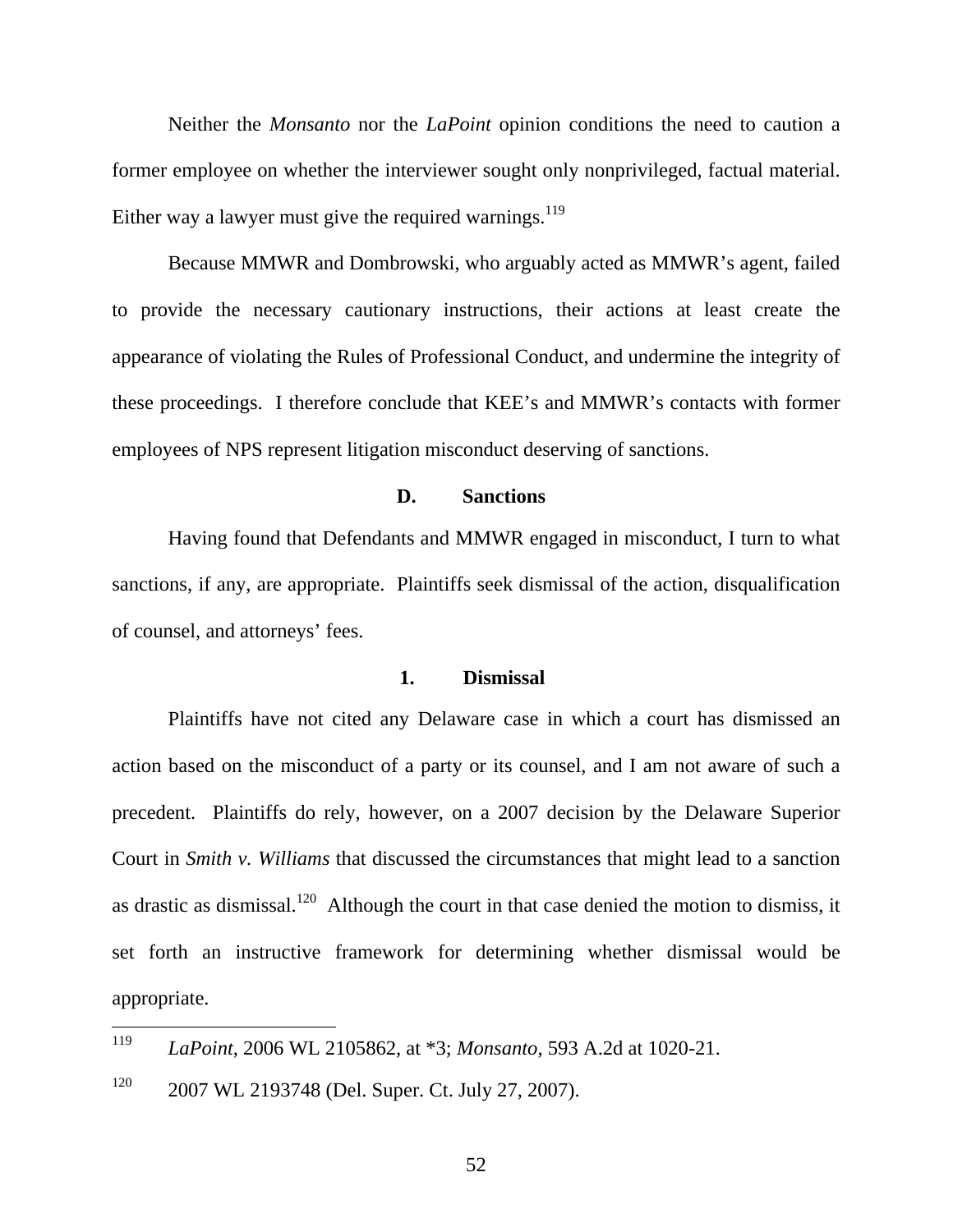Dismissal is a drastic sanction "generally reserved for instances where the defaulting party's misconduct is correspondingly egregious."121 In *Smith v. Williams*, the court observed that, as part of its inherent power to manage the cases before it, it has "considerable latitude in dealing with serious abuses of the judicial process," and has the discretion in the face of abuse or fraud to impose a sanction of dismissal.<sup>122</sup>

Although a precise definition of "fraud on the Court" is elusive, the courts typically confine the concept to serious cases of misconduct that threaten "the integrity of the court and its ability to function impartially."123 The court in *Smith v. Williams* drew a distinction between extrinsic and intrinsic fraud for purposes of its analysis. Intrinsic fraud is fraud that "can be discoverable through the ordinary processes and rules of the trial court."124 Extrinsic fraud, on the other hand, "affects the integrity and fairness of the judicial process itself," and includes situations "where a party is prevented by trick, artifice, or other fraudulent conduct from fairly presenting his claim or defenses or introducing relevant and material evidence."<sup>125</sup> The court held that only extrinsic fraud will justify dismissal to remedy a fraud on the court, and only where established by clear

 $122$  *Id.* 

 $124$  *Id.* at \*5.

 $121$  *Id.* at \*3.

<sup>&</sup>lt;sup>123</sup> *Id.* at \*4 (citations omitted).

<sup>125</sup> *Id.* An example of such extrinsic fraud would be bribery of a judge or juror. *Id.* at \*4.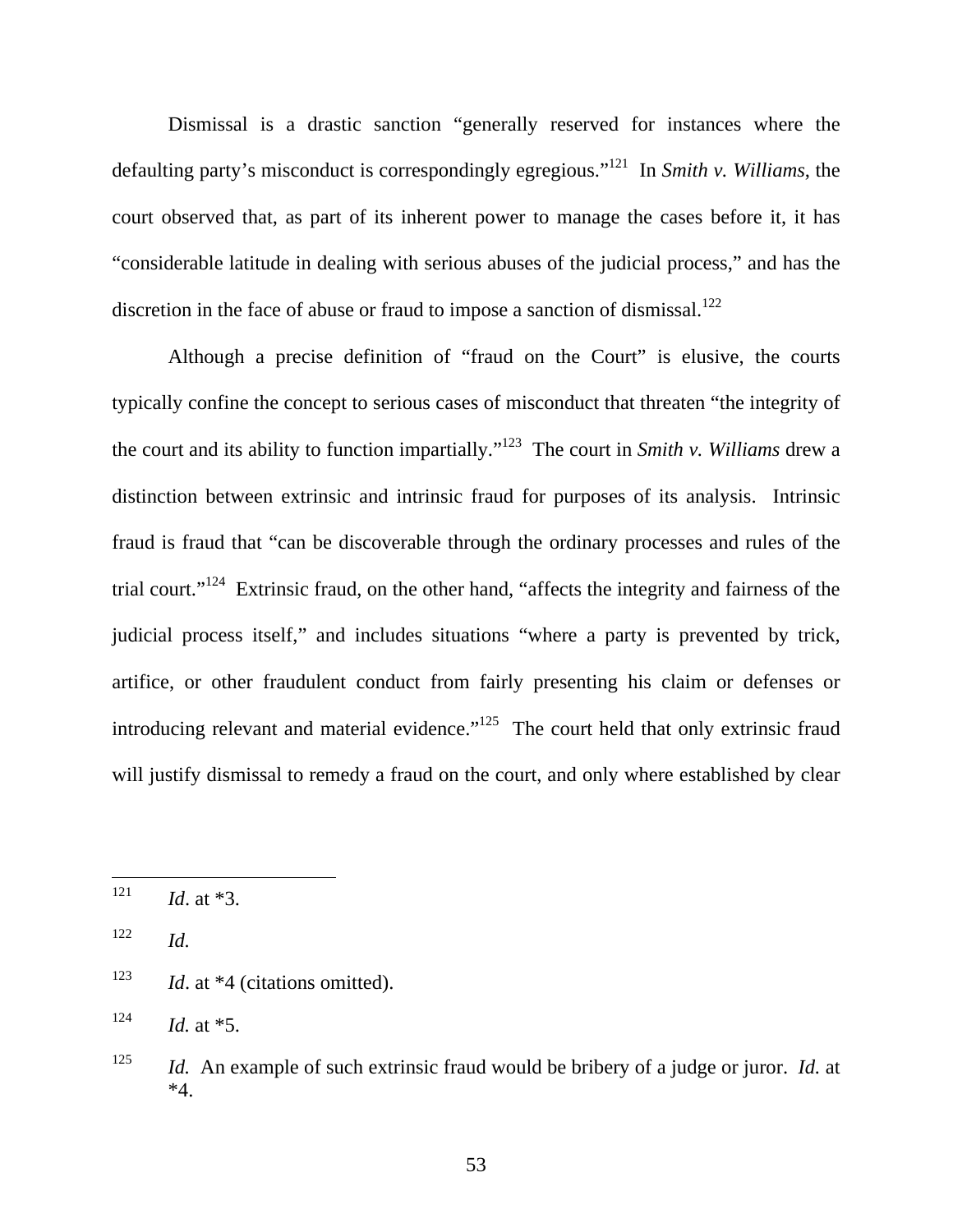and convincing evidence.<sup>126</sup> The court also noted that "perjury or fabricated evidence are not grounds for dismissal as these are evils that can be exposed at trial and court rules are fashioned to facilitate such revelations."127

A federal district court in New Jersey, in *Perna v. Electronic Data Systems,*  Corp.,<sup>128</sup> cited by Plaintiffs, adopted a Magistrate Judge's report and recommendation and granted dismissal of the plaintiff's claim. Consistent with *Smith*, the court in *Perna* stated: "Dismissal . . . is the most severe sanction a court can levy against a party. It is justified under a court's inherent power in extreme circumstances, in response to abusive litigation practices, and to insure the orderly administration of justice and the integrity of the court's order."129 In the absence of pertinent Third Circuit authority, the Magistrate Judge relied on Ninth<sup>130</sup> and Fourth Circuit<sup>131</sup> cases to develop a series of factors relevant to determining whether dismissal is appropriate. Those factors are:

 $126$  *Id.* at  $*4-5$ .

 $127$  *Id.* 

 $128$  916 F. Supp. 388 (D.N.J. 1995).

<sup>129</sup> *Id.* at 397.

<sup>130</sup> *See Halaco Eng'g Co. v. Castle*, 843 F.2d 376, 380 (9th Cir. 1988). The court in *Halaco* considered six factors in determining whether to impose a sanction of dismissal: (1) the existence of certain extraordinary circumstances; (2) the presence of willfulness, bad faith, or fault by the offending party; (3) the efficacy of lesser sanctions; (4) the relationship or nexus between the misconduct drawing the dismissal sanction and the matters in controversy in the case; and finally, as optional considerations where appropriate, (5) the prejudice to the party victim of the misconduct; and (6) the government interests at stake.

<sup>131</sup> *See U.S. v. Shaffer Equip. Co.*, 11 F.3d 450, 462 (4th Cir. 1993). The court in *Shaffer* considered the following factors before dismissing a case: (1) the degree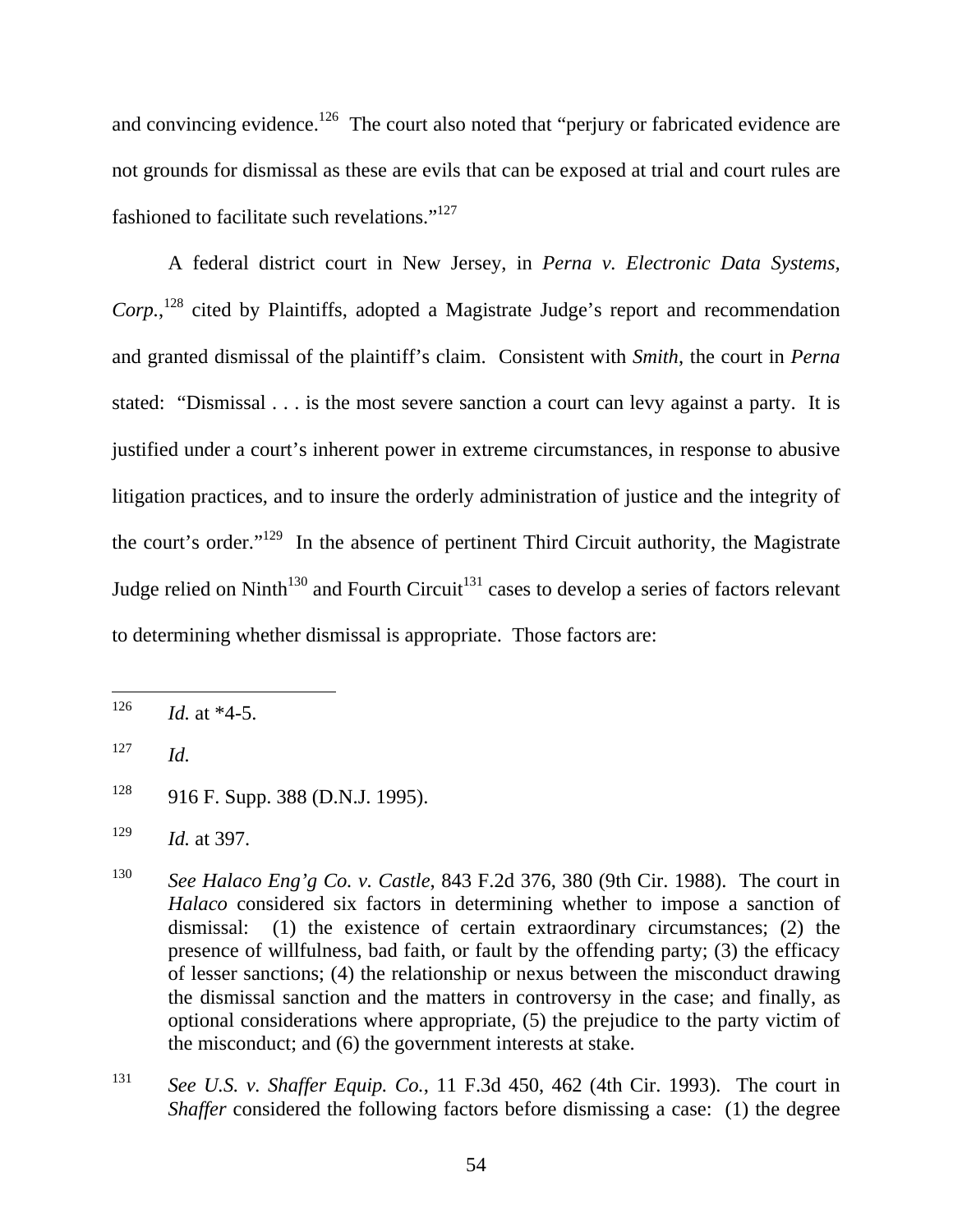(1) the existence of certain extraordinary circumstances, (2) the presence of willfulness, bad faith, or fault by the offending party, (3) the consideration of lesser sanctions to rectify the wrong and to deter similar conduct in the future, (4) the relationship or nexus between the misconduct drawing the dismissal sanction and the matters in controversy in the case, (5) prejudice and the public interest, and (6) the degree of the wrongdoer's culpability.<sup>132</sup>

These factors provide a useful guideline for this Court in deciding whether dismissal is an appropriate sanction in this case.

Having considered the listed factors and in the exercise of my informed discretion, I conclude that the misconduct attributable to KEE and MMWR here is not so extreme or damaging to the orderly administration of justice in this matter or otherwise as to justify the drastic sanction of dismissal. The circumstances of the misconduct are not extraordinary or extreme. Further, as to the second and fifth factors identified in *Perna*, the improprieties in this case appear to stem from an overzealous approach to litigation, rather than an intent to deceive or defraud. Thus, the principal actors, Scheff, Ziegler, and Dombrowski, all bear a degree of culpability, but it is not of the highest degree. Plaintiffs have not shown that any of those three persons willfully sought to invade the Postorivo's Parties' attorney-client privilege. Instead, I find that Scheff and Ziegler

of the wrongdoer's culpability; (2) the extent of the client's blameworthiness if the wrongful conduct is committed by its attorney, recognizing that courts seldom dismiss claims against blameless clients; (3) the prejudice to the judicial process and the administration of justice; (4) the prejudice to the victim;  $(5)$  the availability of other sanctions to rectify the wrong by punishing culpable persons, compensating harmed persons, and deterring similar conduct in the future; and (6) the public interest.

<sup>132</sup> *Perna*, 916 F. Supp. at 398.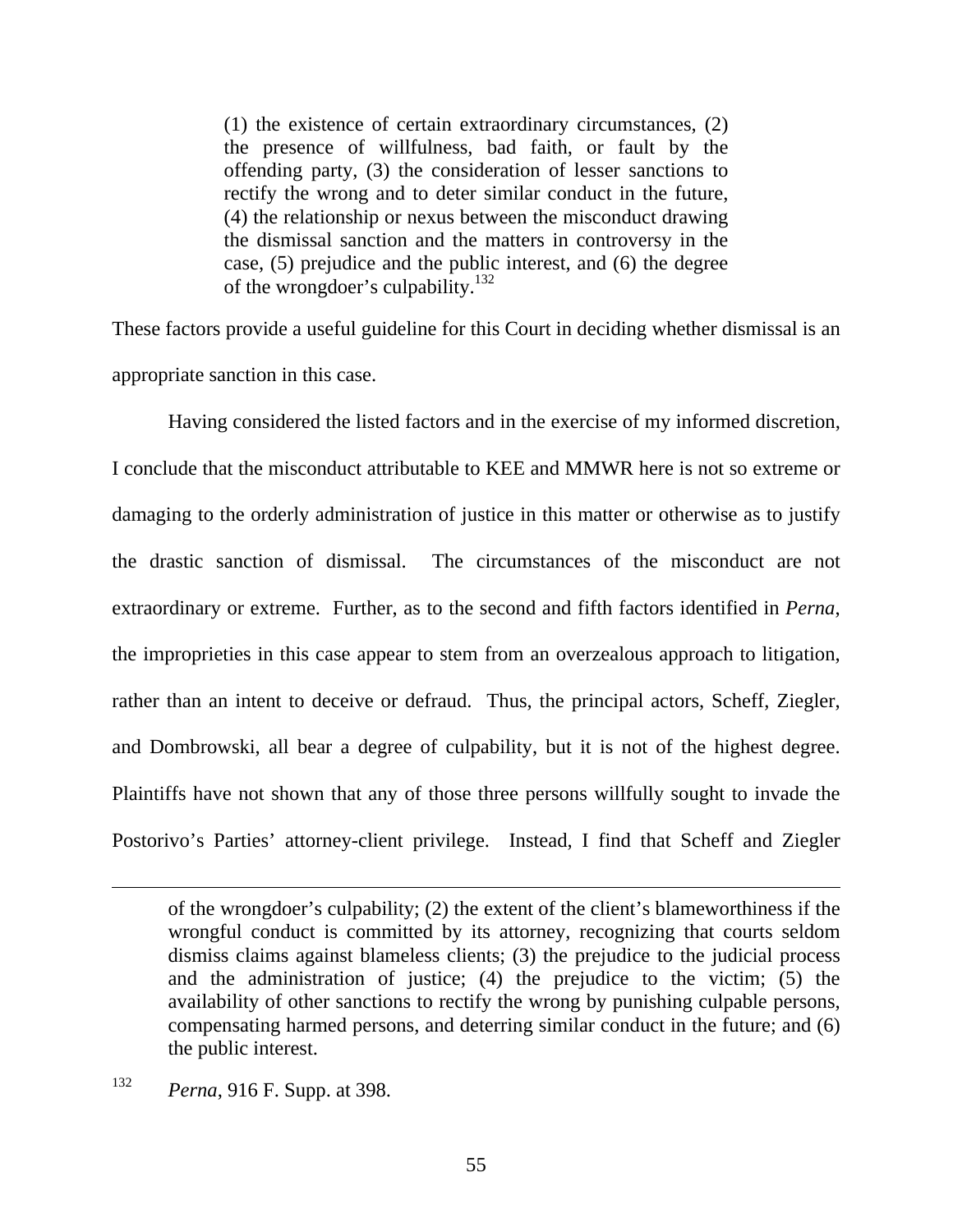repeatedly underestimated their ethical obligations vis à vis the Postorivo Parties' claims of privilege and their and Dombrowski's ability to communicate with former NPS employees.

None of the other factors listed in *Perna* support a dismissal either. As explained in the next part, lesser sanctions than dismissal are available to rectify the wrong here and deter similar conduct in the future.<sup>133</sup> Lastly, regarding the fourth *Perna* factor, there is a relationship or nexus between the misconduct about which Plaintiffs complain and the matters in controversy. Nevertheless, Plaintiffs have failed to prove that the prejudice to them or the public interest from the actions of KEE and MMWR is so substantial that it can only be assuaged effectively by a dismissal. I therefore deny Plaintiffs' request for dismissal of this action on the basis of Defendants' alleged misconduct.

# **2. Disqualification of counsel**

Alternatively, Plaintiffs seek disqualification of MMWR as counsel for Defendants in these consolidated actions. Having found that MMWR and KEE engaged in misconduct, I now must determine whether the misconduct caused prejudice to

<sup>&</sup>lt;sup>133</sup> Although the Postorivo Parties engaged in extensive discovery, they did not prove that MMWR or Defendants accessed any specific privileged communication of theirs that Defendants are likely to be able to use to undermine the integrity of this judicial process. Moreover, I am satisfied that the complained-of misconduct involving communications with former NPS employees can be remedied at trial. For example, this Court can address Dombrowski's alleged manipulation of the testimony of Johnny Postorivo and Spicer by using our judicial system's usual tools for guarding against false testimony or fabricated evidence, such as crossexamination and the Court's own observation of a witness's demeanor and testimony at trial. *See Smith v. Williams*, 2007 WL 2193748, at \*6 (Del. Super. July 27, 2007).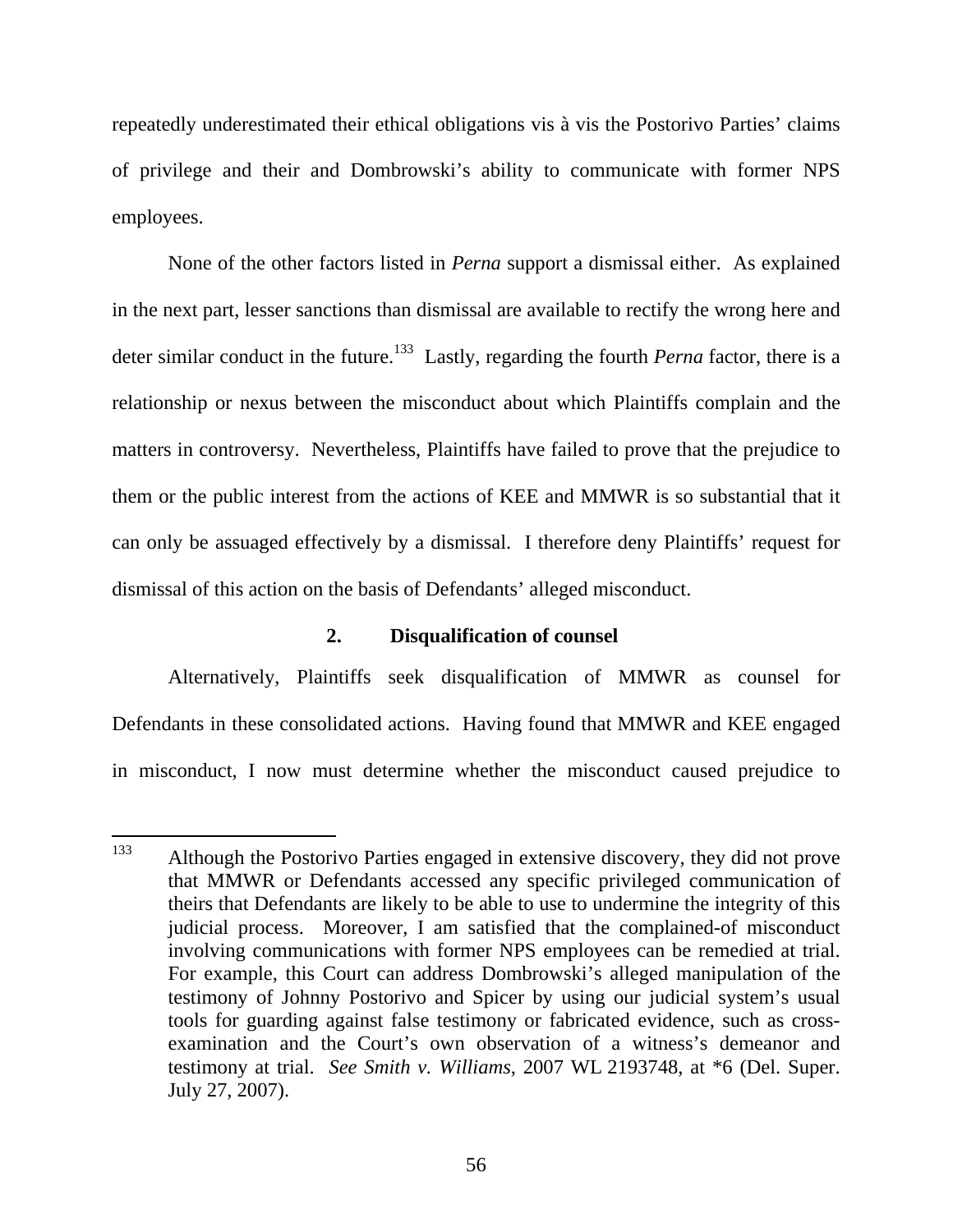Plaintiffs or these proceedings. In deciding the prejudice prong of the disqualification test, the Court considers whether the challenged conduct will adversely affect the fair and efficient administration of justice.<sup>134</sup> In determining the extent to which prejudice exists, the Court may analyze the likelihood that allowing counsel to continue as trial counsel would "result in the release of detrimental client confidences" or "so threaten[s] to undermine the fairness and integrity of the proceeding as to warrant their disqualification."<sup>135</sup> The party seeking disqualification bears the burden of proving a basis for it by clear and convincing evidence.<sup>136</sup>

This case involves a series of incidents that amount to, at least, litigation misconduct and, perhaps, a violation of the ethical rules. Having found litigation misconduct, I consider the question of an appropriate sanction from that perspective. As previously noted, this Court has the power to address, rectify, and punish conduct of a party or counsel which threatens the legitimacy of judicial proceedings.<sup>137</sup>

The misconduct here occurred with respect to: (1) the handling of documents in the possession of KEE as to which the Postorivo Parties had asserted a colorable claim of privilege; and (2) improper communications with former employees of NPS, then employed by KEE, at a time when MMWR attorneys Scheff and Ziegler knew that KEE

57

 <sup>134</sup> *Infotechnology*, 582 A.2d at 221.

<sup>135</sup> *Unanue v. Unanue*, 2004 WL 602096, at \*8 (Del. Ch. Mar. 25, 2004) (citing *IMC Global, Inc. v. Moffett*, 1998 WL 842312, at \*3 (Del. Ch. Nov. 12, 1998)).

<sup>136</sup> *Infotechnology*, 582 A.2d at 221.

<sup>137</sup> *See id.* at 221-22.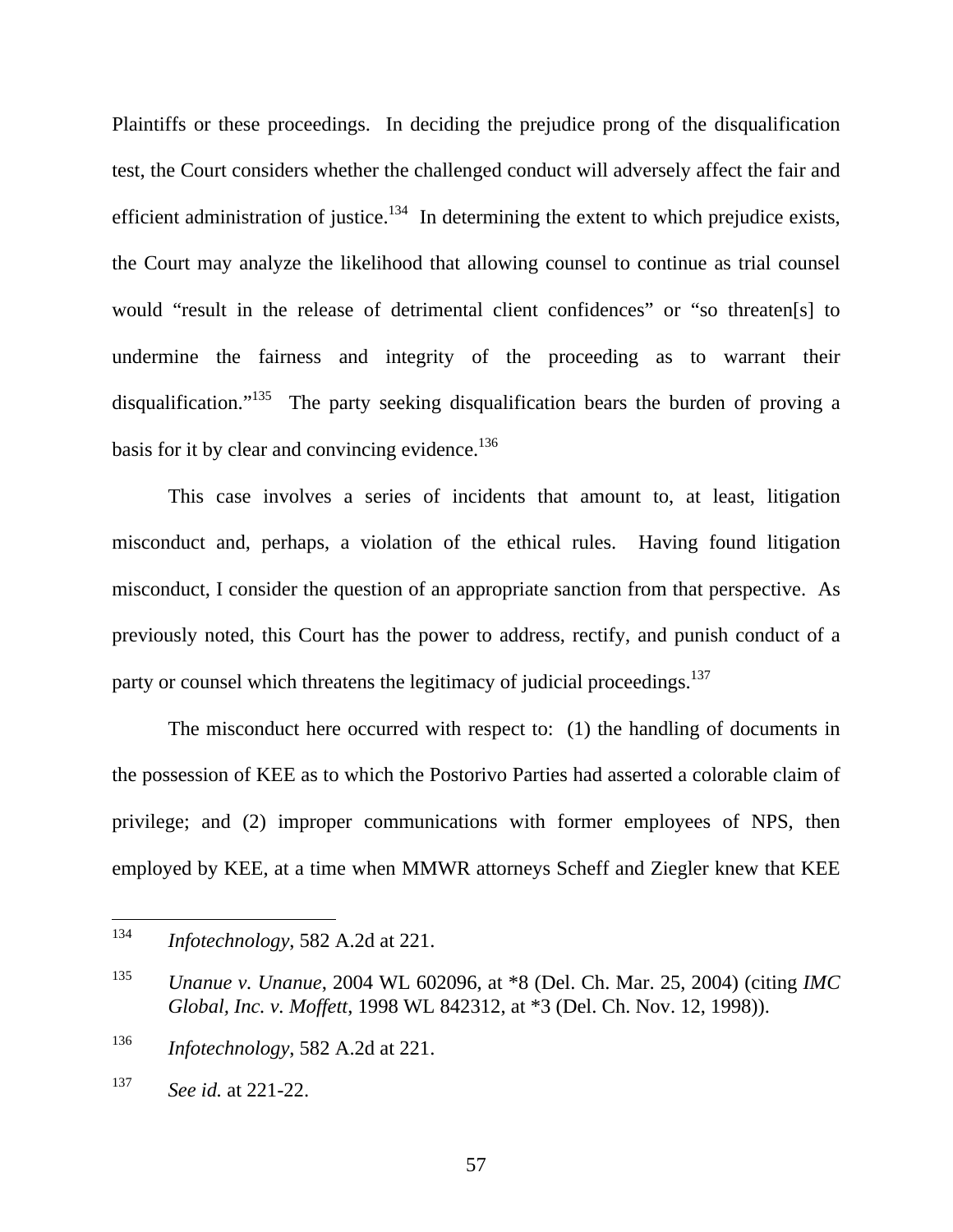was adverse to the Postorivo Parties regarding the subject matter of those communications and that those Parties claimed privilege as to information likely to be in the former employees' possession. The misconduct occurred during the period from January through June 2007. The MMWR attorneys most involved in the challenged conduct during that period were Scheff and Ziegler. Although a few other MMWR attorneys engaged in some questionable activities, their involvement was relatively isolated and less critical in nature.

Based on the evidence presented in connection with Plaintiffs' Sanctions Motion, I find it is more likely than not that Scheff and Ziegler were exposed to privileged client confidences of the Postorivo Parties regarding matters at issue in this litigation by virtue of their misconduct in the handling of documents and communications with former NPS employees. Thus, allowing them to continue as trial counsel would create a risk of the release or use of confidential privileged information of NPS and Postorivo. In addition, I find that Scheff and Ziegler's continued participation in this action would so threaten to undermine the fairness and integrity of this proceeding as to warrant their disqualification.

In reaching that conclusion, I rely, in part, on several apparent inconsistencies between the representations Scheff made in his June 28, 2007 letter to counsel for the Postorivo Parties and the facts suggested by the evidence developed in discovery, regarding the extent to which Scheff, Ziegler, and MMWR previously had taken appropriate precautions to ensure the preservation of the Postorivo Parties' claims of attorney-client privilege. For example, I infer from the evidence, including that related to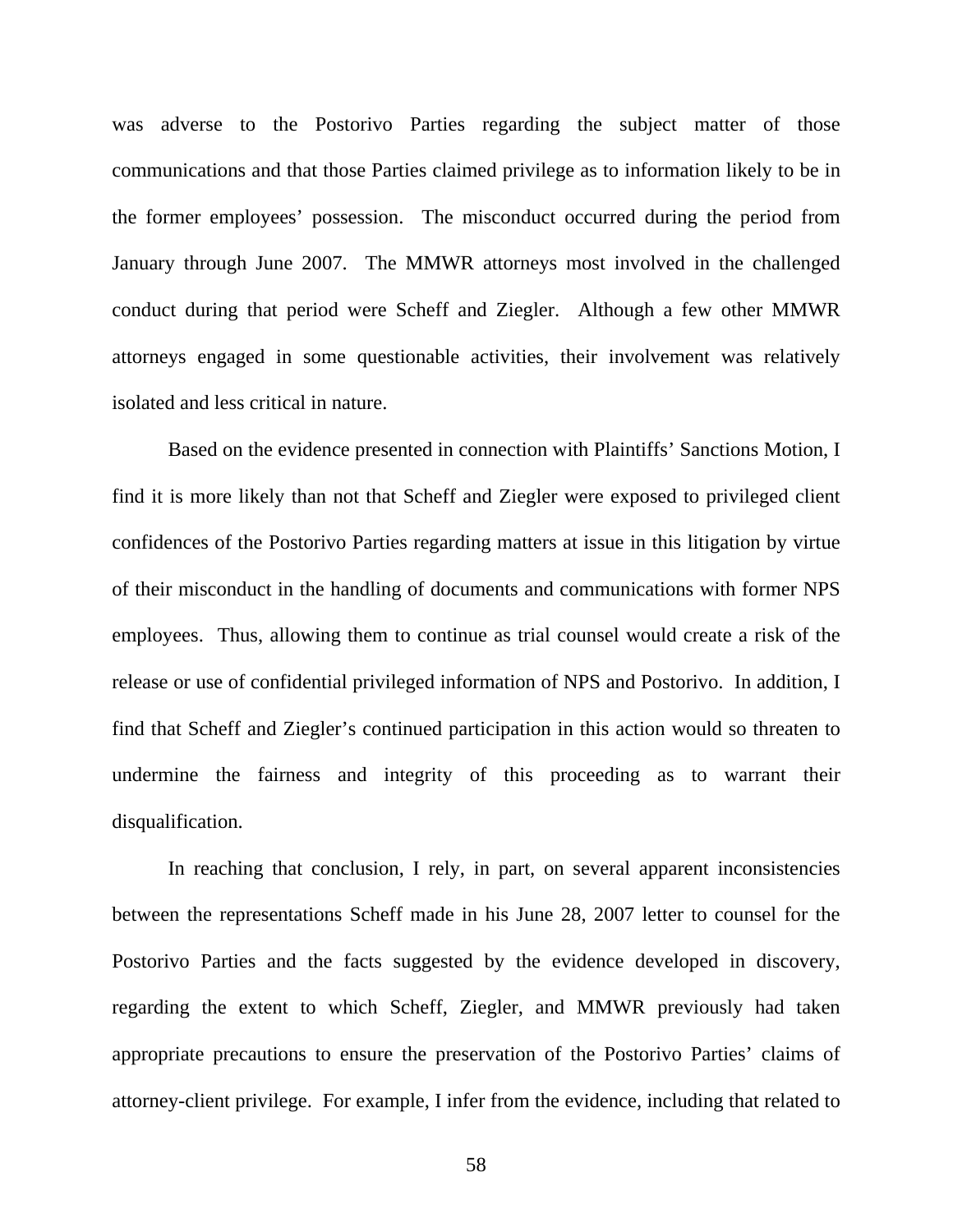Scheff and MMWR's handling of the sixty-seven boxes of Campo documents and Gunn's testimony regarding the types of documents he delivered to MMWR, that Scheff and Ziegler did see, or at least had ready access to, privileged communications of the Postorivo Parties. Moreover, nothing in the evidence, apart from self-serving statements of Scheff or Ziegler, suggests that they or MMWR took any actions before late June 2007 to safeguard or preserve Plaintiffs' ability to pursue their claims of privilege as to documents in KEE's possession relevant to this action without interference from KEE or its agents. Yet, Scheff stated in his June 28 letter that KEE and MMWR "have always been sensitive to the privilege issues that have been raised, and have acted at all times to take reasonable precautions to ensure that KEE Action Sports and its counsel have not reviewed any documents to which NPS and Gino Postorivo have a colorable claim to the protection of an attorney-client privilege." When he made that statement, Scheff may have believed it to be true. The evidence, however, shows it is inaccurate or, at least, misleading. I am equally dubious of Scheff's assurances in his June 28 letter that no one at KEE or MMWR had interviewed any former employees of NPS "about any topics that might touch on any privileged communications that those former employees may have had with any attorneys for NPS, including John Campo." Perhaps no one at KEE or MMWR ever explicitly asked a former NPS employee about communications they had with an attorney. Fairly read, however, Scheff's statement goes much further than that, and is not borne out by the evidence.

As to Plaintiffs' request for disqualification of MMWR as a firm, however, I find they have not shown by clear and convincing evidence that the continued participation of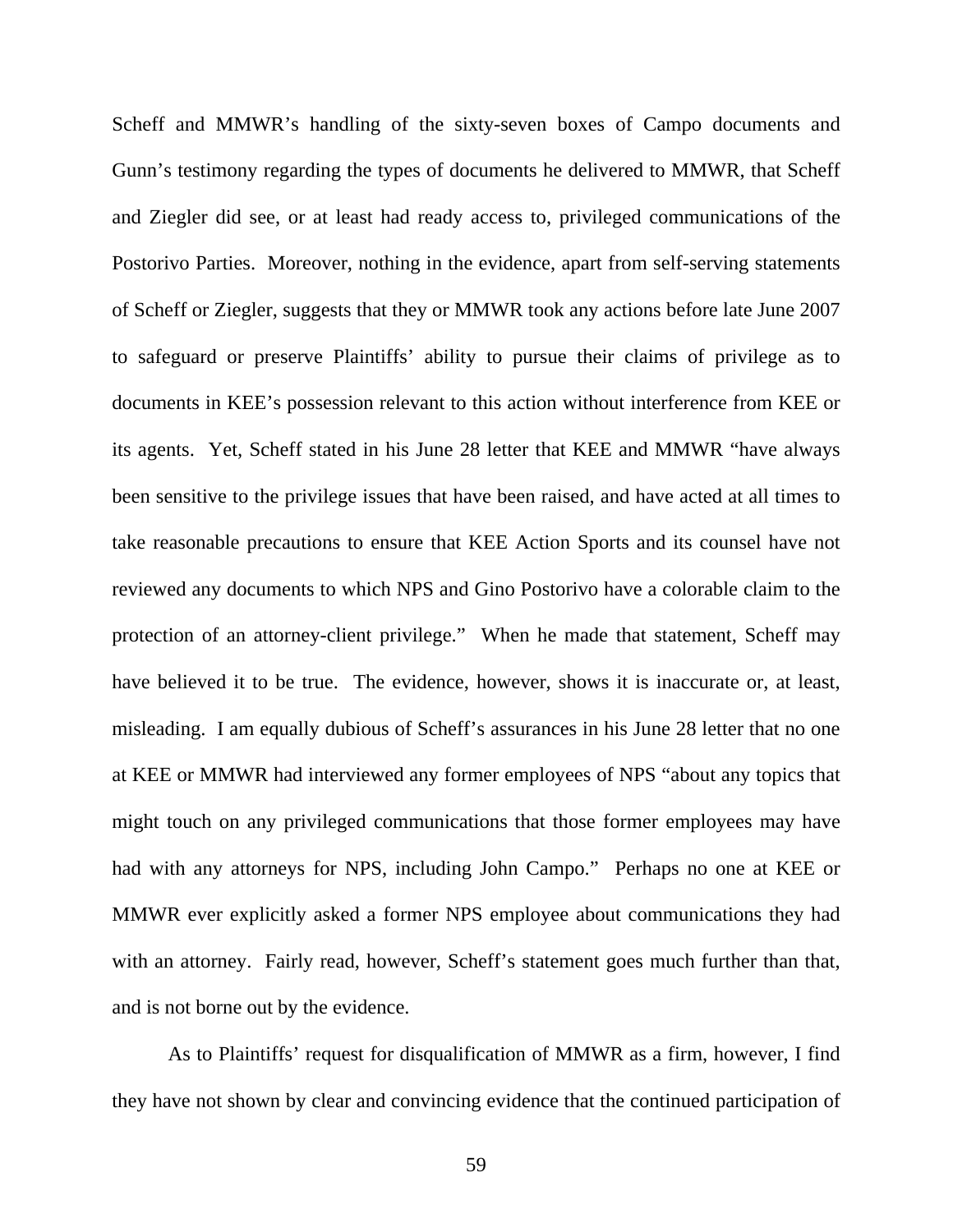MMWR in this action would create a similar risk of the disclosure of privileged information or threaten the integrity of this proceeding. By the end of June 2007, MMWR had instituted adequate measures to protect the ability of NPS and Postorivo to pursue any privilege claims they might have without concern that KEE or its agents would review the subject information or documents before any dispute as to their privileged nature could be resolved. I also am mindful that disqualification motions are disfavored and subject to abuse in litigation for tactical and other reasons, and that depriving Defendants of their chosen counsel, especially in a case like this one with large numbers of documents, extensive electronic discovery, and numerous fact witnesses, would cause substantial prejudice.

Based on all the circumstances, I therefore hold that Plaintiffs have not shown an adequate basis to disqualify MMWR from continuing to represent Defendants. Nevertheless, for the reasons stated, I will disqualify Scheff and Ziegler from having any further involvement in these consolidated actions, and require MMWR to create an appropriate "firewall" to prevent any communications between Scheff and Ziegler, on the one hand, and any persons from MMWR who work on this matter, on the other, relating in any way to this action or the underlying disputes.

### **3. Attorneys' fees and expenses**

Postorivo and NPS also seek an award of their attorneys' fees and costs in bringing the Sanctions Motion and conducting the related discovery. Defendants disagree and characterize the Sanctions Motion as nothing but a sideshow that itself is sanctionable.

60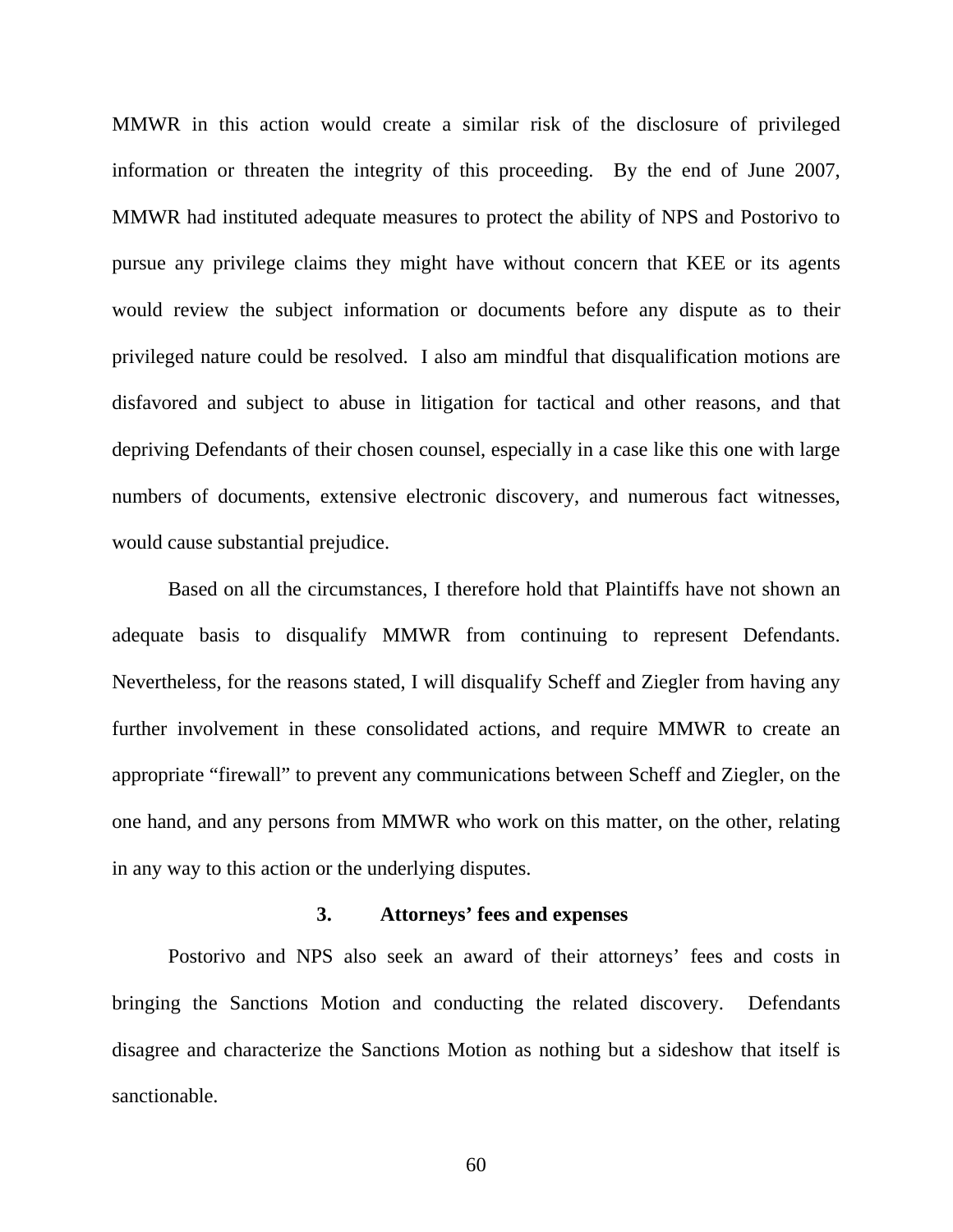Generally, Delaware follows the American Rule and litigants must pay their own attorneys' fees and costs.138 As an equitable exception to the American Rule, however, this Court may grant attorneys' fees if it finds that a party brought litigation in bad faith or acted in bad faith during the course of the litigation.<sup>139</sup> Still, this Court does not lightly award attorneys' fees under this exception, and has limited its application to situations in which a party acted vexatiously, wantonly, or for oppressive reasons.<sup>140</sup>

Here, I find that Defendants' and MMWR's misconduct was vexatious and to some extent reckless. I therefore conclude it warrants at least a partial award of attorneys' fees. Because all the parties contributed to inflating the complexity and expense of the Sanctions Motion and Plaintiffs only partially succeeded on that Motion, it would not be equitable to hold Defendants and MMWR responsible for the entire cost, or even most, of it. Having reviewed the extensive briefing and record created through discovery, I would not be surprised if Plaintiffs' attorneys' fees and costs associated with the Sanctions Motion exceed \$100,000. Indeed, the total expense greatly may exceed that amount. To the extent it does, however, tactical and other concerns of Plaintiffs likely contributed to the increased costs, and such fees and costs should not be borne by Defendants or MMWR.

 <sup>138</sup> *Dover Historical Soc'y, Inc. v. City of Dover Planning Comm'n*, 902 A.2d 1084, 1089 (Del. 2006).

<sup>139</sup> *Mainiero v. Tanter*, 2003 WL 21003260, at \*2 (Del. Ch. Apr. 25, 2003).

<sup>140</sup> *See Slawik v. State*, 480 A.2d 636, 639 (Del. 1984); *Nagy v. Bistricer*, 770 A.2d 43, 64 (Del. Ch. 2000).